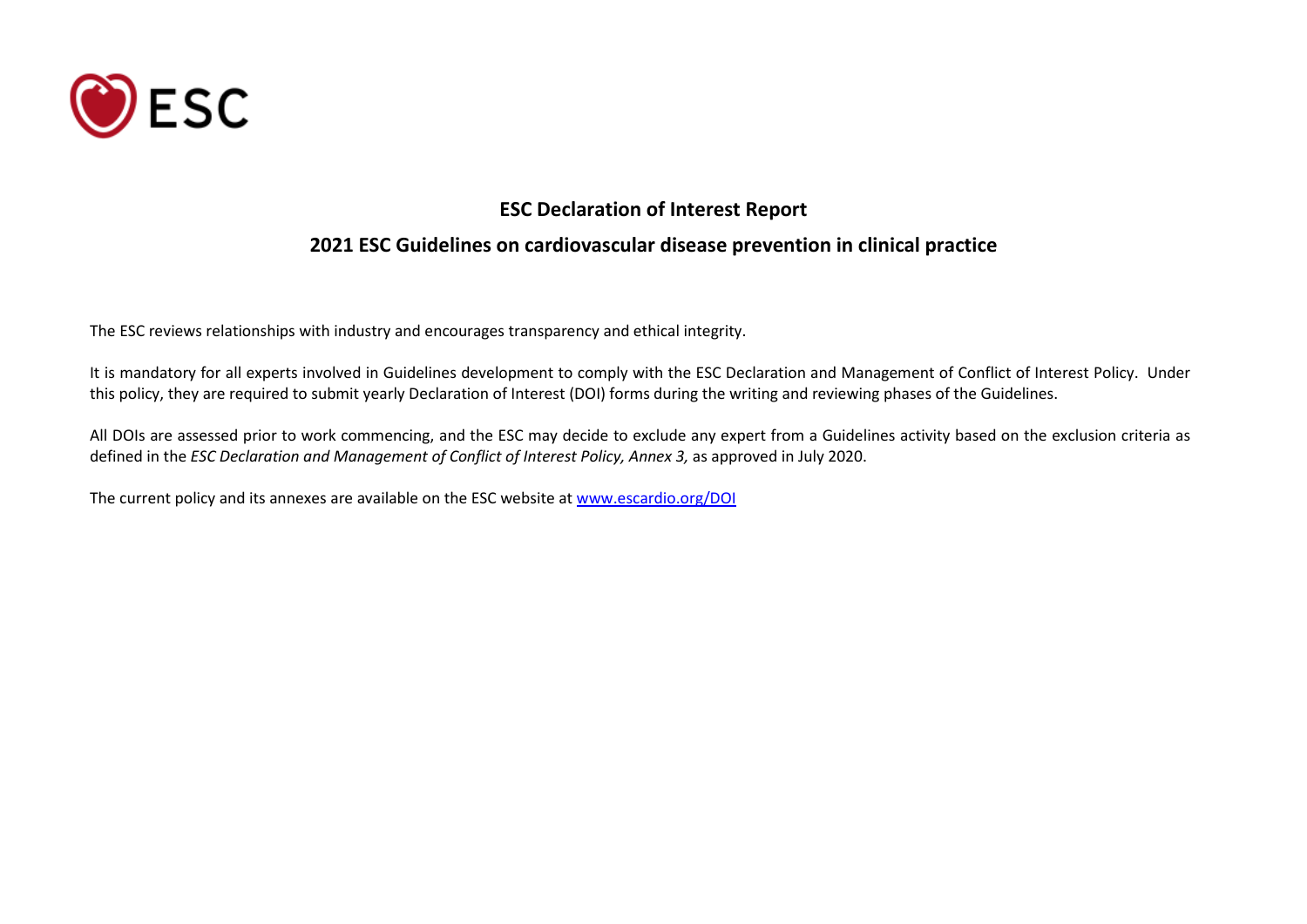

| <b>Expert</b>    | Type of Relationship with Industry                                                                                                                                                                                                                                |
|------------------|-------------------------------------------------------------------------------------------------------------------------------------------------------------------------------------------------------------------------------------------------------------------|
| Back Maria       | 2019<br><b>Financial Declaration</b><br>Payment from healthcare industry to your department or institution or any other legal body for your personal services: speaker<br>fees, honoraria, consultancy, advisory board fees, investigator, committee member, etc. |
|                  | - Sanofi Aventis : One speaker fee on "What is the future on cardiac rehabilitation?". 500 Euro payment                                                                                                                                                           |
|                  | 2020                                                                                                                                                                                                                                                              |
|                  | Nothing to be declared                                                                                                                                                                                                                                            |
| Benetos Athanase | 2019<br><b>Financial Declaration</b>                                                                                                                                                                                                                              |
|                  | Direct personal payment from healthcare industry: speaker fees, honoraria, consultancy, advisory board fees, investigator,<br>committee member, etc.<br>- Fukuda Denshi: Arterial stiffness assessment                                                            |
|                  | Travel and meeting support from healthcare industry, independent of the above activities.<br>- Fukuda Denshi : Arterial Stiffness                                                                                                                                 |
|                  | - Menarini : Cardiogeriatrics                                                                                                                                                                                                                                     |
|                  | 2020<br><b>Financial Declaration</b>                                                                                                                                                                                                                              |
|                  | Direct personal payment from healthcare industry: speaker fees, honoraria, consultancy, advisory board fees, investigator,<br>committee member, etc.<br>- Novartis : Dementia                                                                                     |
| Biffi Alessandro | 2019                                                                                                                                                                                                                                                              |
|                  | Nothing to be declared                                                                                                                                                                                                                                            |
|                  | 2020                                                                                                                                                                                                                                                              |
|                  | Nothing to be declared                                                                                                                                                                                                                                            |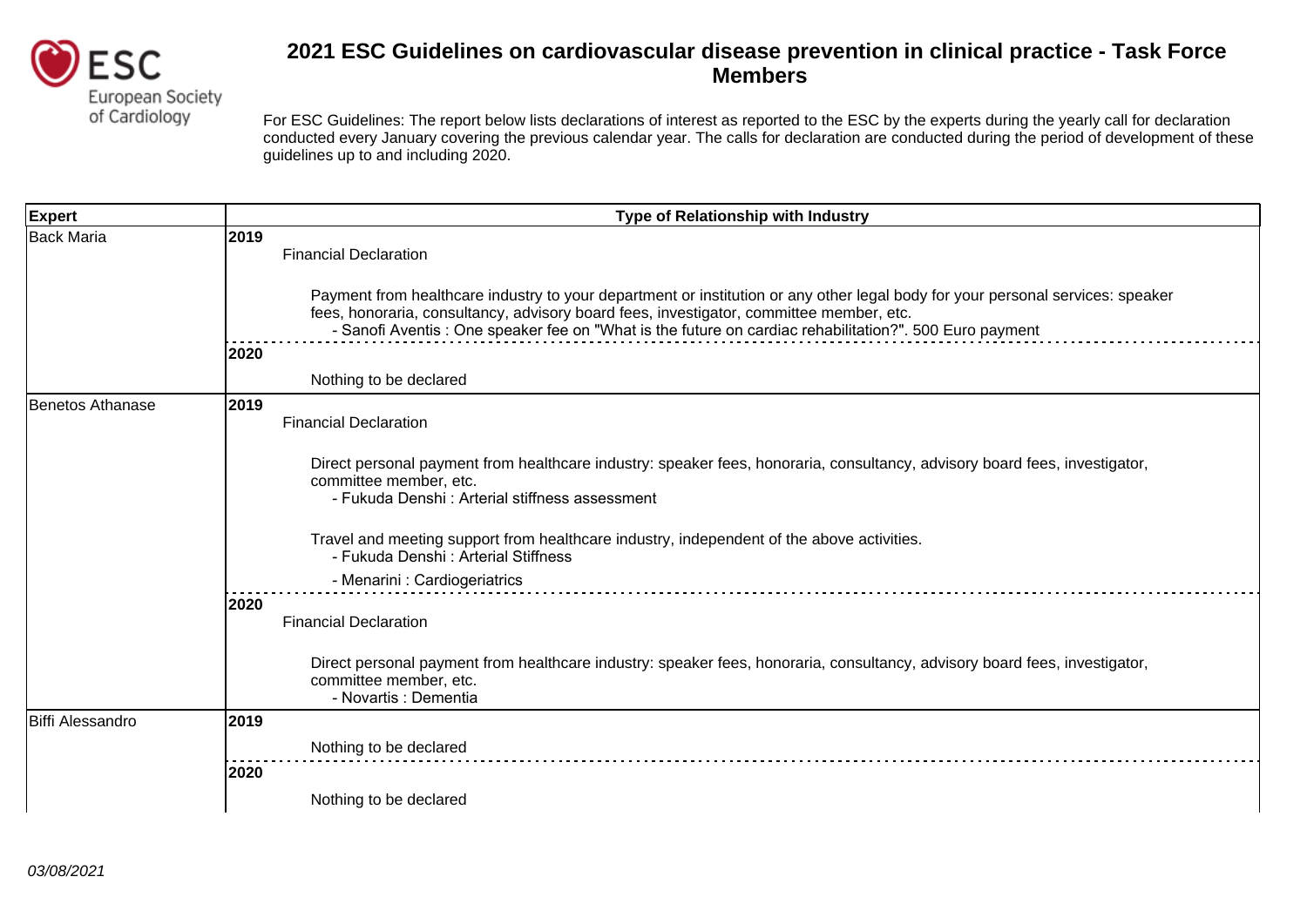

| Type of Relationship with Industry                                                                                                                                                             |
|------------------------------------------------------------------------------------------------------------------------------------------------------------------------------------------------|
| 2019<br><b>Financial Declaration</b>                                                                                                                                                           |
| Travel and meeting support from healthcare industry, independent of the above activities.<br>- Abbott : diabetes                                                                               |
| - Astra Zeneca : diabetes                                                                                                                                                                      |
| - Merck Sharp & Dohme: diabetes                                                                                                                                                                |
| - Novo-Nordisk: diabetes                                                                                                                                                                       |
| 2020                                                                                                                                                                                           |
| Nothing to be declared                                                                                                                                                                         |
| 2019<br><b>Financial Declaration</b>                                                                                                                                                           |
| Direct personal payment from healthcare industry: speaker fees, honoraria, consultancy, advisory board fees, investigator,<br>committee member, etc.<br>- Astra Zeneca: Antithrombotic therapy |
| - Bayer: Antithrombotic therapy                                                                                                                                                                |
| - Boehringer-Ingelheim: Antithrombotic therapy                                                                                                                                                 |
| - Daiichi Sankyo: Antithrombotic therapy                                                                                                                                                       |
| - Sanofi Aventis: Antithrombotic therapy                                                                                                                                                       |
| - Abbott: PCI                                                                                                                                                                                  |
| - Biosensors: PCI                                                                                                                                                                              |
| - Boston Scientific: PCI                                                                                                                                                                       |
| - Amgen: Pharmacology                                                                                                                                                                          |
|                                                                                                                                                                                                |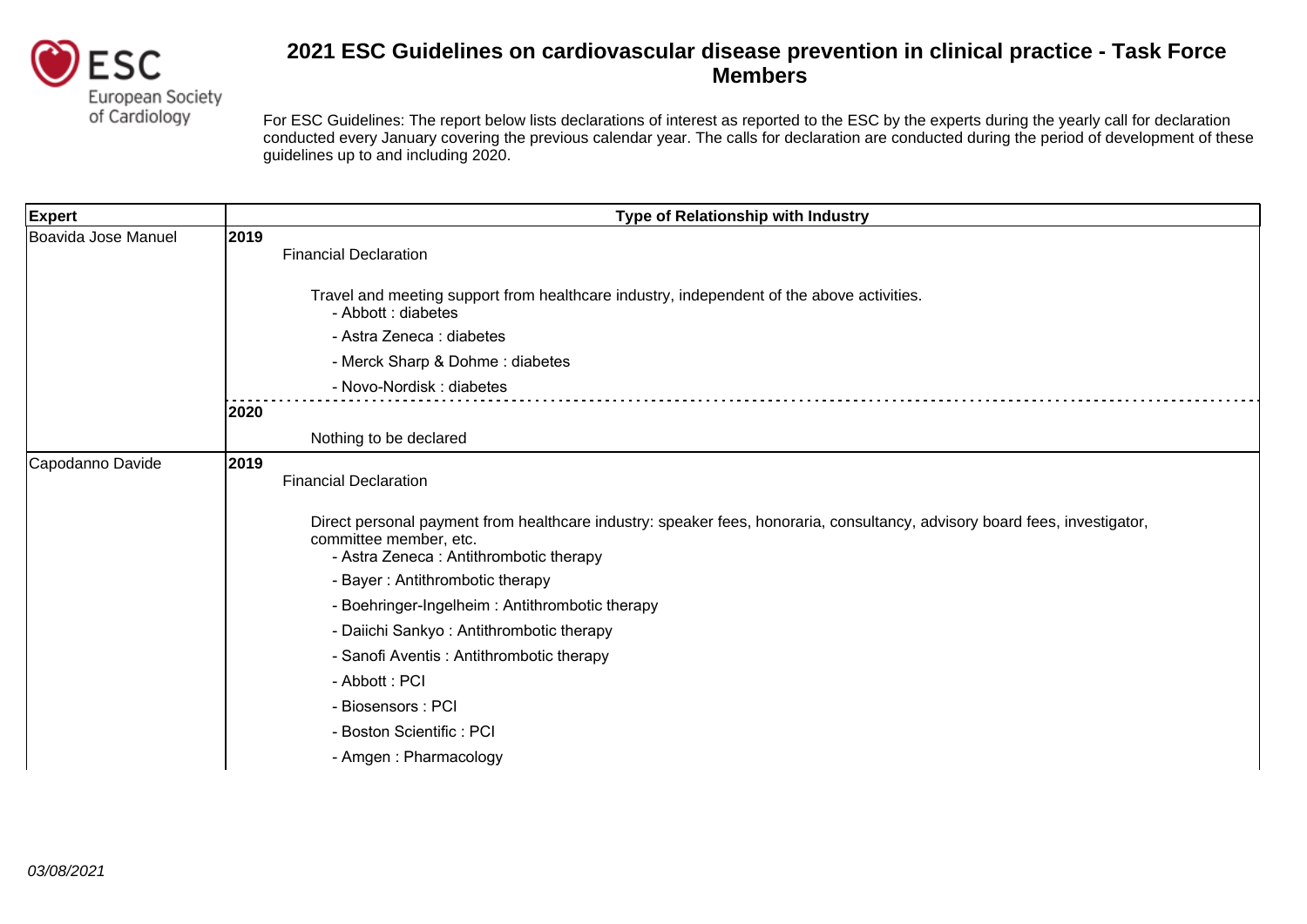

| <b>Expert</b>    |      | <b>Type of Relationship with Industry</b>                                                                                                                                                                                                                                                                                            |
|------------------|------|--------------------------------------------------------------------------------------------------------------------------------------------------------------------------------------------------------------------------------------------------------------------------------------------------------------------------------------|
| Capodanno Davide | 2019 | Other Positions of Influence                                                                                                                                                                                                                                                                                                         |
|                  |      | Direct ownership of shares or direct financial interest in healthcare, media, education companies or in companies related to (suppliers),<br>or in competition with the ESC and its mission: to reduce the burden of cardiovascular disease.<br>- Supplier - Minor shareholder of CERC, an European CRO provider                     |
|                  | 2020 | <b>Financial Declaration</b>                                                                                                                                                                                                                                                                                                         |
|                  |      | Direct personal payment from healthcare industry: speaker fees, honoraria, consultancy, advisory board fees, investigator,<br>committee member, etc.<br>- Astra Zeneca: Antithrombotic therapy                                                                                                                                       |
|                  |      | - Bayer: Antithrombotic therapy                                                                                                                                                                                                                                                                                                      |
|                  |      | - Boehringer-Ingelheim: Antithrombotic therapy                                                                                                                                                                                                                                                                                       |
|                  |      | - Daiichi Sankyo: Antithrombotic therapy                                                                                                                                                                                                                                                                                             |
|                  |      | - Medtronic: Coronary stents                                                                                                                                                                                                                                                                                                         |
|                  |      | - Biotronik: Coronary stents                                                                                                                                                                                                                                                                                                         |
|                  |      | - Menarini : Drugs                                                                                                                                                                                                                                                                                                                   |
|                  |      | - Amgen: Pharmacology                                                                                                                                                                                                                                                                                                                |
|                  |      | <b>Other Positions of Influence</b>                                                                                                                                                                                                                                                                                                  |
|                  |      | Direct ownership of shares or direct financial interest in healthcare, media, education companies or in companies related to (suppliers),<br>or in competition with the ESC and its mission: to reduce the burden of cardiovascular disease.<br>- Supplier - Minor shareholder of CERC (<5,000 Euros/year), a European CRO provider. |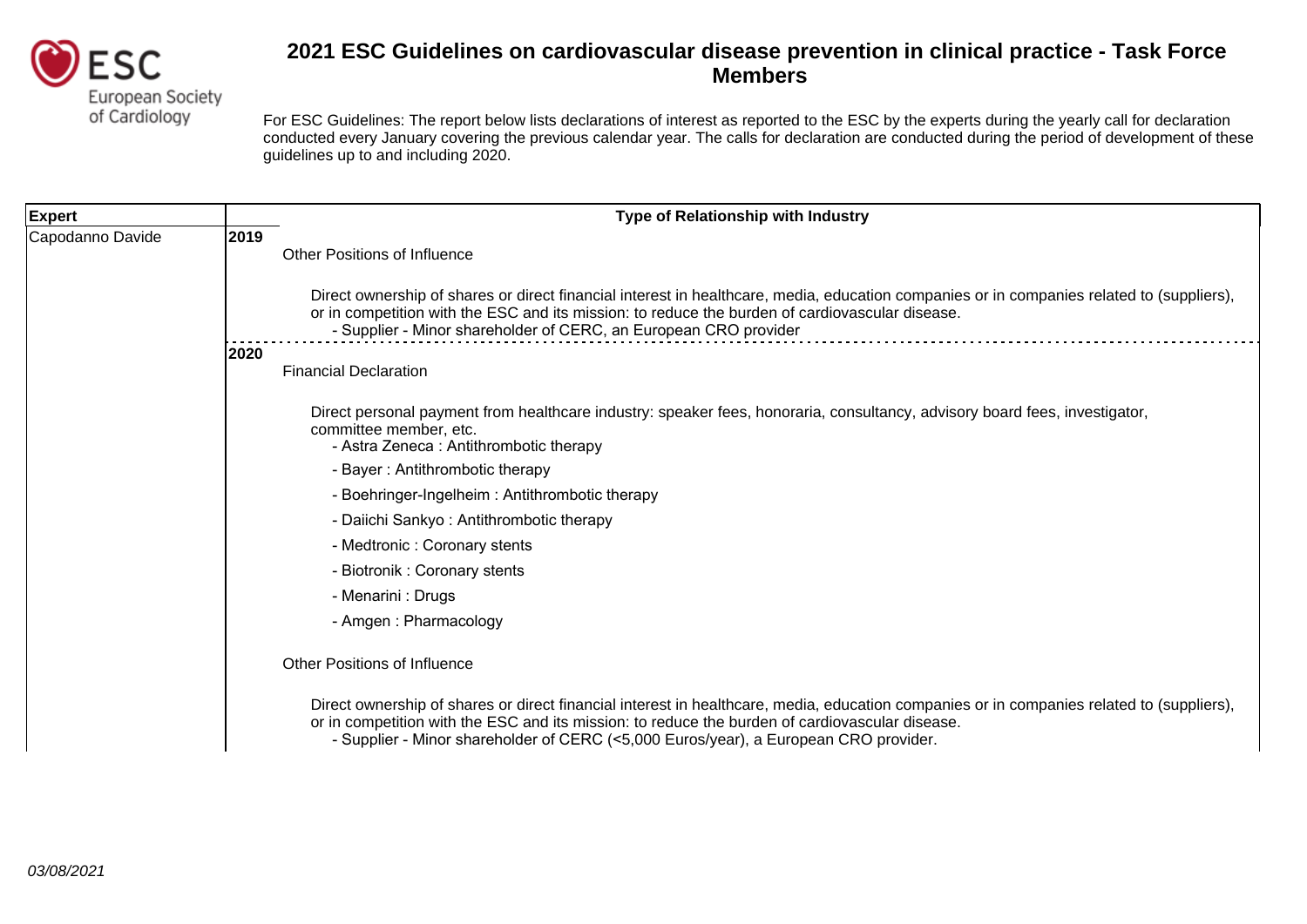

| <b>Expert</b>    | Type of Relationship with Industry                                                                                                                                                                                                                   |
|------------------|------------------------------------------------------------------------------------------------------------------------------------------------------------------------------------------------------------------------------------------------------|
| Carballo David   | 2019<br><b>Financial Declaration</b>                                                                                                                                                                                                                 |
|                  | Travel and meeting support from healthcare industry, independent of the above activities.<br>- Bayer AG : Bayer contributed towards registration fees, travel and hotel expenses for participation at the ESC Annual Conference<br><b>Paris 2019</b> |
|                  | 2020                                                                                                                                                                                                                                                 |
|                  | Nothing to be declared                                                                                                                                                                                                                               |
| Cosyns Bernard   | 2019<br><b>Financial Declaration</b>                                                                                                                                                                                                                 |
|                  | Direct personal payment from healthcare industry: speaker fees, honoraria, consultancy, advisory board fees, investigator,<br>committee member, etc.<br>- Medtronic : Prosthetic valves                                                              |
|                  | - Abbott: Prosthetic valves - ischemic heart disease                                                                                                                                                                                                 |
|                  | Receipt of royalties for intellectual property.<br>- Oxford University Press: Echocardiography                                                                                                                                                       |
|                  | Research funding from healthcare industry under your direct/personal responsibility (to department or institution).<br>- HeartFlow : Coronary disease                                                                                                |
|                  | 2020<br><b>Financial Declaration</b>                                                                                                                                                                                                                 |
|                  | Receipt of royalties for intellectual property.<br>- Oxford University Press: Echocardiography                                                                                                                                                       |
| Crawford Carolyn | 2019                                                                                                                                                                                                                                                 |
|                  | Nothing to be declared                                                                                                                                                                                                                               |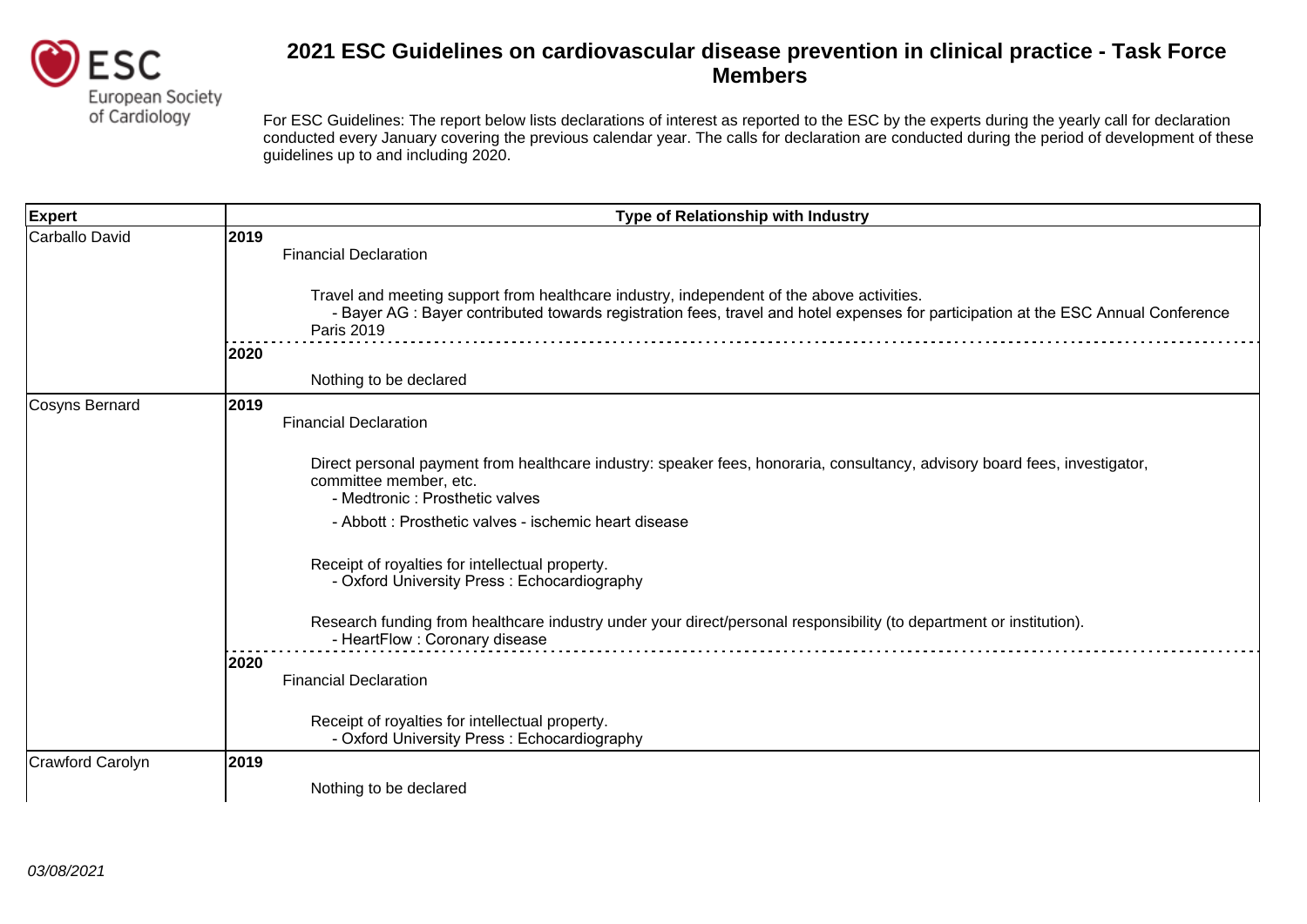

| <b>Expert</b>            |      | Type of Relationship with Industry                                                                                                                                                            |
|--------------------------|------|-----------------------------------------------------------------------------------------------------------------------------------------------------------------------------------------------|
| Crawford Carolyn         | 2020 | <b>Other Positions of Influence</b>                                                                                                                                                           |
|                          |      | Membership or affiliation in political, advocacy or patients organisations working in the field of cardiology.<br>- Member of ESC Patients' Forum                                             |
| Davos Constantinos       | 2019 | <b>Financial Declaration</b>                                                                                                                                                                  |
|                          |      | Direct personal payment from healthcare industry: speaker fees, honoraria, consultancy, advisory board fees, investigator,<br>committee member, etc.<br>- Amgen: Advisory Board fees / Lipids |
|                          |      | - Menarini Hellas: Training Reps fees / Angina, Coronary Artery Disease                                                                                                                       |
|                          | 2020 |                                                                                                                                                                                               |
|                          |      | Nothing to be declared                                                                                                                                                                        |
| Desormais Ileana         | 2019 |                                                                                                                                                                                               |
|                          |      | Nothing to be declared                                                                                                                                                                        |
|                          | 2020 |                                                                                                                                                                                               |
|                          |      | Nothing to be declared                                                                                                                                                                        |
| Di Angelantonio Emanuele | 2019 |                                                                                                                                                                                               |
|                          |      | Nothing to be declared                                                                                                                                                                        |
|                          | 2020 |                                                                                                                                                                                               |
|                          |      | Nothing to be declared                                                                                                                                                                        |
| Franco Duran Oscar       | 2019 |                                                                                                                                                                                               |
|                          |      | Nothing to be declared                                                                                                                                                                        |
|                          | 2020 |                                                                                                                                                                                               |
|                          |      | Nothing to be declared                                                                                                                                                                        |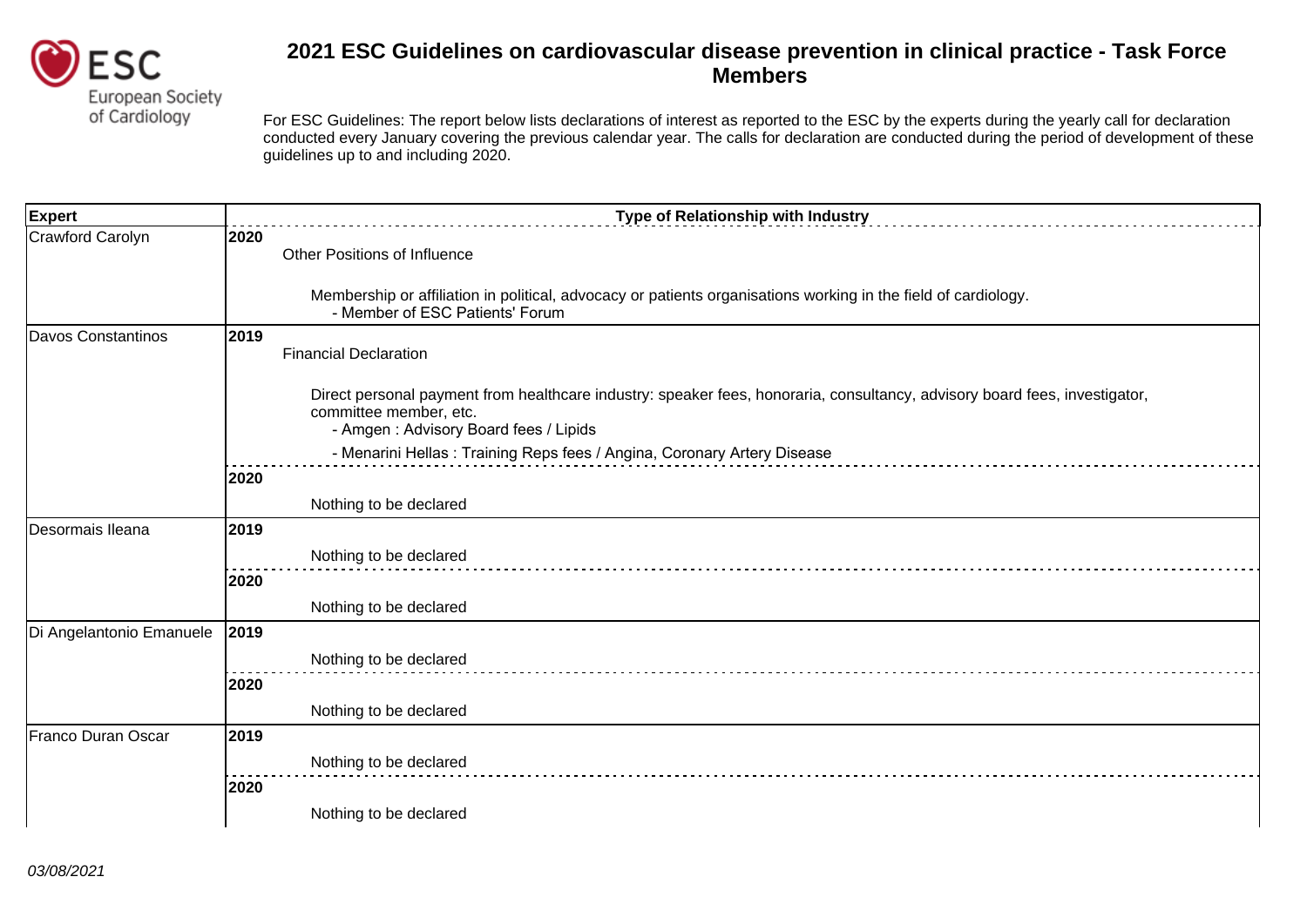

| <b>Expert</b>        | Type of Relationship with Industry                                                                                                                                                                                                              |
|----------------------|-------------------------------------------------------------------------------------------------------------------------------------------------------------------------------------------------------------------------------------------------|
| Halvorsen Sigrun     | 2019<br><b>Financial Declaration</b>                                                                                                                                                                                                            |
|                      | Direct personal payment from healthcare industry: speaker fees, honoraria, consultancy, advisory board fees, investigator,<br>committee member, etc.<br>- Boehringer-Ingelheim: Anticoagulation                                                 |
|                      | - Pfizer: Anticoagulation                                                                                                                                                                                                                       |
|                      | - Bristol Myers Squibb: Anticoagulation                                                                                                                                                                                                         |
|                      | - Bayer AS : Anticoagulation                                                                                                                                                                                                                    |
|                      | - Merck Sharp & Dohme: Glucose lowering drugs                                                                                                                                                                                                   |
|                      | - Sanofi Aventis: Lipid lowering treatment                                                                                                                                                                                                      |
|                      | 2020<br><b>Financial Declaration</b>                                                                                                                                                                                                            |
|                      | - Bristol Myers Squibb: Anticoagulation                                                                                                                                                                                                         |
|                      | - Sanofi Aventis : Lipidlowering                                                                                                                                                                                                                |
|                      | Payment from healthcare industry to your department or institution or any other body for your personal services: speaker fees,<br>honoraria, consultancy, advisory board fees, investigator, committee member, etc.<br>- Bayer: Anticoagulation |
|                      | - Pfizer: Anticoagulation                                                                                                                                                                                                                       |
|                      | - Novartis : Heart failure                                                                                                                                                                                                                      |
| <b>Hobbs Richard</b> | 2019<br><b>Financial Declaration</b>                                                                                                                                                                                                            |
|                      | Direct personal payment from healthcare industry: speaker fees, honoraria, consultancy, advisory board fees, investigator,<br>committee member, etc.<br>- Bayer: AF, aspirin                                                                    |
|                      | - Boehringer-Ingelheim: Diabetes                                                                                                                                                                                                                |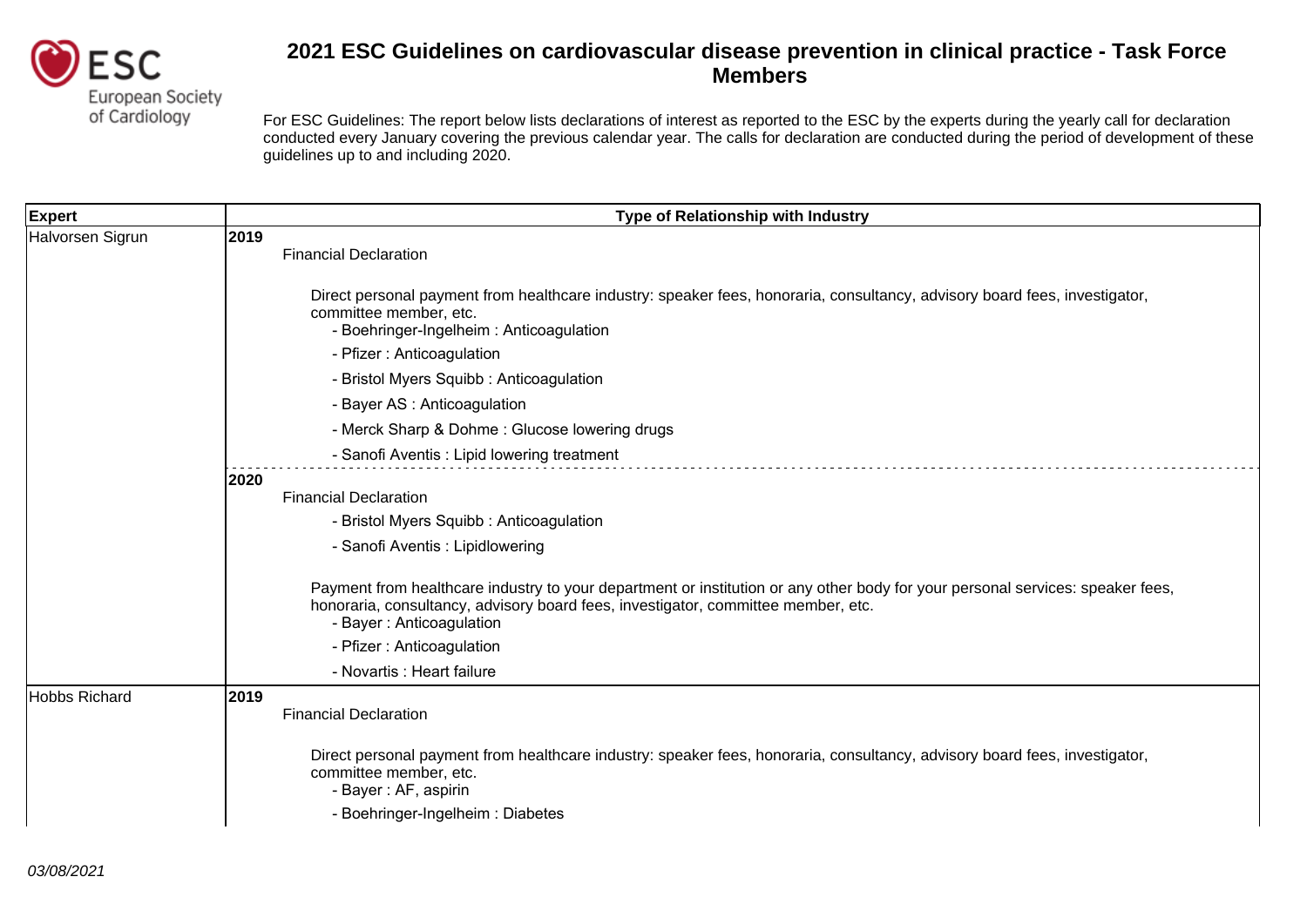

| <b>Expert</b>       |      | Type of Relationship with Industry                                                                                                                                               |
|---------------------|------|----------------------------------------------------------------------------------------------------------------------------------------------------------------------------------|
| Hobbs Richard       | 2019 | - Novo-Nordisk: Diabetes                                                                                                                                                         |
|                     |      | - Novartis : Heart failure                                                                                                                                                       |
|                     | 2020 |                                                                                                                                                                                  |
|                     |      | <b>Financial Declaration</b>                                                                                                                                                     |
|                     |      | - Bayer: AF, aspirin                                                                                                                                                             |
|                     |      | - Boehringer-Ingelheim: Diabetes                                                                                                                                                 |
|                     |      | - Novartis : Heart failure                                                                                                                                                       |
| Hollander Monika    | 2019 |                                                                                                                                                                                  |
|                     |      | Nothing to be declared                                                                                                                                                           |
|                     | 2020 |                                                                                                                                                                                  |
|                     |      | Nothing to be declared                                                                                                                                                           |
| Jankowska Ewa Anita | 2019 | <b>Financial Declaration</b>                                                                                                                                                     |
|                     |      | Direct personal payment from healthcare industry: speaker fees, honoraria, consultancy, advisory board fees, investigator,<br>committee member, etc.<br>- Bayer : anticoagulants |
|                     |      | - Astra Zeneca : antiplatelets                                                                                                                                                   |
|                     |      | - Boehringer-Ingelheim: diabetes and CVD                                                                                                                                         |
|                     |      | - Novartis : Entresto                                                                                                                                                            |
|                     |      | - Abbott: FMR in heart failure                                                                                                                                                   |
|                     |      | - Cardiac Dimensions : heart failure devices                                                                                                                                     |
|                     |      | - Servier : heart failure, ivabradine                                                                                                                                            |
|                     |      | - Gedeon Richter : hiperlip;idemia                                                                                                                                               |
|                     |      | - Fresenius Nutrition : iv iron                                                                                                                                                  |
|                     |      | - Vifor International : IV iron                                                                                                                                                  |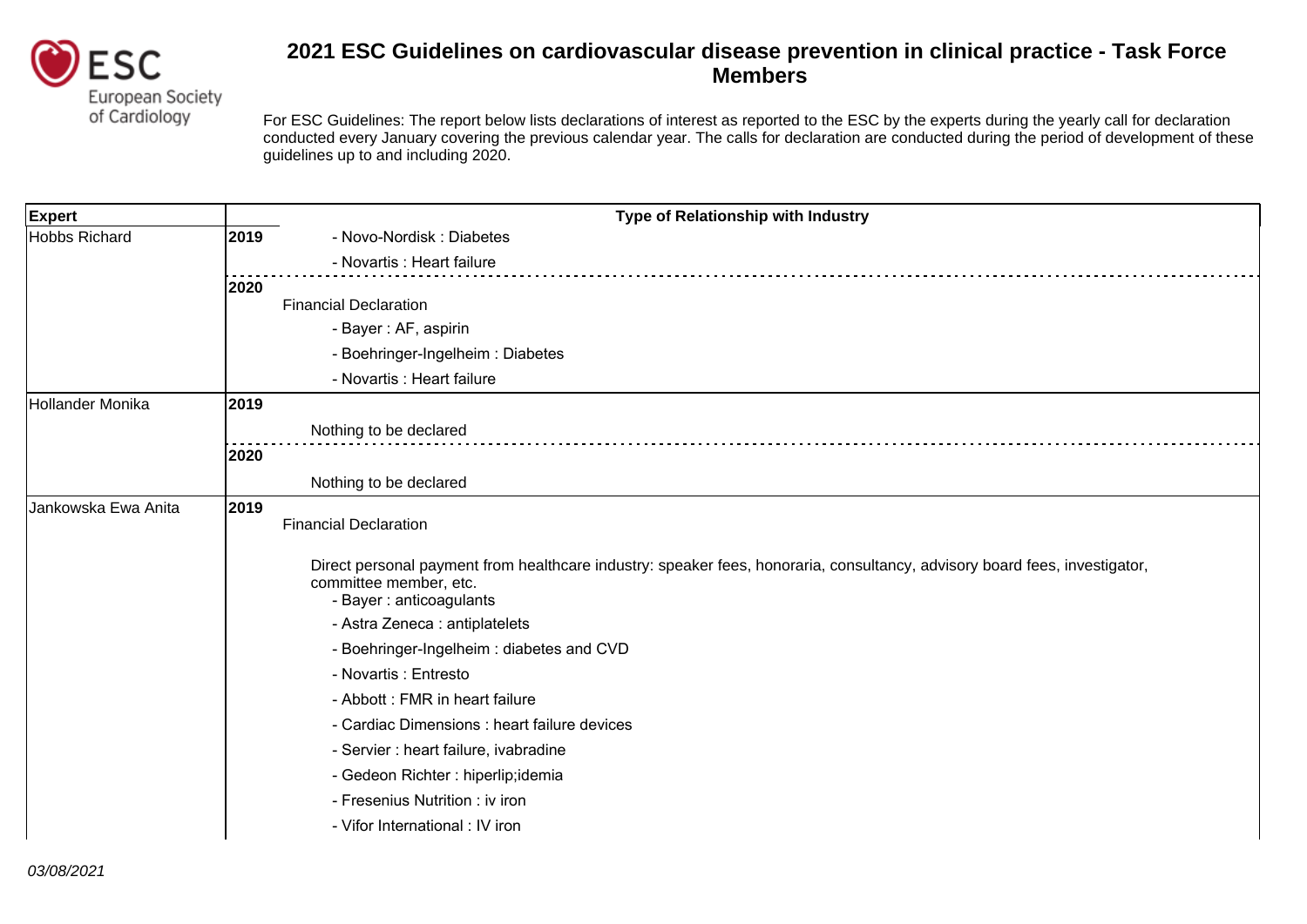

| <b>Expert</b>       |      | Type of Relationship with Industry                                                                                                                                                          |
|---------------------|------|---------------------------------------------------------------------------------------------------------------------------------------------------------------------------------------------|
| Jankowska Ewa Anita | 2019 | - Berlin Chemie AG : lecarnidipine, torasemide                                                                                                                                              |
|                     |      | Research funding from healthcare industry under your direct/personal responsibility (to department or institution).<br>- Vifor International : iv iron                                      |
|                     |      | Research funding (personal) from healthcare industry.<br>- University of Zurich: heart failure                                                                                              |
|                     |      | - National Centre for Science (Poland) : iron metabolism, heart failure                                                                                                                     |
|                     | 2020 | <b>Financial Declaration</b>                                                                                                                                                                |
|                     |      | Direct personal payment from healthcare industry: speaker fees, honoraria, consultancy, advisory board fees, investigator,<br>committee member, etc.<br>- Bayer: anticoagulants, vericiguat |
|                     |      | - Astra Zeneca : antiplatelets, dapagliflozine                                                                                                                                              |
|                     |      | - Boehringer-Ingelheim: diabetes and CVD, empagliflozine                                                                                                                                    |
|                     |      | - Sanofi Aventis : Fabry disease                                                                                                                                                            |
|                     |      | - Abbott: FMR in heart failure                                                                                                                                                              |
|                     |      | - Cardiac Dimensions : heart failure devices                                                                                                                                                |
|                     |      | - Vifor International: IV iron                                                                                                                                                              |
|                     |      | - Respicardia : phrenic nerve stimulation in CSA                                                                                                                                            |
|                     |      | - Novartis : sacubitril/valsartan                                                                                                                                                           |
|                     |      | Research funding from healthcare industry under your direct/personal responsibility (to department or institution).<br>- Vifor International : iv iron                                      |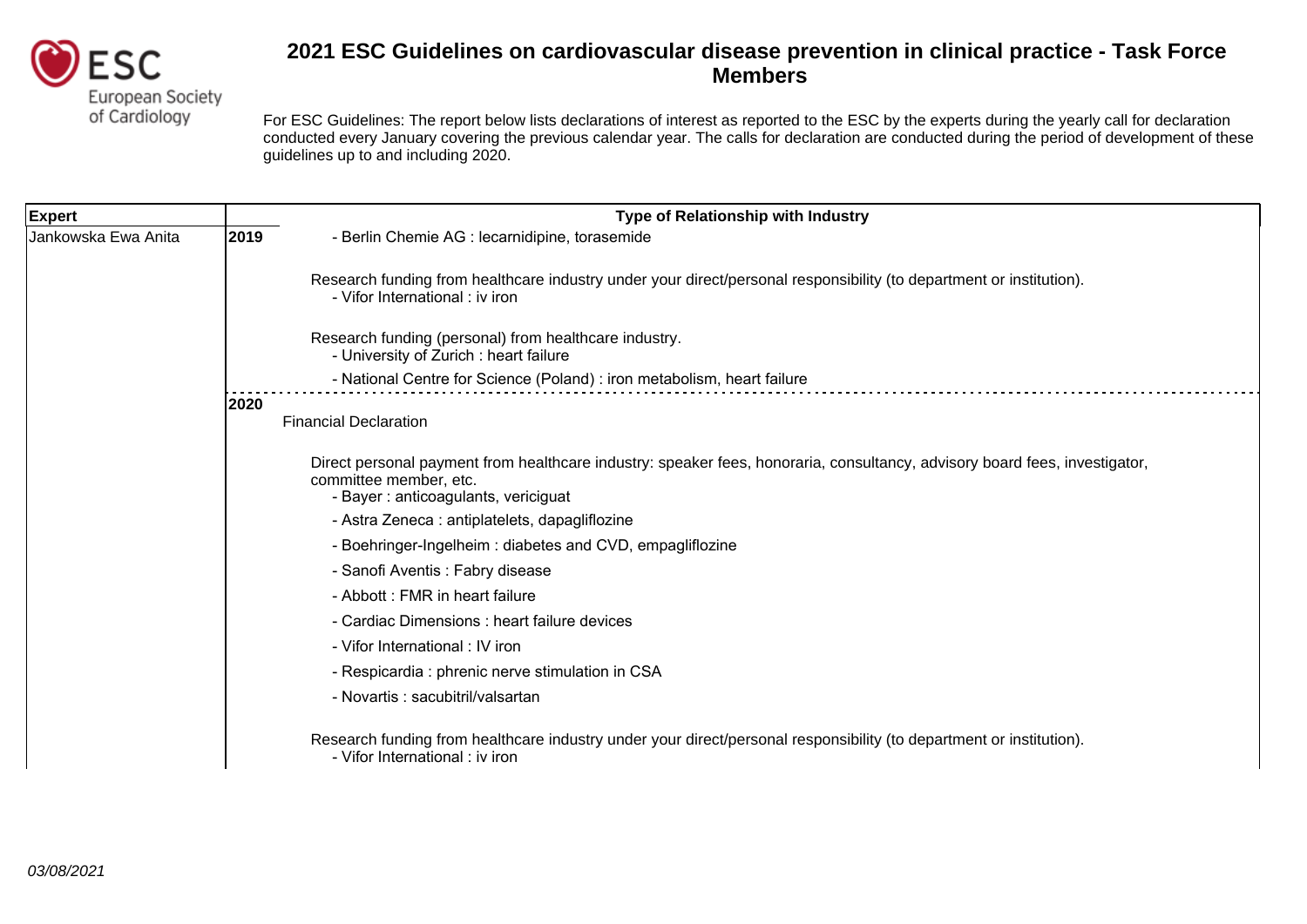

| <b>Expert</b>         |      | <b>Type of Relationship with Industry</b>                                                                                                                                                                                                                                                                                           |
|-----------------------|------|-------------------------------------------------------------------------------------------------------------------------------------------------------------------------------------------------------------------------------------------------------------------------------------------------------------------------------------|
| Jankowska Ewa Anita   | 2020 | <b>Other Positions of Influence</b>                                                                                                                                                                                                                                                                                                 |
|                       |      | Any other interest (financial or otherwise) that should be declared in view of holding an ESC position.<br>- Payment from University of Zurich for lectures during the Postgraduate HF Course. Payment from NCBIR (Polish public entity) for<br>research activities in the area of telemedicine in heart failure and non coding RNA |
| Koskinas Konstantinos | 2019 | <b>Financial Declaration</b>                                                                                                                                                                                                                                                                                                        |
|                       |      | Direct personal payment from healthcare industry: speaker fees, honoraria, consultancy, advisory board fees, investigator,<br>committee member, etc.<br>- Amgen: Cardiovascular                                                                                                                                                     |
|                       | 2020 |                                                                                                                                                                                                                                                                                                                                     |
|                       |      | <b>Financial Declaration</b>                                                                                                                                                                                                                                                                                                        |
|                       |      | - Amgen: Cardiology                                                                                                                                                                                                                                                                                                                 |
|                       |      | - Daiichi Sankyo: Cardiology                                                                                                                                                                                                                                                                                                        |
|                       |      | Payment from healthcare industry to your department or institution or any other body for your personal services: speaker fees,<br>honoraria, consultancy, advisory board fees, investigator, committee member, etc.<br>- Novartis : Cardiology                                                                                      |
| Mach Francois         | 2019 |                                                                                                                                                                                                                                                                                                                                     |
|                       |      | <b>Financial Declaration</b>                                                                                                                                                                                                                                                                                                        |
|                       |      | Payment from healthcare industry to your department or institution or any other legal body for your personal services: speaker<br>fees, honoraria, consultancy, advisory board fees, investigator, committee member, etc.<br>- Novartis : Lipid                                                                                     |
|                       |      | - Amgen: Lipids                                                                                                                                                                                                                                                                                                                     |
|                       |      | - Sanofi Aventis : Lipids                                                                                                                                                                                                                                                                                                           |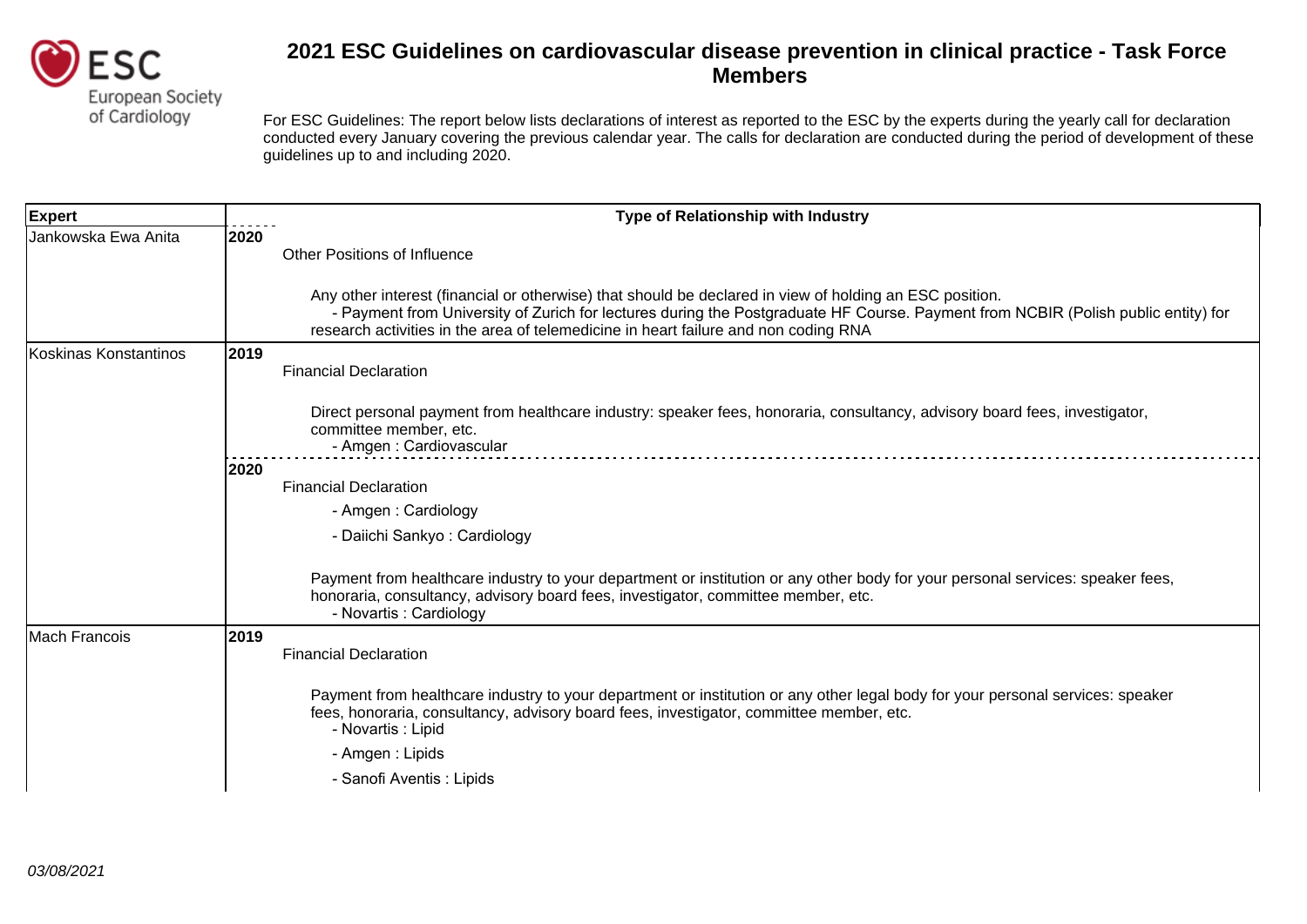

| <b>Expert</b>   | Type of Relationship with Industry                                                                                                                                                                                                                    |
|-----------------|-------------------------------------------------------------------------------------------------------------------------------------------------------------------------------------------------------------------------------------------------------|
| Mach Francois   | 2020<br><b>Financial Declaration</b>                                                                                                                                                                                                                  |
|                 | Payment from healthcare industry to your department or institution or any other body for your personal services: speaker fees,<br>honoraria, consultancy, advisory board fees, investigator, committee member, etc.<br>- Astra Zeneca : Heart Failure |
|                 | - Novartis : Heart Failure/Lipid                                                                                                                                                                                                                      |
|                 | - Daiichi Sankyo: Lipids                                                                                                                                                                                                                              |
|                 | - Sanofi Aventis : Lipids                                                                                                                                                                                                                             |
|                 | - Amgen Inc : Lipids                                                                                                                                                                                                                                  |
|                 | - MSD : Lipids                                                                                                                                                                                                                                        |
| Michal Matthias | 2019<br><b>Financial Declaration</b>                                                                                                                                                                                                                  |
|                 | Receipt of royalties for intellectual property.<br>- Kohlhammer publishing house: Book                                                                                                                                                                |
|                 | Other Positions of Influence                                                                                                                                                                                                                          |
|                 | Membership or affiliation in political or advocacy groups working in the field of cardiology.<br>- German Society of Cardiology (DGK) German College of Psychosomatic Medicine (DKPM)                                                                 |
|                 | 2020<br><b>Financial Declaration</b>                                                                                                                                                                                                                  |
|                 | Receipt of royalties for intellectual property.<br>- Kohlhammer Verlag: Book, Psychotherapy                                                                                                                                                           |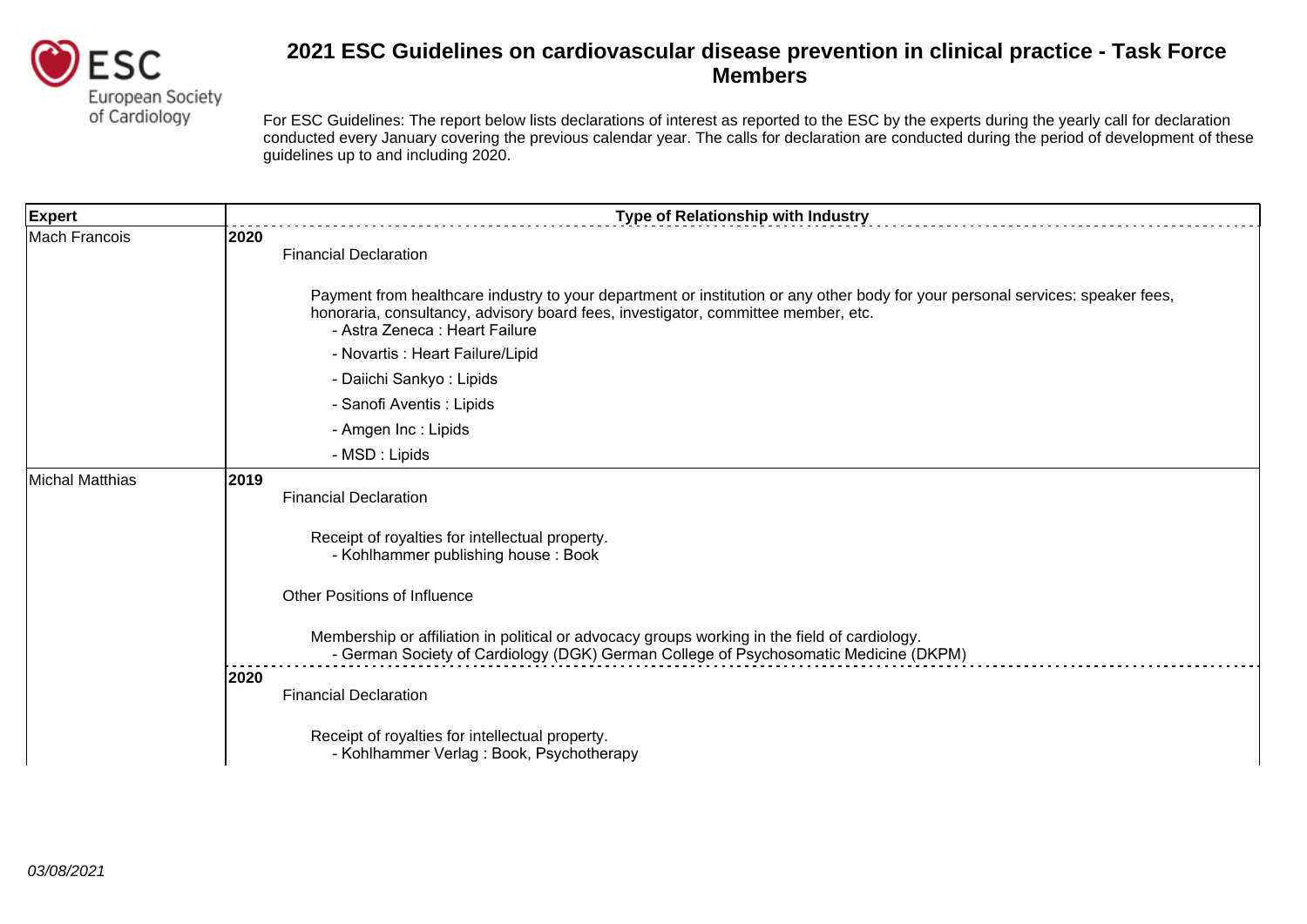

| <b>Expert</b>   |      | Type of Relationship with Industry                                                                                                                                                                                 |
|-----------------|------|--------------------------------------------------------------------------------------------------------------------------------------------------------------------------------------------------------------------|
| Michal Matthias | 2020 | <b>Other Positions of Influence</b>                                                                                                                                                                                |
|                 |      | Membership or affiliation in political, advocacy or patients organisations working in the field of cardiology.<br>- Deutsche Gesellschaft für Kardiologie                                                          |
| Sacco Simona    | 2019 | <b>Financial Declaration</b>                                                                                                                                                                                       |
|                 |      | Direct personal payment from healthcare industry: speaker fees, honoraria, consultancy, advisory board fees, investigator,<br>committee member, etc.<br>- Abbott: Cardiovascular - left atrial appendage occlusion |
|                 |      | - Medscape : Migraine                                                                                                                                                                                              |
|                 |      | - Eli Lilly : Migraine - monoclonal antibodies                                                                                                                                                                     |
|                 |      | - Novartis : Migraine - monoclonal antibodies                                                                                                                                                                      |
|                 |      | - Teva Pharmaceutical Industries : Migraine - monoclonal antibodies                                                                                                                                                |
|                 |      | - Allergan : Migraine, botulinum toxin                                                                                                                                                                             |
|                 |      | Travel and meeting support from healthcare industry, independent of the above activities.<br>- Daiichi Sankyo: Cardiovascular - anticoagulants                                                                     |
|                 |      | - Pfizer: Cardiovascular - anticoagulants                                                                                                                                                                          |
|                 |      | - Bayer Healthcare: Cardiovascular - anticoagulants                                                                                                                                                                |
|                 |      | - Bristol Myers Squibb: Cardiovascular - anticoagulants                                                                                                                                                            |
|                 |      | - Starmed: Cardiovascular - loop recorder                                                                                                                                                                          |
|                 |      | - Medtronic: Cardiovascular - PFO closure                                                                                                                                                                          |
|                 |      | - Eli Lilly : Migraine                                                                                                                                                                                             |
|                 |      | - Novartis : Migraine                                                                                                                                                                                              |
|                 |      | - Teva Pharmaceutical Industries : Migraine                                                                                                                                                                        |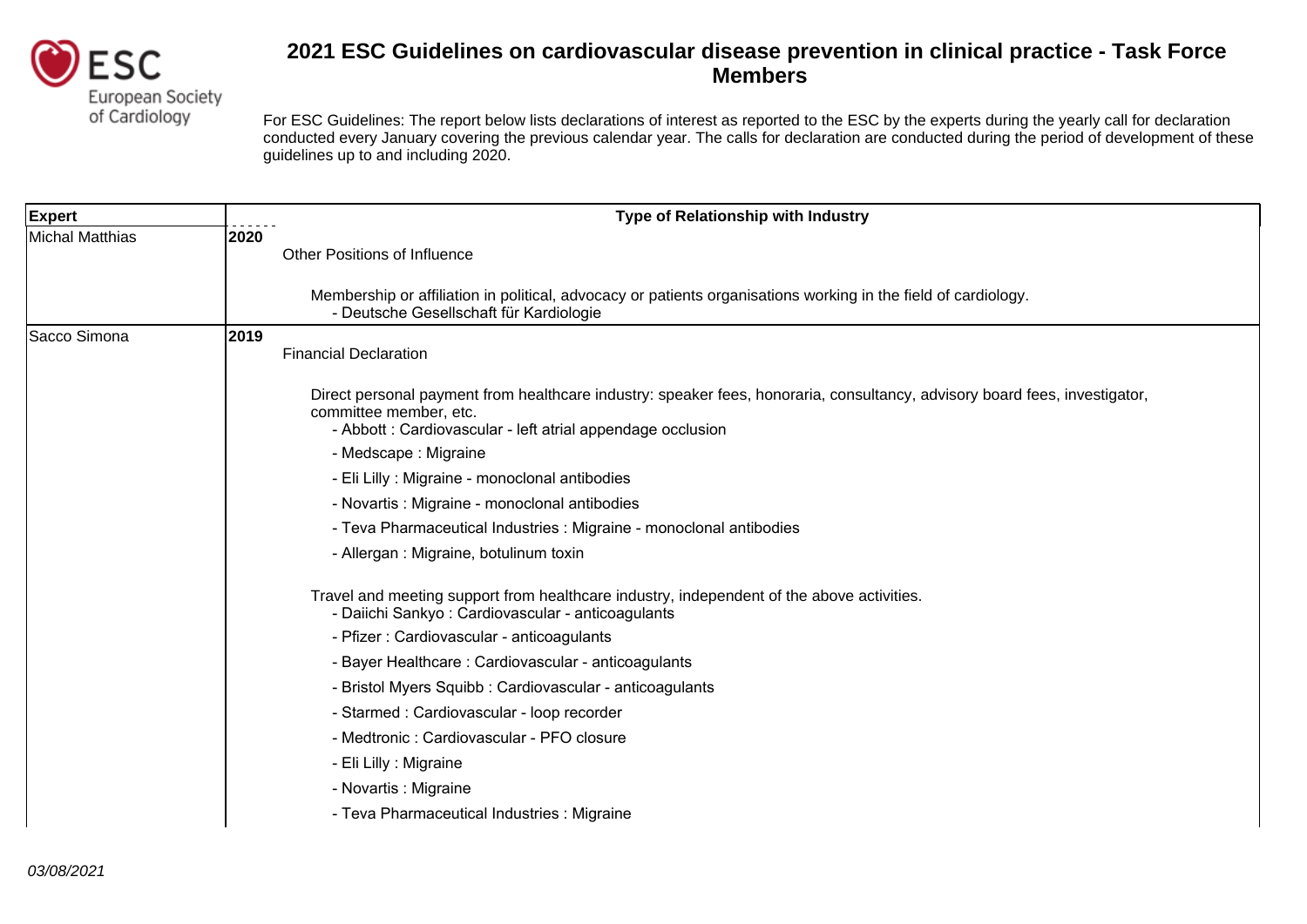

| <b>Expert</b> | Type of Relationship with Industry                                                                                                                                                    |
|---------------|---------------------------------------------------------------------------------------------------------------------------------------------------------------------------------------|
| Sacco Simona  | 2019<br>- Allergan : Migraine                                                                                                                                                         |
|               | 2020                                                                                                                                                                                  |
|               | <b>Financial Declaration</b>                                                                                                                                                          |
|               | Direct personal payment from healthcare industry: speaker fees, honoraria, consultancy, advisory board fees, investigator,<br>committee member, etc.<br>- Astra Zeneca: Antiplatelets |
|               | - Abbott: Cardiovascular - left atrial appendage occlusion                                                                                                                            |
|               | - Medscape: Migraine                                                                                                                                                                  |
|               | - Eli Lilly : Migraine - monoclonal antibodies                                                                                                                                        |
|               | - Novartis : Migraine - monoclonal antibodies                                                                                                                                         |
|               | - Teva Pharmaceutical Industries : Migraine - monoclonal antibodies                                                                                                                   |
|               | - Allergan: Migraine, botulinum toxin                                                                                                                                                 |
|               | Travel and meeting support from healthcare industry, independent of the above activities.<br>- Daiichi Sankyo: Cardiovascular - anticoagulants                                        |
|               | - Pfizer: Cardiovascular - anticoagulants                                                                                                                                             |
|               | - Bayer Healthcare: Cardiovascular - anticoagulants                                                                                                                                   |
|               | - Bristol Myers Squibb: Cardiovascular - anticoagulants                                                                                                                               |
|               | - Starmed : Cardiovascular - loop recorder                                                                                                                                            |
|               | - Medtronic : Cardiovascular - PFO closure                                                                                                                                            |
|               | - Eli Lilly : Migraine                                                                                                                                                                |
|               | - Novartis : Migraine                                                                                                                                                                 |
|               | - Teva Pharmaceutical Industries : Migraine                                                                                                                                           |
|               | - Allergan : Migraine                                                                                                                                                                 |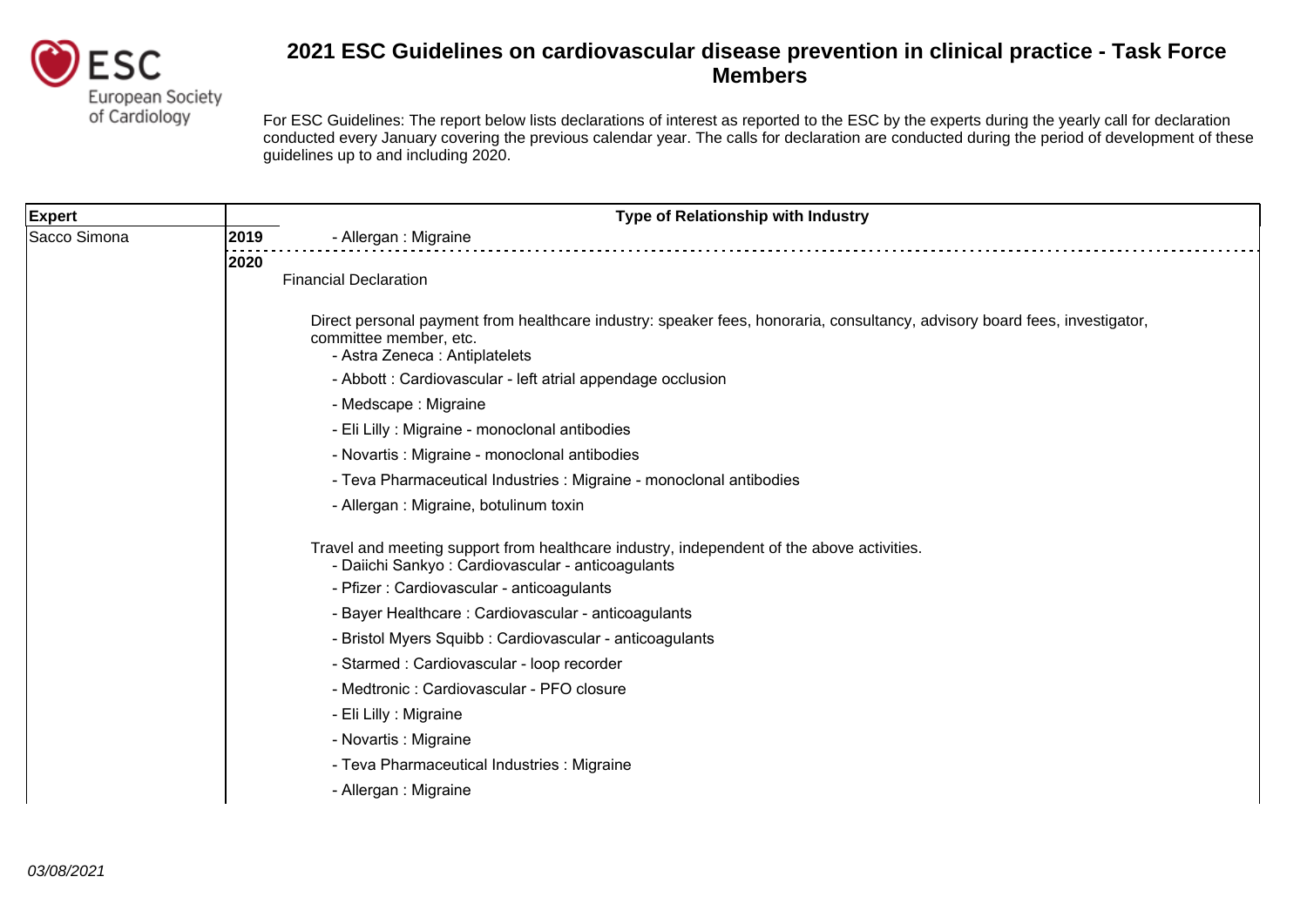

| <b>Expert</b>        | Type of Relationship with Industry                                                                                                                                                                                                                             |
|----------------------|----------------------------------------------------------------------------------------------------------------------------------------------------------------------------------------------------------------------------------------------------------------|
| <b>Sattar Naveed</b> | 2019<br><b>Financial Declaration</b>                                                                                                                                                                                                                           |
|                      | Direct personal payment from healthcare industry: speaker fees, honoraria, consultancy, advisory board fees, investigator,<br>committee member, etc.<br>- Boehringer-Ingelheim : diabetes                                                                      |
|                      | - Eli Lilly : diabetes                                                                                                                                                                                                                                         |
|                      | - Pfizer : diabetes                                                                                                                                                                                                                                            |
|                      | - Novo-Nordisk: diabetes                                                                                                                                                                                                                                       |
|                      | - Astrazeneca : diabetes                                                                                                                                                                                                                                       |
|                      | - Amgen : lipids                                                                                                                                                                                                                                               |
|                      | - Sanofi Aventis : lipids and diabetes                                                                                                                                                                                                                         |
|                      | Payment from healthcare industry to your department or institution or any other legal body for your personal services: speaker<br>fees, honoraria, consultancy, advisory board fees, investigator, committee member, etc.<br>- Boehringer-Ingelheim : diabetes |
|                      | - Eli Lilly : diabetes                                                                                                                                                                                                                                         |
|                      | - Sanofi Aventis : diabetes                                                                                                                                                                                                                                    |
|                      | - Amgen : lipids                                                                                                                                                                                                                                               |
|                      | Research funding from healthcare industry under your direct/personal responsibility (to department or institution).<br>- Boehringer-Ingelheim : diabetes                                                                                                       |
|                      | 2020<br><b>Financial Declaration</b>                                                                                                                                                                                                                           |
|                      | Direct personal payment from healthcare industry: speaker fees, honoraria, consultancy, advisory board fees, investigator,<br>committee member, etc.<br>- Boehringer-Ingelheim: diabetes<br>- Eli Lilly : diabetes                                             |
|                      |                                                                                                                                                                                                                                                                |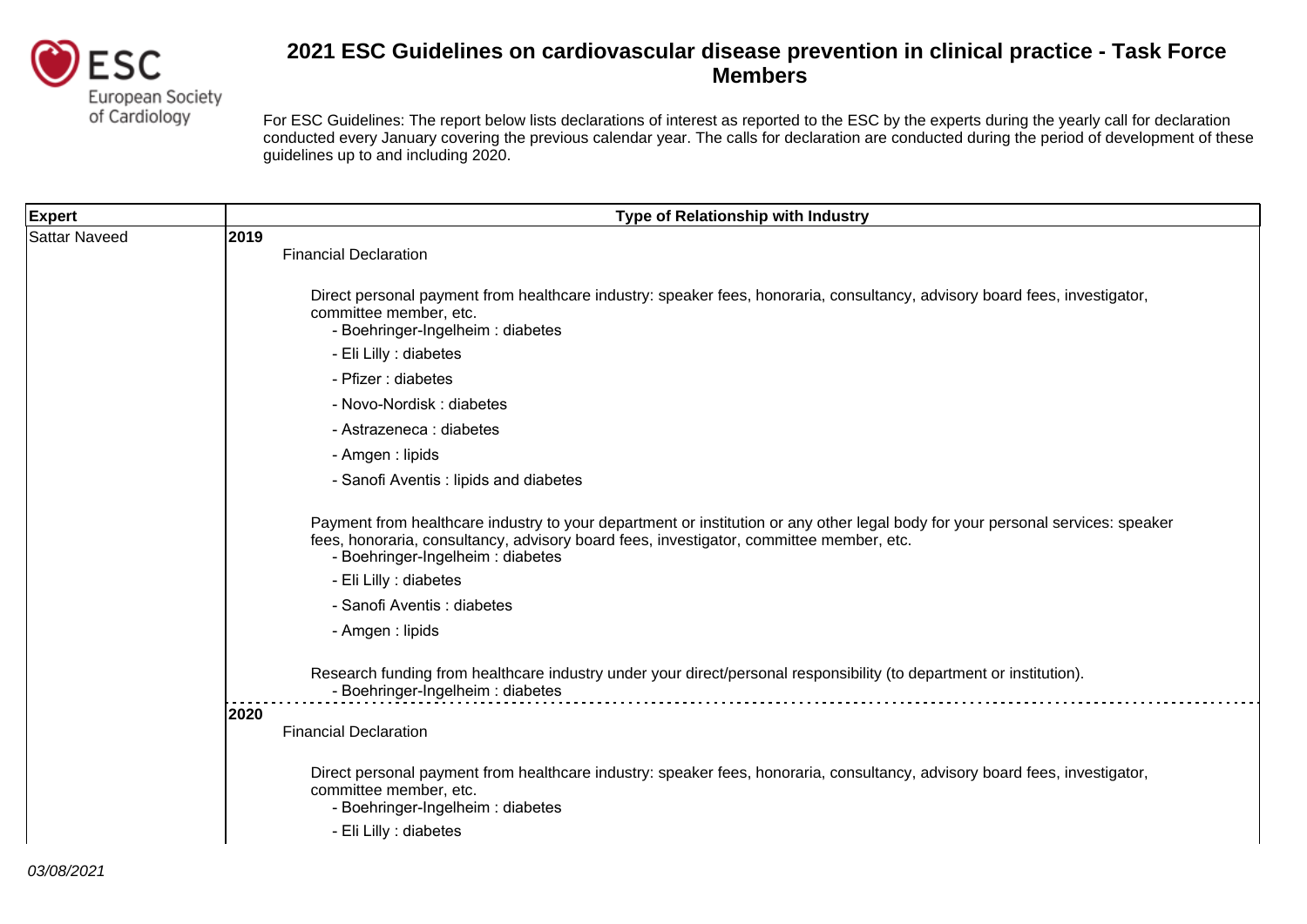

| <b>Expert</b>        | Type of Relationship with Industry                                                                                                                                                                                                               |  |
|----------------------|--------------------------------------------------------------------------------------------------------------------------------------------------------------------------------------------------------------------------------------------------|--|
| <b>Sattar Naveed</b> | 2020<br>- Merck Sharp & Dohme: diabetes                                                                                                                                                                                                          |  |
|                      | - Novo-Nordisk: diabetes                                                                                                                                                                                                                         |  |
|                      | - Novartis : lipids                                                                                                                                                                                                                              |  |
|                      | - Sanofi Aventis : lipids and diabetes                                                                                                                                                                                                           |  |
|                      | Payment from healthcare industry to your department or institution or any other body for your personal services: speaker fees,<br>honoraria, consultancy, advisory board fees, investigator, committee member, etc.<br>- Astra Zeneca : diabetes |  |
|                      | - Boehringer-Ingelheim: diabetes                                                                                                                                                                                                                 |  |
|                      | - Eli Lilly : diabetes                                                                                                                                                                                                                           |  |
|                      | - Pfizer : diabetes                                                                                                                                                                                                                              |  |
|                      | - Sanofi Aventis : diabetes                                                                                                                                                                                                                      |  |
|                      | - Novo-Nordisk : diabetes                                                                                                                                                                                                                        |  |
|                      | - Amgen : lipids                                                                                                                                                                                                                                 |  |
|                      | Research funding from healthcare industry under your direct/personal responsibility (to department or institution).<br>- Boehringer-Ingelheim: diabetes                                                                                          |  |
| Smulders Yvo         | 2019                                                                                                                                                                                                                                             |  |
|                      | Nothing to be declared                                                                                                                                                                                                                           |  |
|                      | 2020                                                                                                                                                                                                                                             |  |
|                      | Nothing to be declared                                                                                                                                                                                                                           |  |
| Tokgozoglu Lale      | 2019<br><b>Financial Declaration</b>                                                                                                                                                                                                             |  |
|                      | Direct personal payment from healthcare industry: speaker fees, honoraria, consultancy, advisory board fees, investigator,<br>committee member, etc.<br>- Sanofi Aventis : antiplatelet, lipid                                                   |  |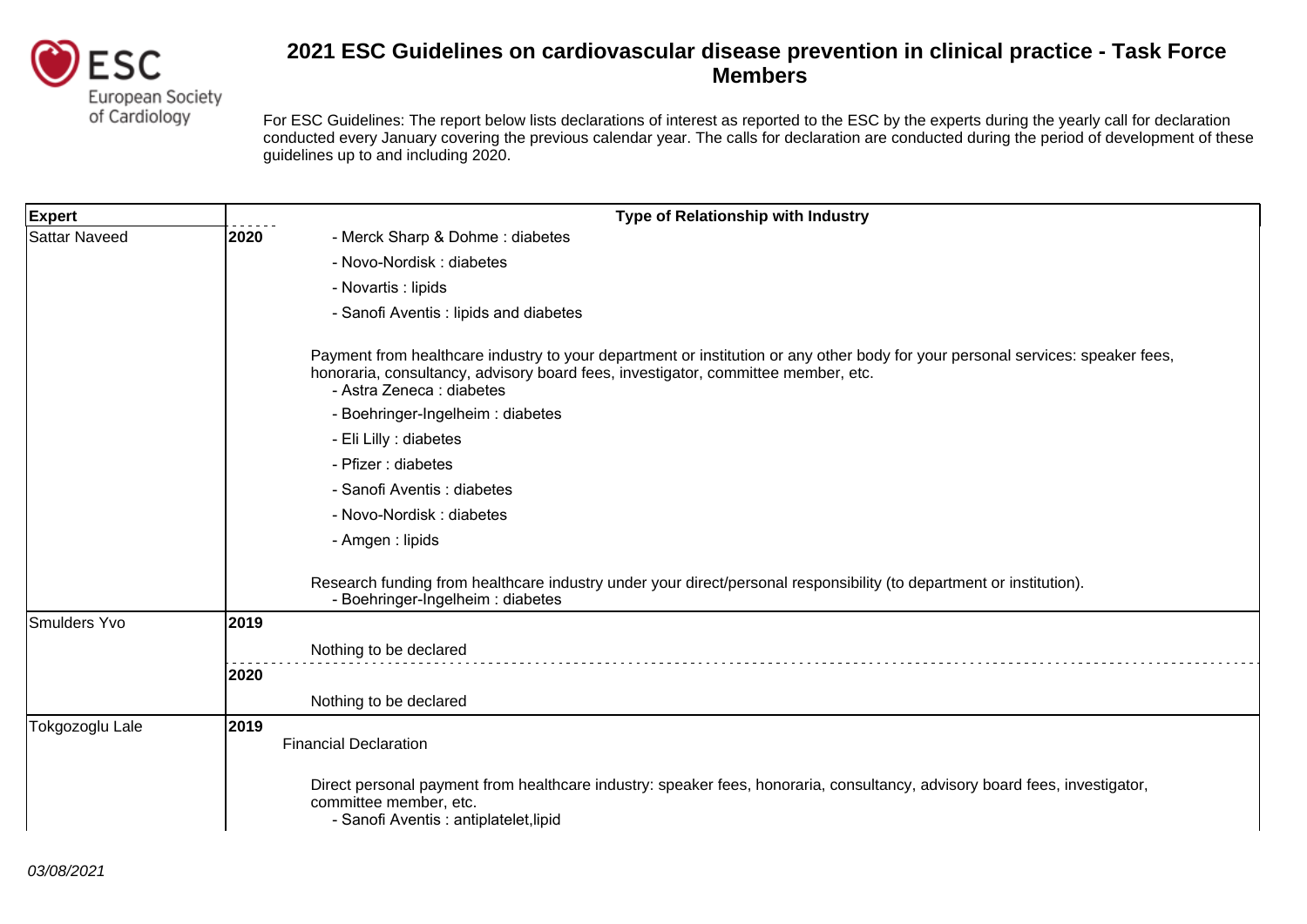

| <b>Expert</b>   |      | Type of Relationship with Industry       |
|-----------------|------|------------------------------------------|
| Tokgozoglu Lale | 2019 | - Novo-Nordisk: diabetes                 |
|                 |      | - Abbott : dyslipidemia                  |
|                 |      | - Recordati International : dyslipidemia |
|                 |      | - Mylan : dyslipidemia                   |
|                 |      | - Servier : hypertension                 |
|                 |      | - Amgen : lipid                          |
|                 |      | - Daiichi Sankyo: Lipids                 |
|                 |      | - MSD : Lipids                           |
|                 |      | - Pfizer : lipids, cardiomyopathy        |
|                 |      | - Actelion : pulmonary hypertension      |
|                 |      | - Bayer Healthcare : stroke prevention   |
|                 | 2020 |                                          |
|                 |      | <b>Financial Declaration</b>             |
|                 |      | - Pfizer : Anticoagulation               |
|                 |      | - Novo-Nordisk: Diabetes                 |
|                 |      | - Servier : Hypertension                 |
|                 |      | - Abbott : Lipids                        |
|                 |      | - Amgen : Lipids                         |
|                 |      | - Novartis : Lipids                      |
|                 |      | - Sanofi Aventis : Lipids                |
|                 |      | - Recordati International : Lipids       |
|                 |      | - MSD : Lipids                           |
|                 |      | - Daiichi-Sankyo: Lipids                 |
|                 |      | - Mylan : Lipids                         |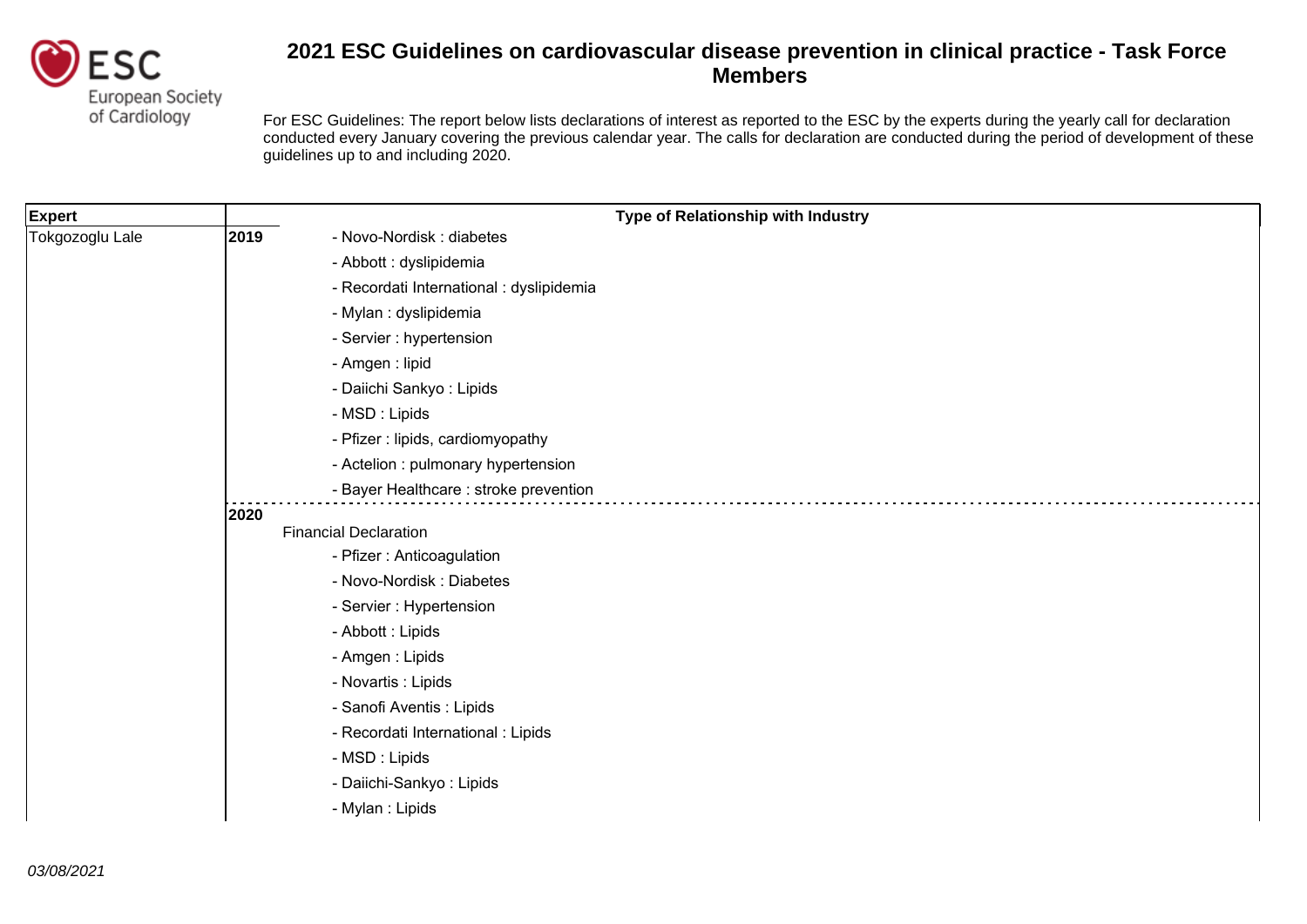

| <b>Expert</b>         | Type of Relationship with Industry                                                                                                                                                                   |  |
|-----------------------|------------------------------------------------------------------------------------------------------------------------------------------------------------------------------------------------------|--|
| Tokgozoglu Lale       | - Abdi-İbrahim : Lipids<br>2020                                                                                                                                                                      |  |
|                       | - Actelion/Jansen: Pulmonary hypertension                                                                                                                                                            |  |
|                       | - Bayer: Pulmonary hypertension, heart failure                                                                                                                                                       |  |
| <b>Tonstad Serena</b> | 2019<br><b>Financial Declaration</b>                                                                                                                                                                 |  |
|                       | Direct personal payment from healthcare industry: speaker fees, honoraria, consultancy, advisory board fees, investigator,<br>committee member, etc.<br>- Astra Zeneca : Diabetes type 2 - lifestyle |  |
|                       | - Merck Sharp & Dohme: Diabetes type 2 - lifestyle                                                                                                                                                   |  |
|                       | - Novo-Nordisk : Diabetes type 2, obesity                                                                                                                                                            |  |
|                       | - Amgen : Hyperlipidemia - medication, lifestyle                                                                                                                                                     |  |
|                       | - Sanofi Aventis : Hyperlipidemia, Diabetes type 2 - lifestyle                                                                                                                                       |  |
|                       | - Navamedic: Obesity                                                                                                                                                                                 |  |
|                       | - Pfizer: Smoking cessation                                                                                                                                                                          |  |
|                       | 2020                                                                                                                                                                                                 |  |
|                       | <b>Financial Declaration</b>                                                                                                                                                                         |  |
|                       | - Bayer: Cardiovascular disease                                                                                                                                                                      |  |
|                       | - Boehringer-Ingelheim: Diabetes and lifestyle                                                                                                                                                       |  |
|                       | - Merck Sharp & Dohme: Diabetes type 2 - lifestyle                                                                                                                                                   |  |
|                       | - Sanofi Aventis : Hyperlipidemia, Diabetes type 2 - lifestyle                                                                                                                                       |  |
|                       | - Novartis : Lipids                                                                                                                                                                                  |  |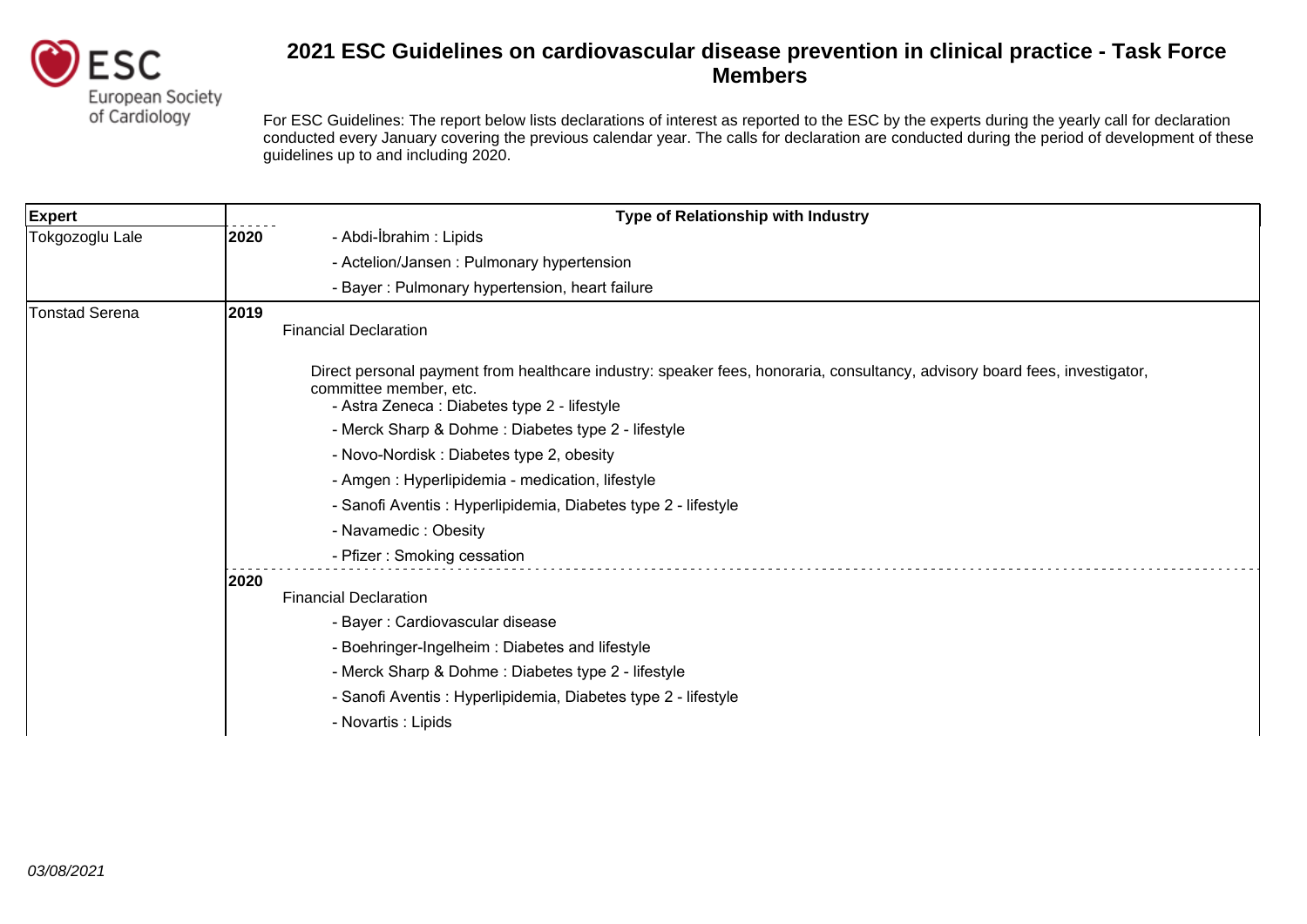

| <b>Expert</b>          | Type of Relationship with Industry                                                                                                                                                  |
|------------------------|-------------------------------------------------------------------------------------------------------------------------------------------------------------------------------------|
| <b>Tsioufis Costas</b> | 2019<br><b>Financial Declaration</b>                                                                                                                                                |
|                        | Direct personal payment from healthcare industry: speaker fees, honoraria, consultancy, advisory board fees, investigator,<br>committee member, etc.<br>- Astra Zeneca : Cardiology |
|                        | - Bayer: Cardiology                                                                                                                                                                 |
|                        | - Boehringer-Ingelheim: Cardiology                                                                                                                                                  |
|                        | - Medtronic : Cardiology                                                                                                                                                            |
|                        | - Novartis : Cardiology                                                                                                                                                             |
|                        | - Pfizer: Cardiology                                                                                                                                                                |
|                        | - Servier : Cardiology                                                                                                                                                              |
|                        | - St Jude Medical : Cardiology                                                                                                                                                      |
|                        | - Sanofi Aventis : Cardiology                                                                                                                                                       |
|                        | - Chiesi Pharma: Cardiology                                                                                                                                                         |
|                        | - Recordati International : Cardiology                                                                                                                                              |
|                        | - Vianex : Cardiology                                                                                                                                                               |
|                        | - Winmedica : Cardiology                                                                                                                                                            |
|                        | - ELPEN : Cardiology                                                                                                                                                                |
|                        | Research funding (personal) from healthcare industry.<br>- Medtronic : Cardiology                                                                                                   |
|                        | - St Jude Medical: Cardiology                                                                                                                                                       |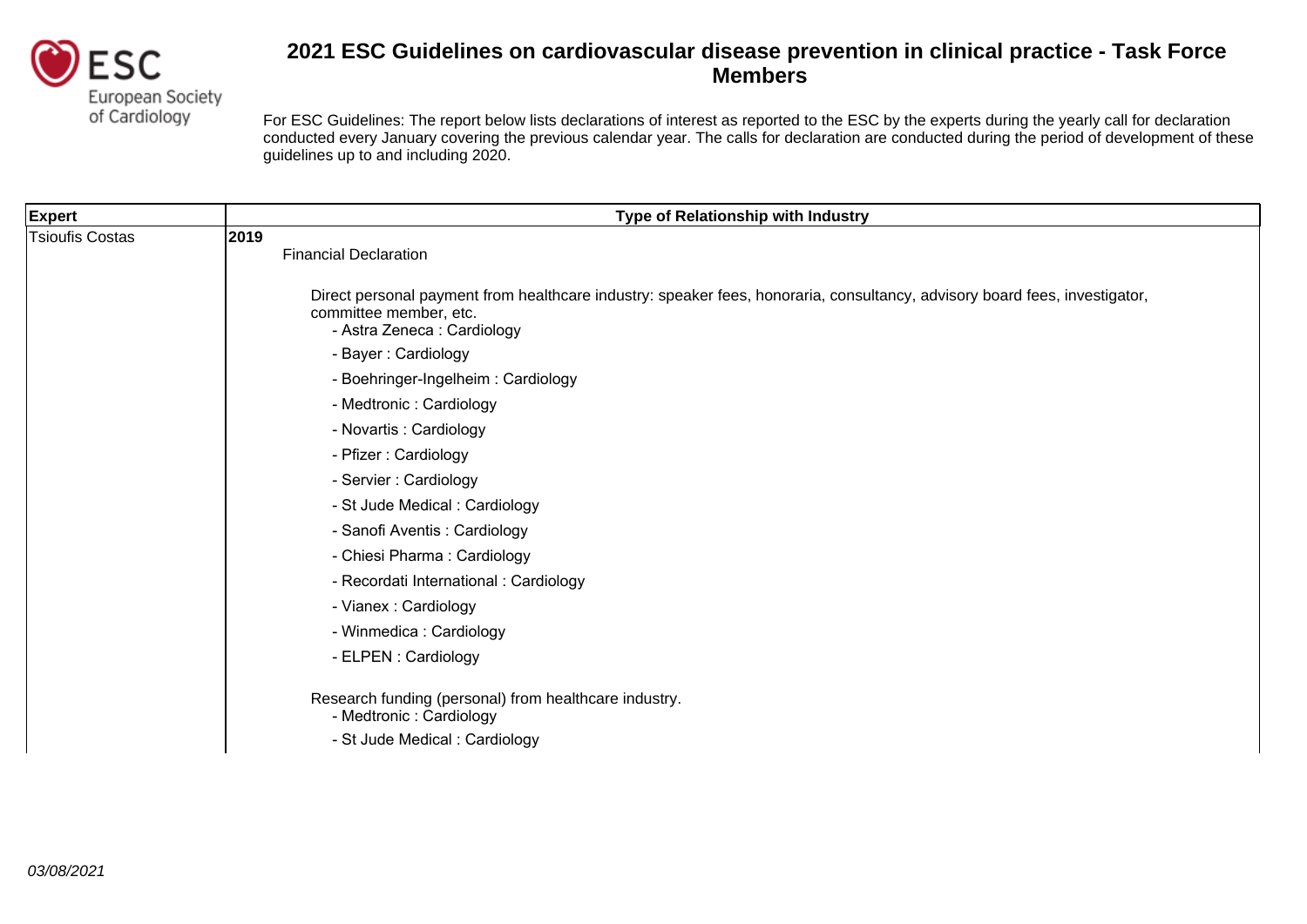

| Expert                 | Type of Relationship with Industry                                                                                                                                                  |
|------------------------|-------------------------------------------------------------------------------------------------------------------------------------------------------------------------------------|
| <b>Tsioufis Costas</b> | 2020<br><b>Financial Declaration</b>                                                                                                                                                |
|                        | Direct personal payment from healthcare industry: speaker fees, honoraria, consultancy, advisory board fees, investigator,<br>committee member, etc.<br>- Astra Zeneca : Cardiology |
|                        | - Bayer: Cardiology                                                                                                                                                                 |
|                        | - Boehringer-Ingelheim: Cardiology                                                                                                                                                  |
|                        | - Medtronic : Cardiology                                                                                                                                                            |
|                        | - Novartis : Cardiology                                                                                                                                                             |
|                        | - Pfizer: Cardiology                                                                                                                                                                |
|                        | - Servier : Cardiology                                                                                                                                                              |
|                        | - St Jude Medical: Cardiology                                                                                                                                                       |
|                        | - Sanofi Aventis : Cardiology                                                                                                                                                       |
|                        | - Chiesi Pharma: Cardiology                                                                                                                                                         |
|                        | - Recordati International : Cardiology                                                                                                                                              |
|                        | - Vianex: Cardiology                                                                                                                                                                |
|                        | - Winmedica : Cardiology                                                                                                                                                            |
|                        | - ELPEN : Cardiology                                                                                                                                                                |
|                        | Research funding (personal) from healthcare industry.<br>- Medtronic : Cardiology                                                                                                   |
|                        | - St Jude Medical : Cardiology                                                                                                                                                      |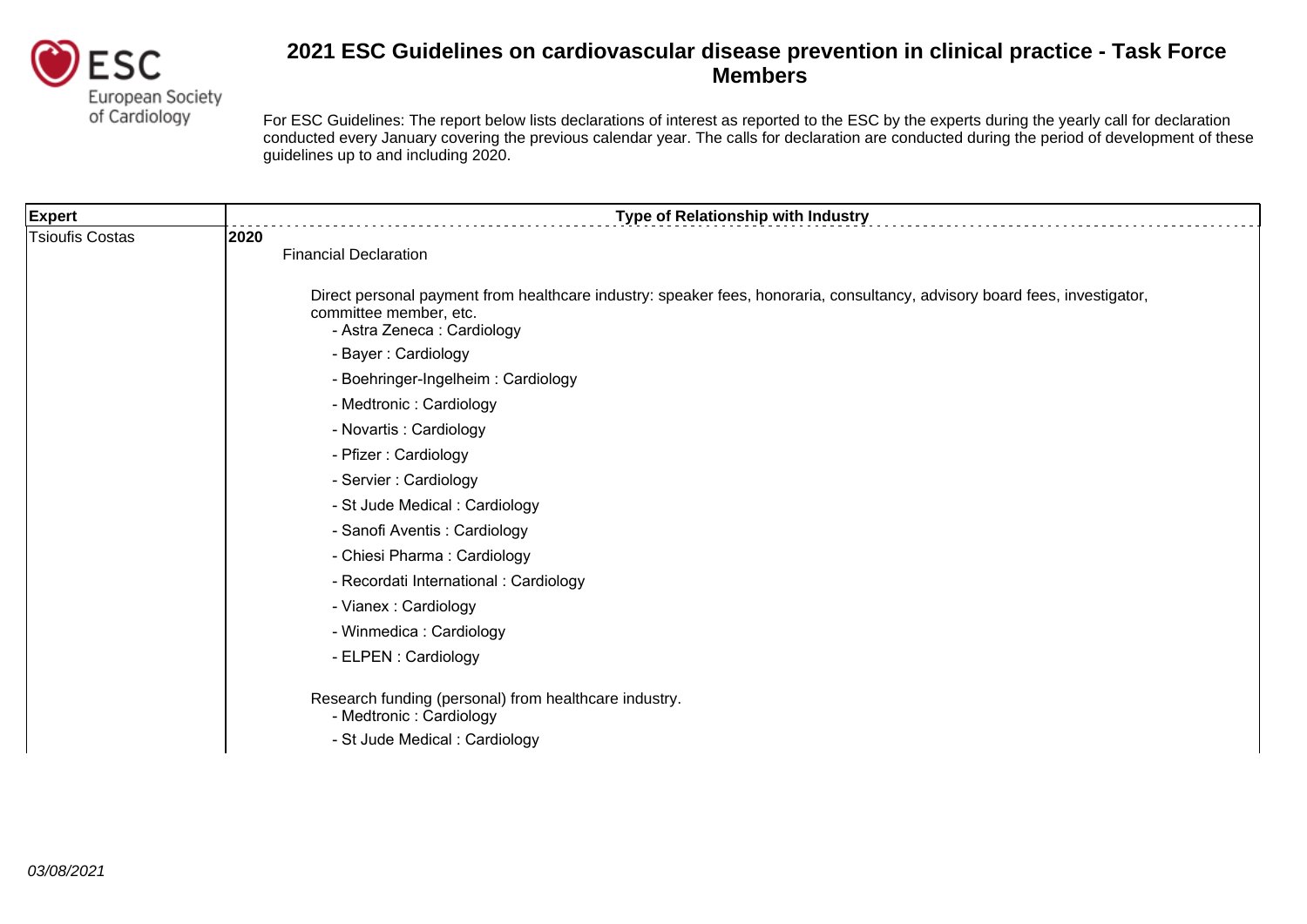

| Expert                |      | Type of Relationship with Industry                                                                                                                                                                                                                      |
|-----------------------|------|---------------------------------------------------------------------------------------------------------------------------------------------------------------------------------------------------------------------------------------------------------|
| Van Dis Ineke         | 2019 | <b>Other Positions of Influence</b><br>Membership or affiliation in political or advocacy groups working in the field of cardiology.<br>- European Heart Network, Brussel                                                                               |
|                       | 2020 |                                                                                                                                                                                                                                                         |
|                       |      | Nothing to be declared                                                                                                                                                                                                                                  |
| Van Gelder Isabelle C | 2019 | <b>Financial Declaration</b>                                                                                                                                                                                                                            |
|                       |      | Payment from healthcare industry to your department or institution or any other legal body for your personal services: speaker<br>fees, honoraria, consultancy, advisory board fees, investigator, committee member, etc.<br>- BMS : Atrial fibrilation |
|                       |      | Travel and meeting support from healthcare industry, independent of the above activities.<br>- BMS : Atrial fibrillation                                                                                                                                |
|                       |      | Research funding from healthcare industry under your direct/personal responsibility (to department or institution).<br>- Daiichi Sankyo: Atrial fibrillation                                                                                            |
|                       |      | - Medtronic : Atrial fibrillation                                                                                                                                                                                                                       |
|                       | 2020 |                                                                                                                                                                                                                                                         |
|                       |      | <b>Financial Declaration</b><br>- Daiichi Sankyo: Atrial Fibrillation                                                                                                                                                                                   |
|                       |      | - Medtronic: Atrial Fibrillation                                                                                                                                                                                                                        |
| Visseren Frank        | 2019 | <b>Financial Declaration</b>                                                                                                                                                                                                                            |
|                       |      | Research funding from healthcare industry under your direct/personal responsibility (to department or institution).<br>- Amgen : Familial Dysbetalipoproteinemia                                                                                        |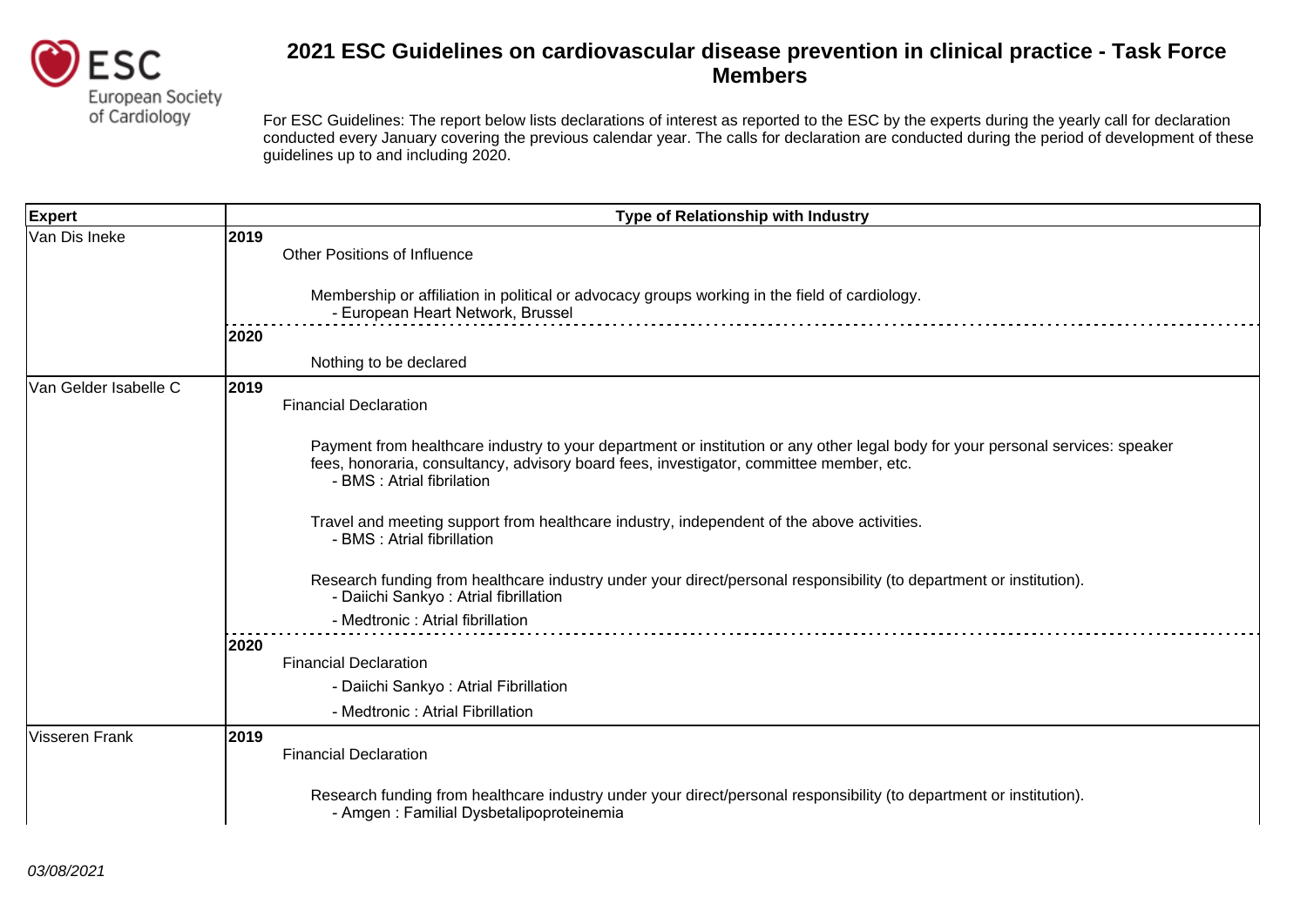

| <b>Expert</b>    |      | Type of Relationship with Industry                                                                                                                                     |
|------------------|------|------------------------------------------------------------------------------------------------------------------------------------------------------------------------|
| Visseren Frank   | 2020 |                                                                                                                                                                        |
|                  |      | <b>Financial Declaration</b>                                                                                                                                           |
|                  |      | - Amgen: Familial Dysbetalipoproteinemia                                                                                                                               |
| Wanner Christoph | 2019 | <b>Financial Declaration</b>                                                                                                                                           |
|                  |      | Direct personal payment from healthcare industry: speaker fees, honoraria, consultancy, advisory board fees, investigator,<br>committee member, etc.<br>- GSK : Anemia |
|                  |      | - Akebia : Anemia                                                                                                                                                      |
|                  |      | - BMS : Apixaban                                                                                                                                                       |
|                  |      | - Reata : Bardoxolone                                                                                                                                                  |
|                  |      | - ChiesiPharma: Cystinosis, Fabry disease                                                                                                                              |
|                  |      | - Astra Zeneca : Dapagliflozin, Diabetes                                                                                                                               |
|                  |      | - Gilead : diabetic kidney disease                                                                                                                                     |
|                  |      | - FMC : Dialysis                                                                                                                                                       |
|                  |      | - Boehringer-Ingelheim: Empagliflozin, Diabetes                                                                                                                        |
|                  |      | - Lilly : empagliflozin, diabetes                                                                                                                                      |
|                  |      | - Daiischi-Sankyo: Enoxaparin                                                                                                                                          |
|                  |      | - MSD : Ertugliflozin, Diabetes                                                                                                                                        |
|                  |      | - Sanofi-Genzyme: Fabry                                                                                                                                                |
|                  |      | - Amicus : Fabry disease                                                                                                                                               |
|                  |      | - Shire/Takeda: Fabry disease                                                                                                                                          |
|                  |      | - Bayer: Finerenone, Cardio-Renal                                                                                                                                      |
|                  |      | - Novartis : heart failure, entresto                                                                                                                                   |
|                  |      | - Astellas : Immunology                                                                                                                                                |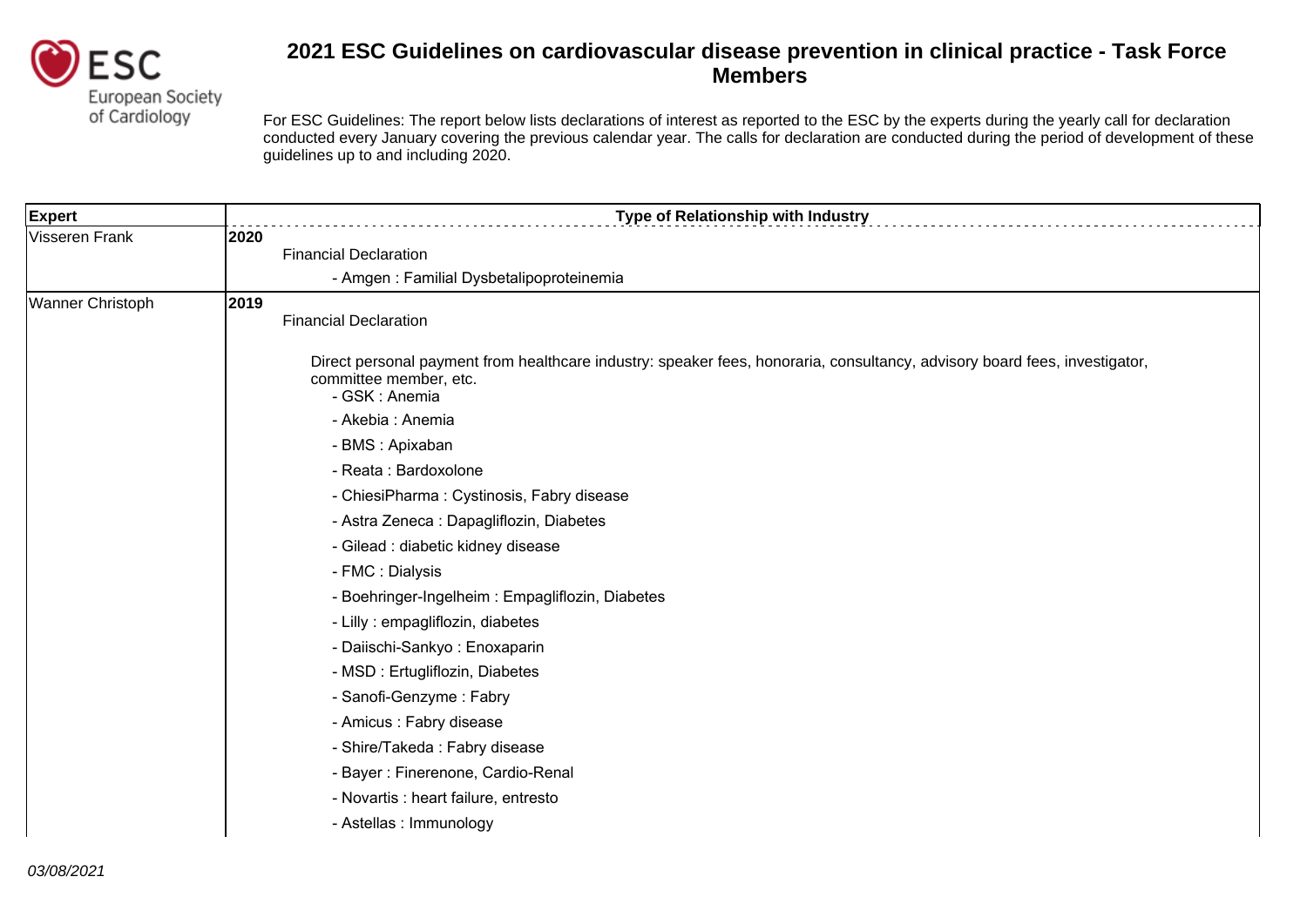

| <b>Expert</b>    | Type of Relationship with Industry                                                                                                                                     |  |
|------------------|------------------------------------------------------------------------------------------------------------------------------------------------------------------------|--|
| Wanner Christoph | 2019<br>- Synlab : laboratory tests and medicine                                                                                                                       |  |
|                  | - Tricida : metabolic acidosis                                                                                                                                         |  |
|                  | - Vifor International : Metabolic bone disease, anemia                                                                                                                 |  |
|                  | - Nestle: Nutrition                                                                                                                                                    |  |
|                  | Research funding from healthcare industry under your direct/personal responsibility (to department or institution).<br>- Boehringer-Ingelheim: Diabetes                |  |
|                  | - Idorsia : Fabry disease                                                                                                                                              |  |
|                  | - Sanofi-Genzyme: Fabry disease                                                                                                                                        |  |
|                  | 2020<br><b>Financial Declaration</b>                                                                                                                                   |  |
|                  | Direct personal payment from healthcare industry: speaker fees, honoraria, consultancy, advisory board fees, investigator,<br>committee member, etc.<br>- GSK : Anemia |  |
|                  | - ChiesiPharma: Cystinosis, Fabry disease                                                                                                                              |  |
|                  | - Astra Zeneca : Dapagliflozin, Diabetes                                                                                                                               |  |
|                  | - Gilead : diabetic kidney disease                                                                                                                                     |  |
|                  | - FMC : Dialysis                                                                                                                                                       |  |
|                  | - Boehringer-Ingelheim: Empagliflozin, Diabetes                                                                                                                        |  |
|                  | - Lilly : empagliflozin, diabetes                                                                                                                                      |  |
|                  | - MSD: Ertugliflozin, Diabetes                                                                                                                                         |  |
|                  | - Takeda Pharmaceuticals : Fabry disease                                                                                                                               |  |
|                  | - Idorsia : Fabry disease                                                                                                                                              |  |
|                  | - Sanofi-Genzyme: Fabry disease                                                                                                                                        |  |
|                  | - Bayer: Finerenone, Cardio-Renal                                                                                                                                      |  |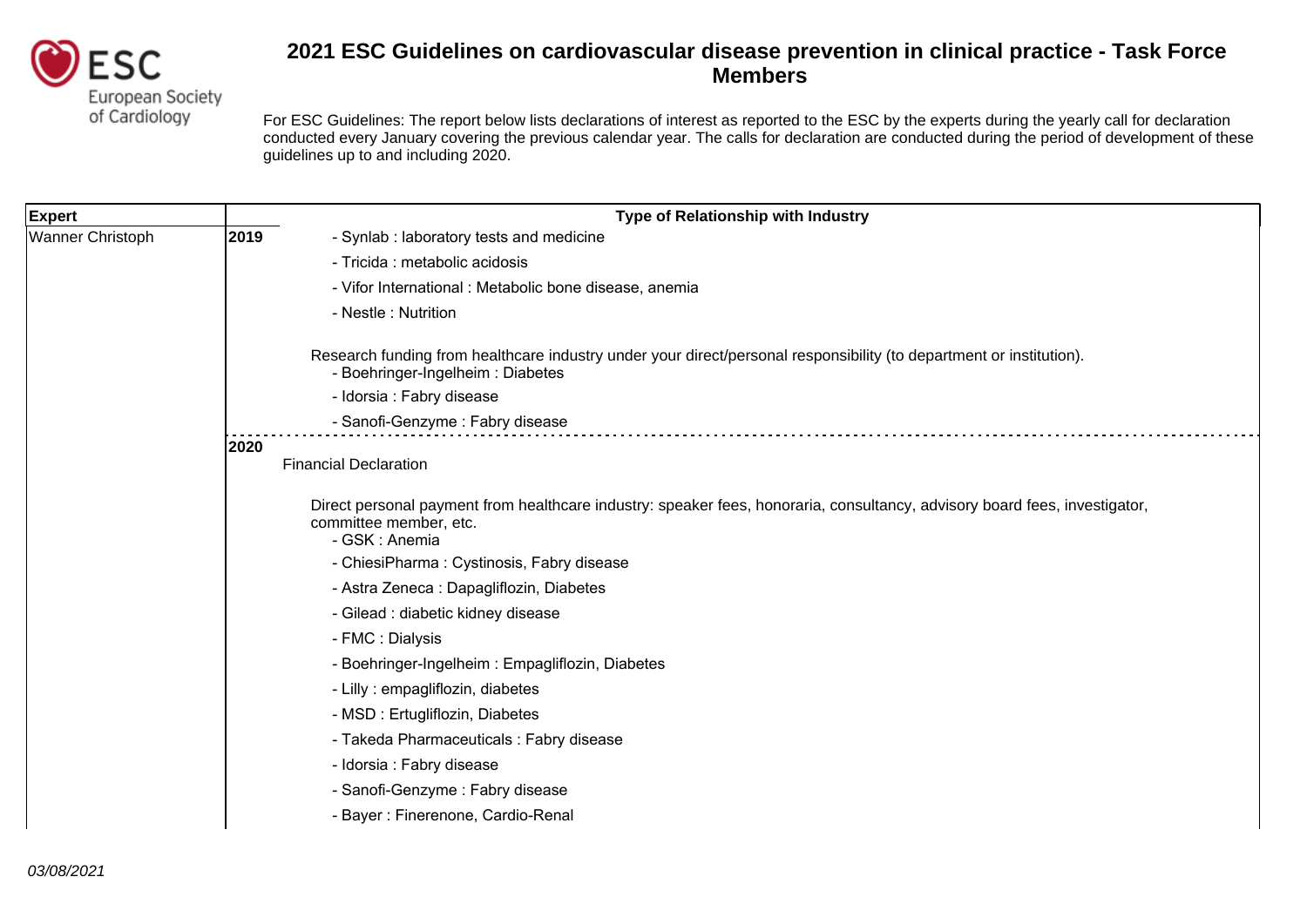

| <b>Expert</b>           | <b>Type of Relationship with Industry</b>                                                                                                                                                                                                                                           |
|-------------------------|-------------------------------------------------------------------------------------------------------------------------------------------------------------------------------------------------------------------------------------------------------------------------------------|
| <b>Wanner Christoph</b> | 2020<br>- Astellas : Immunology                                                                                                                                                                                                                                                     |
|                         | - Tricida : metabolic acidosis                                                                                                                                                                                                                                                      |
|                         | - Vifor International : Metabolic bone disease, anemia                                                                                                                                                                                                                              |
|                         | - Nestle: Nutrition                                                                                                                                                                                                                                                                 |
|                         | Research funding from healthcare industry under your direct/personal responsibility (to department or institution).<br>- Boehringer-Ingelheim: Diabetes                                                                                                                             |
|                         | - Sanofi-Genzyme: Fabry disease                                                                                                                                                                                                                                                     |
| Williams Bryan          | 2019<br><b>Financial Declaration</b>                                                                                                                                                                                                                                                |
|                         | Direct personal payment from healthcare industry: speaker fees, honoraria, consultancy, advisory board fees, investigator,<br>committee member, etc.<br>- Boehringer-Ingelheim: Hypertension                                                                                        |
|                         | - Daiichi Sankyo: Hypertension                                                                                                                                                                                                                                                      |
|                         | - Novartis : Hypertension                                                                                                                                                                                                                                                           |
|                         | - Servier : Hypertension                                                                                                                                                                                                                                                            |
|                         | - Vascular Dynamics Inc, USA : Hypertension - device based therapyy                                                                                                                                                                                                                 |
|                         | - Pfizer: Hypertension and cardiovascular risk management                                                                                                                                                                                                                           |
|                         | Research funding from healthcare industry under your direct/personal responsibility (to department or institution).<br>- Vascular Dynamics Inc USA : Mobius HD device for baroreceptor amplification in resistant hypertension                                                      |
|                         | <b>Other Positions of Influence</b>                                                                                                                                                                                                                                                 |
|                         | Employment in healthcare industry (including part time) during the year for which you are declaring.<br>- I am an academic funded by the University and also undertake medical practice in the NHS as part of my reponsibilities but my<br>employer is the University, not the NHS. |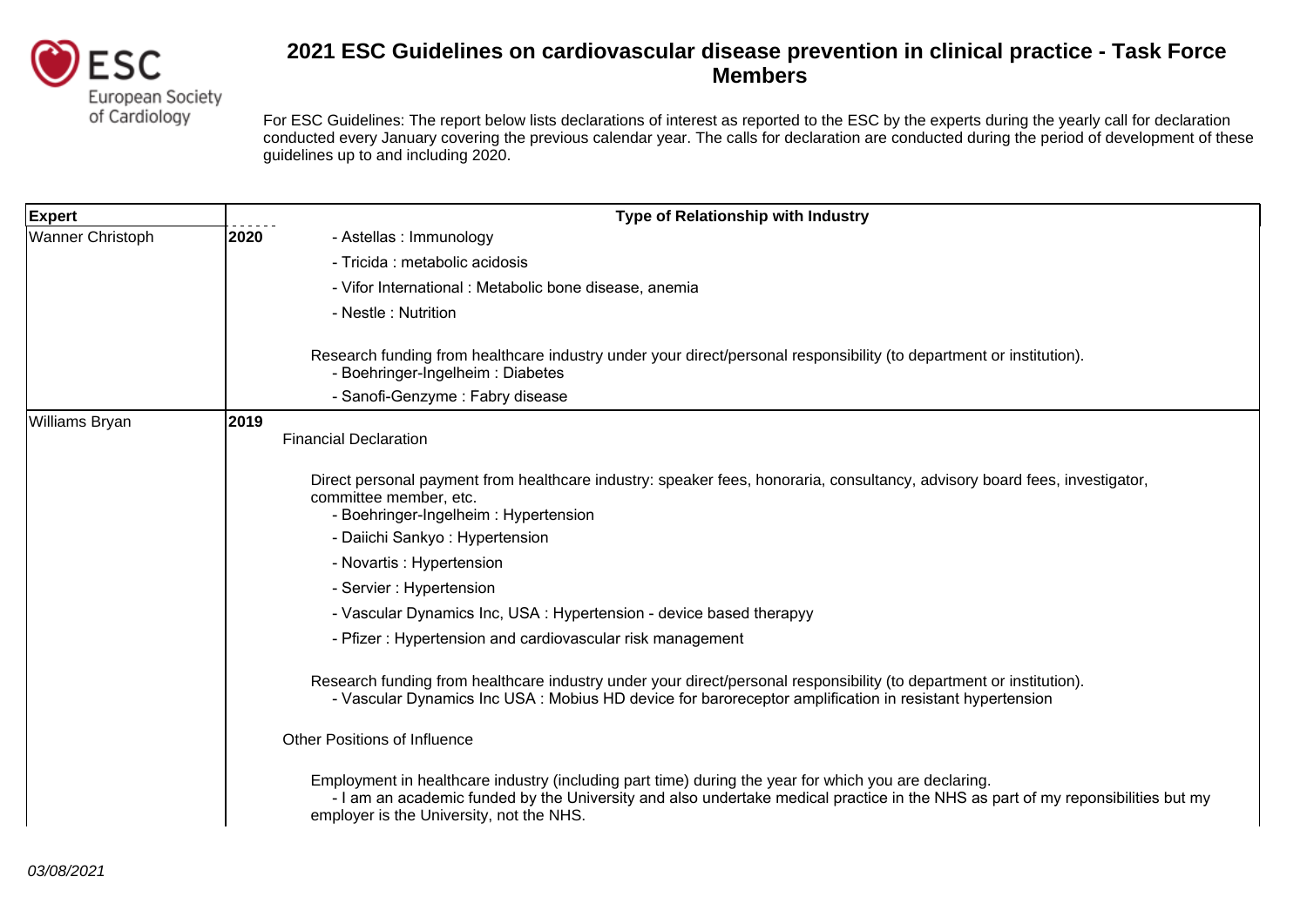

| <b>Expert</b>  | Type of Relationship with Industry                                                                                                                                                                                                                                                  |
|----------------|-------------------------------------------------------------------------------------------------------------------------------------------------------------------------------------------------------------------------------------------------------------------------------------|
| Williams Bryan | 2020<br><b>Financial Declaration</b>                                                                                                                                                                                                                                                |
|                | Direct personal payment from healthcare industry: speaker fees, honoraria, consultancy, advisory board fees, investigator,<br>committee member, etc.<br>- Boehringer-Ingelheim: Hypertension                                                                                        |
|                | - Daiichi Sankyo: Hypertension                                                                                                                                                                                                                                                      |
|                | - Novartis : Hypertension                                                                                                                                                                                                                                                           |
|                | - Servier : Hypertension                                                                                                                                                                                                                                                            |
|                | - Vascular Dynamics Inc, USA : Hypertension - device based therapyy                                                                                                                                                                                                                 |
|                | - Pfizer: Hypertension and cardiovascular risk management                                                                                                                                                                                                                           |
|                | Research funding from healthcare industry under your direct/personal responsibility (to department or institution).<br>- OMRON Healthcare: Blood pressure measurement                                                                                                               |
|                | <b>Other Positions of Influence</b>                                                                                                                                                                                                                                                 |
|                | Employment in healthcare industry (including part time) during the year for which you are declaring.<br>- I am an academic funded by the University and also undertake medical practice in the NHS as part of my reponsibilities but my<br>employer is the University, not the NHS. |
|                | Membership or affiliation in political, advocacy or patients organisations working in the field of cardiology.<br>- Trustee of the Charity Blood Pressure UK - a patient support Charity - Pro-Bono work                                                                            |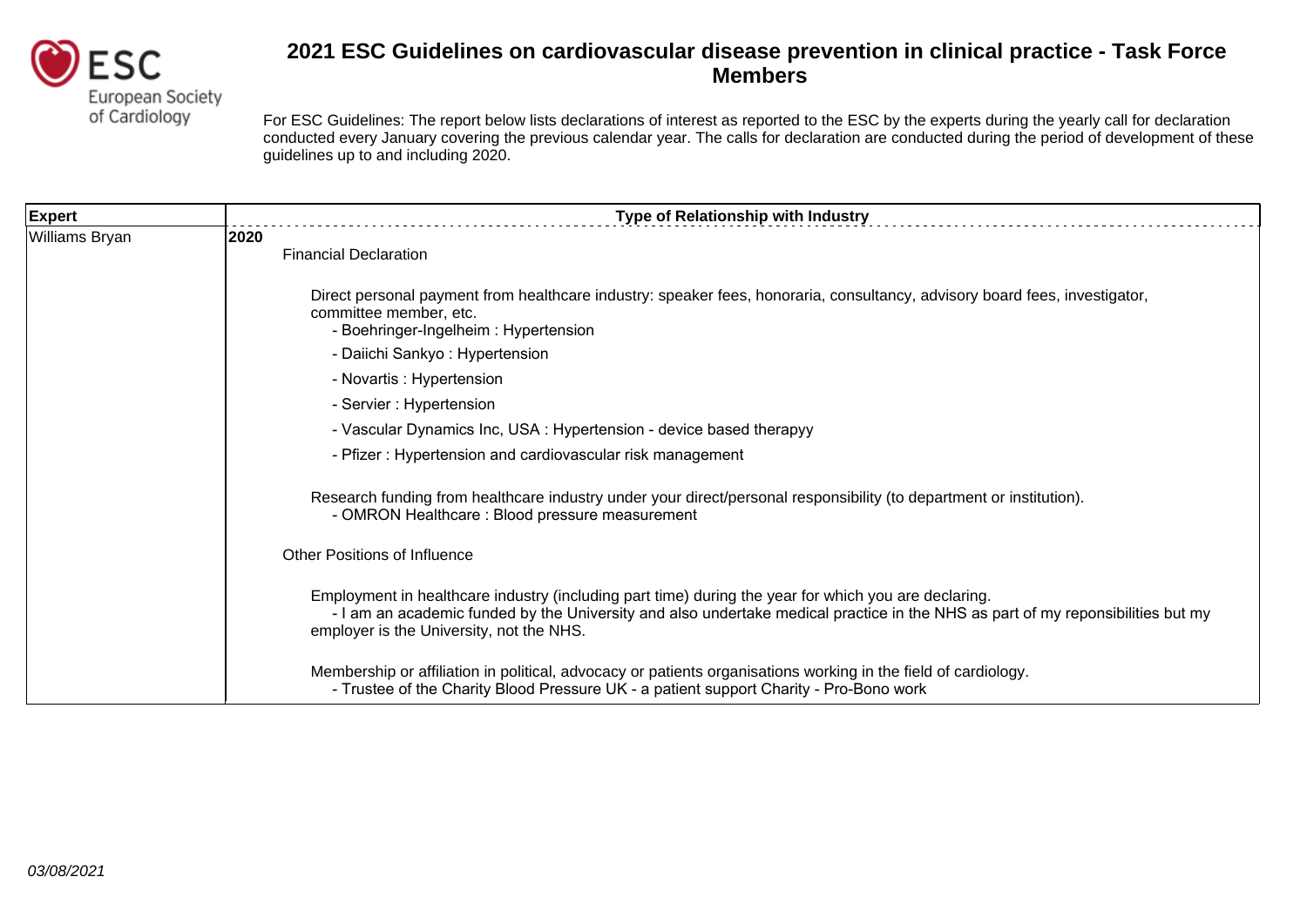

| <b>Expert</b>    | Type of Relationship with Industry                                                                                                                                                       |
|------------------|------------------------------------------------------------------------------------------------------------------------------------------------------------------------------------------|
| Aamodt Anne Hege | 2020<br><b>Financial Declaration</b>                                                                                                                                                     |
|                  | Direct personal payment from healthcare industry: speaker fees, honoraria, consultancy, advisory board fees, investigator,<br>committee member, etc.<br>- Allergan : headache            |
|                  | - Roche Diagnostics : headache                                                                                                                                                           |
|                  | Research funding from healthcare industry under your direct/personal responsibility (to department or institution).<br>- Boehringer-Ingelheim: CRAO                                      |
|                  | - Medtronic: Stroke                                                                                                                                                                      |
| Abdelhamid Magdy | 2020<br><b>Financial Declaration</b>                                                                                                                                                     |
|                  | Direct personal payment from healthcare industry: speaker fees, honoraria, consultancy, advisory board fees, investigator,<br>committee member, etc.<br>- Bayer AG : Advisory board fees |
|                  | - Astra Zeneca : speaker fees                                                                                                                                                            |
|                  | - Boehringer-Ingelheim: speaker fees                                                                                                                                                     |
|                  | - Novartis : speaker fees                                                                                                                                                                |
| Abdessalem Salem | 2020<br><b>Financial Declaration</b>                                                                                                                                                     |
|                  | Direct personal payment from healthcare industry: speaker fees, honoraria, consultancy, advisory board fees, investigator,<br>committee member, etc.<br>- Astrazeneca : ACS              |
|                  | - Servier: HTN                                                                                                                                                                           |
| Abela Mark       | 2020                                                                                                                                                                                     |
|                  | Nothing to be declared                                                                                                                                                                   |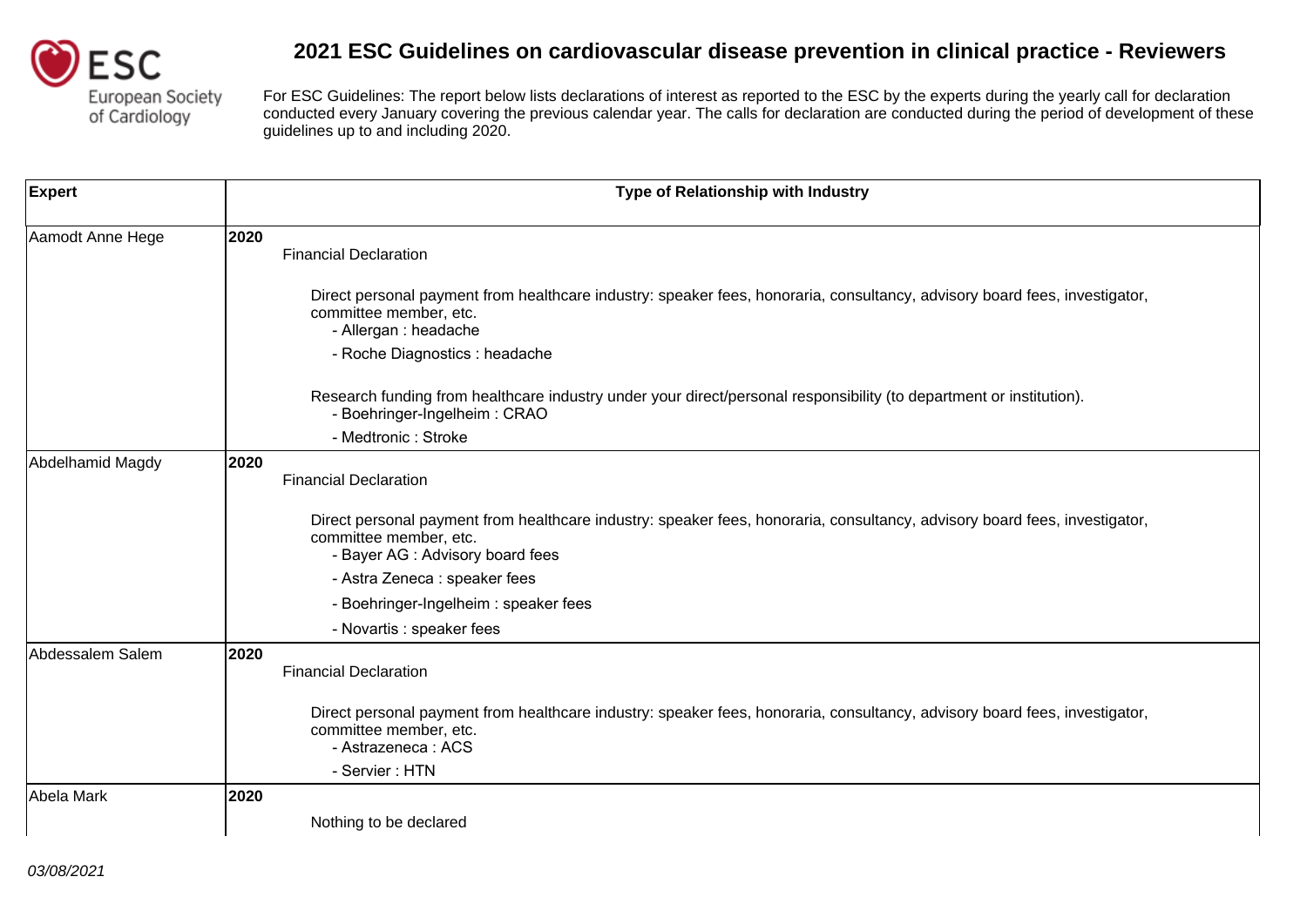

| Expert          |      | Type of Relationship with Industry                                                                                                                                                                                      |
|-----------------|------|-------------------------------------------------------------------------------------------------------------------------------------------------------------------------------------------------------------------------|
| Aboyans Victor  | 2020 | <b>Financial Declaration</b>                                                                                                                                                                                            |
|                 |      | Direct personal payment from healthcare industry: speaker fees, honoraria, consultancy, advisory board fees, investigator,<br>committee member, etc.<br>- Bayer Healthcare: Antithrombotic therapies                    |
|                 |      | - Bristol Myers Squibb: Antithrombotic therapies                                                                                                                                                                        |
|                 |      | - Astrazeneca : Diabetes                                                                                                                                                                                                |
|                 |      | Research funding from healthcare industry under your direct/personal responsibility (to department or institution).<br>- Bayer Healthcare: Peripheral Artery Disease                                                    |
| Alakbarov Elman | 2020 |                                                                                                                                                                                                                         |
|                 |      | Nothing to be declared                                                                                                                                                                                                  |
| Alami Mohamed   | 2020 | <b>Financial Declaration</b>                                                                                                                                                                                            |
|                 |      | Direct personal payment from healthcare industry: speaker fees, honoraria, consultancy, advisory board fees, investigator,<br>committee member, etc.<br>- Boehringer-Ingelheim: Anti diabetics drugs and Anticoagulants |
|                 |      | - Astra Zeneca : Dyslipidemia                                                                                                                                                                                           |
|                 |      | - Pfizer: Dyslipidemia and anticoagulants                                                                                                                                                                               |
|                 |      | - Novartis : Hypertension                                                                                                                                                                                               |
|                 |      | - Sanofi Aventis : Hypertension                                                                                                                                                                                         |
|                 |      | - Tecnimede: Hypertension                                                                                                                                                                                               |
|                 |      | - Merck: Hypertension                                                                                                                                                                                                   |
|                 |      | - Afric Phar: Hypertension                                                                                                                                                                                              |
|                 |      | - Sothema: Hypertension                                                                                                                                                                                                 |
|                 |      | - Abbott: LIPIDS                                                                                                                                                                                                        |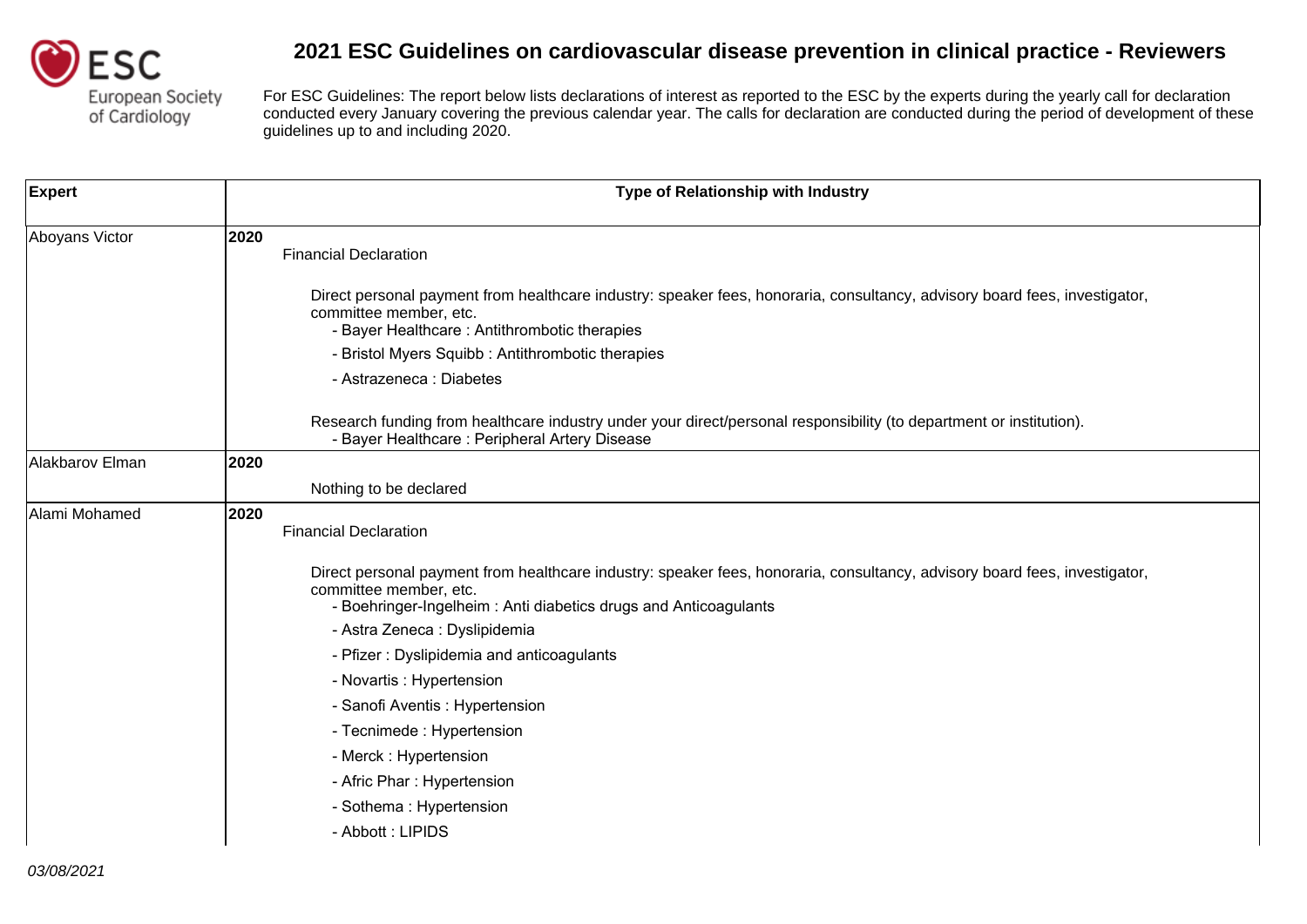

| <b>Expert</b>                  |      | Type of Relationship with Industry                                                                                                                                                                           |
|--------------------------------|------|--------------------------------------------------------------------------------------------------------------------------------------------------------------------------------------------------------------|
| Albus Christian                | 2020 |                                                                                                                                                                                                              |
|                                |      | Nothing to be declared                                                                                                                                                                                       |
| Andersen Karl                  | 2020 |                                                                                                                                                                                                              |
|                                |      | Nothing to be declared                                                                                                                                                                                       |
| <b>Arnaout M Samir</b>         | 2020 | <b>Financial Declaration</b>                                                                                                                                                                                 |
|                                |      | Direct personal payment from healthcare industry: speaker fees, honoraria, consultancy, advisory board fees, investigator,<br>committee member, etc.<br>- Sanofi Aventis : antiplatelet agents               |
|                                |      | - Abbott Laboratories: Centrally acting antihypertension drugs                                                                                                                                               |
|                                |      | - Novartis : heart failure                                                                                                                                                                                   |
|                                |      | - Boehringer-Ingelheim: hypertension                                                                                                                                                                         |
| Asteggiano Riccardo            | 2020 | <b>Financial Declaration</b>                                                                                                                                                                                 |
|                                |      | Receipt of royalties for intellectual property.<br>- Springer Nature Switzerland AG, : IB323946 Royalties Earned Current Period Royalties Due 1: Cardiac Management of Oncology<br>Patients Edition 1 266979 |
| <b>Back Magnus</b>             | 2020 |                                                                                                                                                                                                              |
|                                |      | Nothing to be declared                                                                                                                                                                                       |
| Bani Marjeh Mohammed<br>Yassin | 2020 |                                                                                                                                                                                                              |
|                                |      | Nothing to be declared                                                                                                                                                                                       |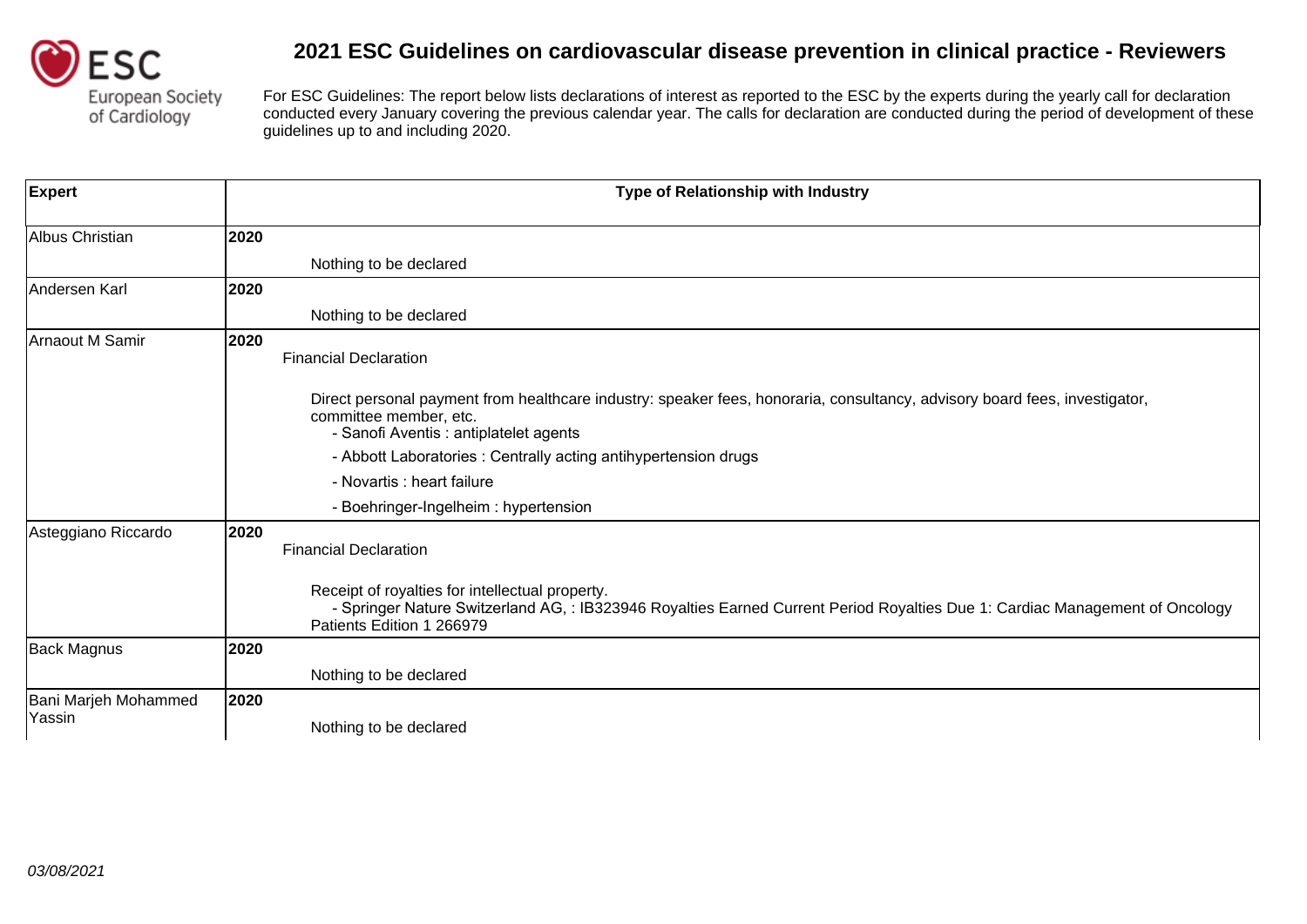

| <b>Expert</b>            |      | Type of Relationship with Industry                                                                                                                                                                                                                 |
|--------------------------|------|----------------------------------------------------------------------------------------------------------------------------------------------------------------------------------------------------------------------------------------------------|
| <b>Banu Cristiana</b>    | 2020 | <b>Financial Declaration</b>                                                                                                                                                                                                                       |
|                          |      | Direct personal payment from healthcare industry: speaker fees, honoraria, consultancy, advisory board fees, investigator,<br>committee member, etc.<br>- Daiichi Sankyo: Atrial Fibrillation                                                      |
|                          |      | - Pfizer: Atrial Fibrillation                                                                                                                                                                                                                      |
|                          |      | - Bayer: Atrial fibrollation                                                                                                                                                                                                                       |
|                          |      | - Boehringer-Ingelheim: Diabetes                                                                                                                                                                                                                   |
| <b>Barilla Francesco</b> | 2020 |                                                                                                                                                                                                                                                    |
|                          |      | Nothing to be declared                                                                                                                                                                                                                             |
| <b>Belenkov Yury</b>     | 2020 |                                                                                                                                                                                                                                                    |
|                          |      | Nothing to be declared                                                                                                                                                                                                                             |
| Bertelli Luca            | 2020 |                                                                                                                                                                                                                                                    |
|                          |      | Nothing to be declared                                                                                                                                                                                                                             |
| Borger Michael A         | 2020 | <b>Financial Declaration</b>                                                                                                                                                                                                                       |
|                          |      | Payment from healthcare industry to your department or institution or any other body for your personal services: speaker fees,<br>honoraria, consultancy, advisory board fees, investigator, committee member, etc.<br>- Cryolife : aortic surgery |
|                          |      | - Abbott : heart valve therapy                                                                                                                                                                                                                     |
|                          |      | - Edwards Lifesciences : heart valve therapy                                                                                                                                                                                                       |
|                          |      | - Medtronic : heart valve therapy                                                                                                                                                                                                                  |
| Bosevski Marijan         | 2020 |                                                                                                                                                                                                                                                    |
|                          |      | Nothing to be declared                                                                                                                                                                                                                             |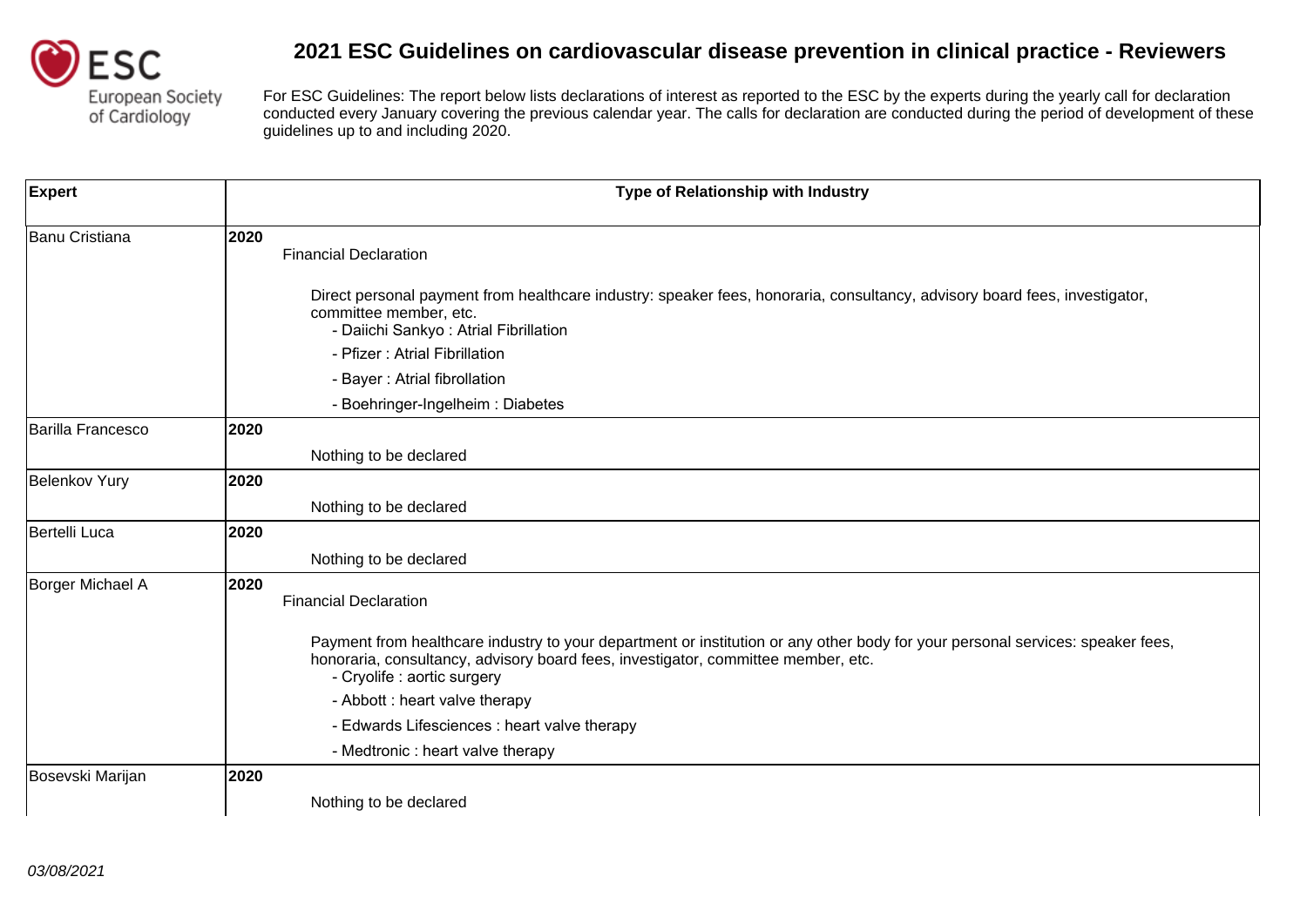

| <b>Expert</b>         | Type of Relationship with Industry                                                                                                                                                                  |
|-----------------------|-----------------------------------------------------------------------------------------------------------------------------------------------------------------------------------------------------|
| Boskovic Aneta        | 2020<br><b>Financial Declaration</b>                                                                                                                                                                |
|                       | Direct personal payment from healthcare industry: speaker fees, honoraria, consultancy, advisory board fees, investigator,<br>committee member, etc.<br>- Boehringer-Ingelheim: Atrial fibrillation |
| Bovin Ann             | 2020                                                                                                                                                                                                |
|                       | Nothing to be declared                                                                                                                                                                              |
| <b>Brotons Carlos</b> | 2020<br><b>Financial Declaration</b>                                                                                                                                                                |
|                       | Direct personal payment from healthcare industry: speaker fees, honoraria, consultancy, advisory board fees, investigator,<br>committee member, etc.<br>- Bayer AG : advisory board ARRIVE trial    |
| Celutkiene Jelena     | 2020<br><b>Financial Declaration</b>                                                                                                                                                                |
|                       | Direct personal payment from healthcare industry: speaker fees, honoraria, consultancy, advisory board fees, investigator,<br>committee member, etc.<br>- Pfizer : anticoagulation                  |
|                       | - Amgen : heart failure                                                                                                                                                                             |
|                       | - Boehringer-Ingelheim: heart failure                                                                                                                                                               |
|                       | - Novartis : heart failure                                                                                                                                                                          |
|                       | - Bayer Healthcare: heart failure                                                                                                                                                                   |
|                       | - Astrazeneca : heart failure                                                                                                                                                                       |
|                       | Research funding from healthcare industry under your direct/personal responsibility (to department or institution).<br>- Roche Diagnostics : heart failure                                          |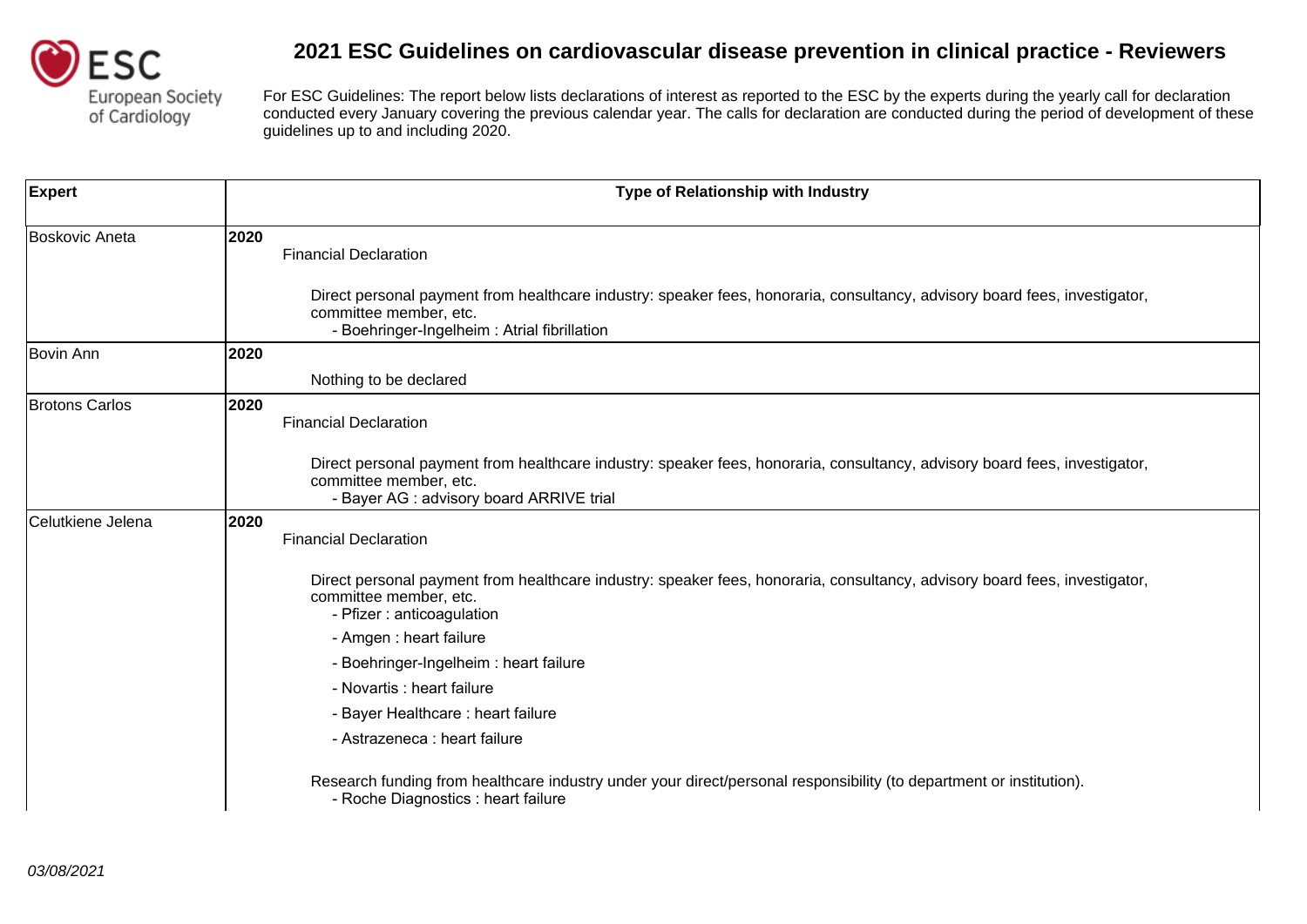

| <b>Expert</b>  | Type of Relationship with Industry                                                                                                                                                                                                                |
|----------------|---------------------------------------------------------------------------------------------------------------------------------------------------------------------------------------------------------------------------------------------------|
| Cifkova Renata | 2020<br><b>Financial Declaration</b>                                                                                                                                                                                                              |
|                | Direct personal payment from healthcare industry: speaker fees, honoraria, consultancy, advisory board fees, investigator,<br>committee member, etc.<br>- Amgen Czech republic : speaker fee                                                      |
|                | - Herbacos Recordati Czech Republic : speaker fee                                                                                                                                                                                                 |
|                | - Krka Czech Republic : speaker fee                                                                                                                                                                                                               |
| Cikes Maja     | 2020<br><b>Financial Declaration</b>                                                                                                                                                                                                              |
|                | Direct personal payment from healthcare industry: speaker fees, honoraria, consultancy, advisory board fees, investigator,<br>committee member, etc.<br>- Bayer: Anticoagulation                                                                  |
|                | - Pfizer: Anticoagulation, amyloidosis                                                                                                                                                                                                            |
|                | - Astra Zeneca : coronary heart disease                                                                                                                                                                                                           |
|                | - Astra Zeneca : Heart Failure                                                                                                                                                                                                                    |
|                | - Boehringer-Ingelheim: Heart failure                                                                                                                                                                                                             |
|                | - Novartis : Heart failure                                                                                                                                                                                                                        |
|                | - Orion : Heart failure                                                                                                                                                                                                                           |
|                | - Teva Pharmaceutical Industries : Heart failure                                                                                                                                                                                                  |
|                | Payment from healthcare industry to your department or institution or any other body for your personal services: speaker fees,<br>honoraria, consultancy, advisory board fees, investigator, committee member, etc.<br>- Novartis : heart failure |
|                | - CorVia : Heart failure                                                                                                                                                                                                                          |
|                | Research funding from healthcare industry under your direct/personal responsibility (to department or institution).<br>- Abbott : Heart failure                                                                                                   |
| 03/08/2021     |                                                                                                                                                                                                                                                   |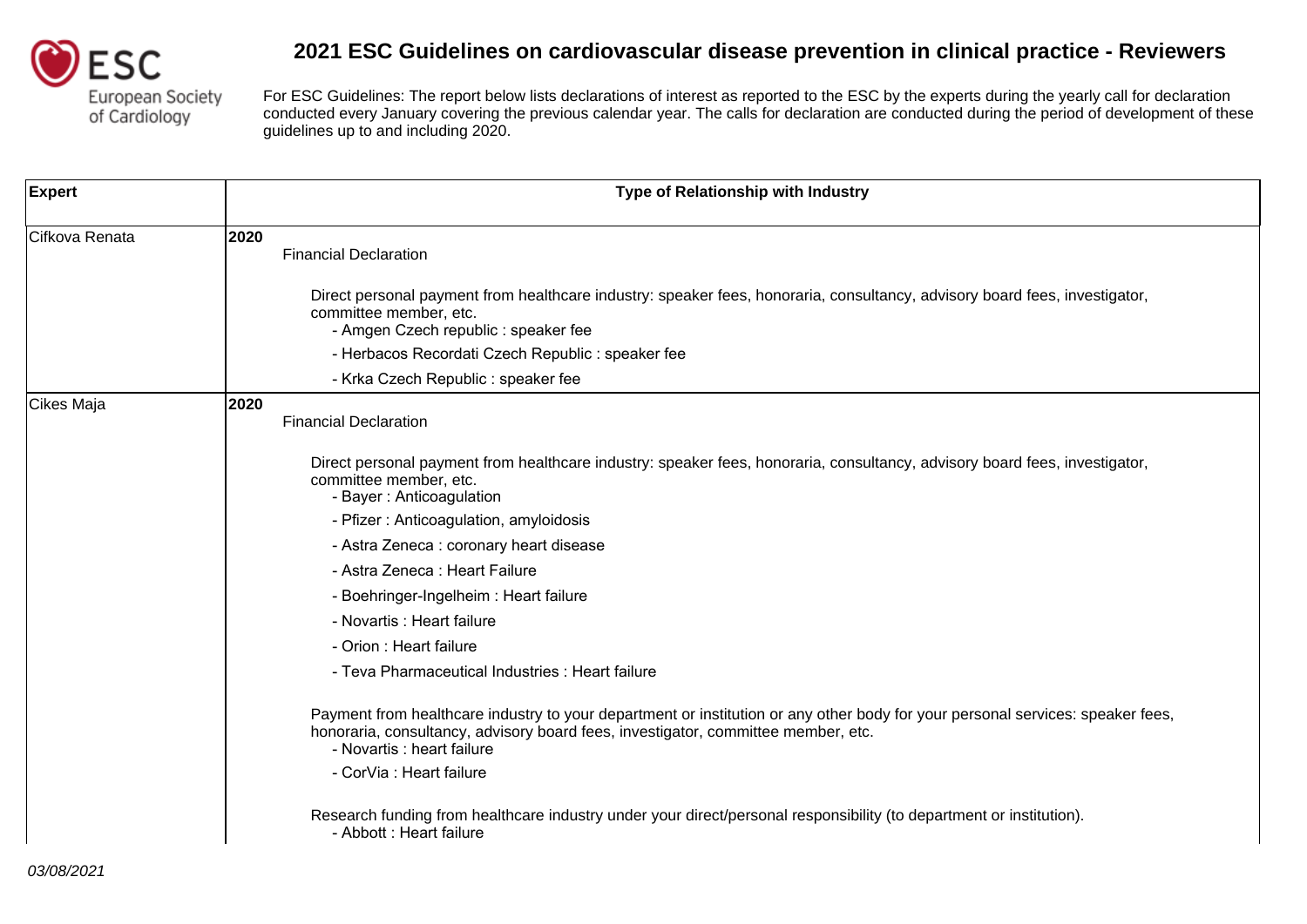

| <b>Expert</b>                  |      | Type of Relationship with Industry                                                                                                                                                                                                                                                                                                                                                                                                                                       |
|--------------------------------|------|--------------------------------------------------------------------------------------------------------------------------------------------------------------------------------------------------------------------------------------------------------------------------------------------------------------------------------------------------------------------------------------------------------------------------------------------------------------------------|
| Cikes Maja                     | 2020 | - Novartis : Heart failure                                                                                                                                                                                                                                                                                                                                                                                                                                               |
| Cosentino Francesco            | 2020 | <b>Financial Declaration</b>                                                                                                                                                                                                                                                                                                                                                                                                                                             |
|                                |      | Direct personal payment from healthcare industry: speaker fees, honoraria, consultancy, advisory board fees, investigator,<br>committee member, etc.<br>- Boehringer-Ingelheim: Cardiovascular Disease                                                                                                                                                                                                                                                                   |
|                                |      | - Pfizer: CVD                                                                                                                                                                                                                                                                                                                                                                                                                                                            |
|                                |      | - Merck Sharp & Dohme: CVD and Diabetes                                                                                                                                                                                                                                                                                                                                                                                                                                  |
|                                |      | - Novo-Nordisk: CVD and Diabetes                                                                                                                                                                                                                                                                                                                                                                                                                                         |
| Dagres Nikolaos                | 2020 |                                                                                                                                                                                                                                                                                                                                                                                                                                                                          |
|                                |      | Nothing to be declared                                                                                                                                                                                                                                                                                                                                                                                                                                                   |
| Dalmau Regina                  | 2020 | <b>Financial Declaration</b>                                                                                                                                                                                                                                                                                                                                                                                                                                             |
|                                |      | Direct personal payment from healthcare industry: speaker fees, honoraria, consultancy, advisory board fees, investigator,<br>committee member, etc.<br>- Novartis : Lipids                                                                                                                                                                                                                                                                                              |
|                                |      | - Sanofi Aventis : Lipids                                                                                                                                                                                                                                                                                                                                                                                                                                                |
|                                |      | Research funding from healthcare industry under your direct/personal responsibility (to department or institution).<br>- Amgen Inc : Lipids                                                                                                                                                                                                                                                                                                                              |
| de Backer Tine Leonie<br>Marie | 2020 | <b>Financial Declaration</b>                                                                                                                                                                                                                                                                                                                                                                                                                                             |
|                                |      | Payment from healthcare industry to your department or institution or any other body for your personal services: speaker fees,<br>honoraria, consultancy, advisory board fees, investigator, committee member, etc.<br>- Servier: Supports logistically (press of the paper invitations, auditorium and catering) the yearly Belgian Hypertension Committee<br>(BHC) educational symposium for GPs; Servier has no participation in the scientific program/topics itself |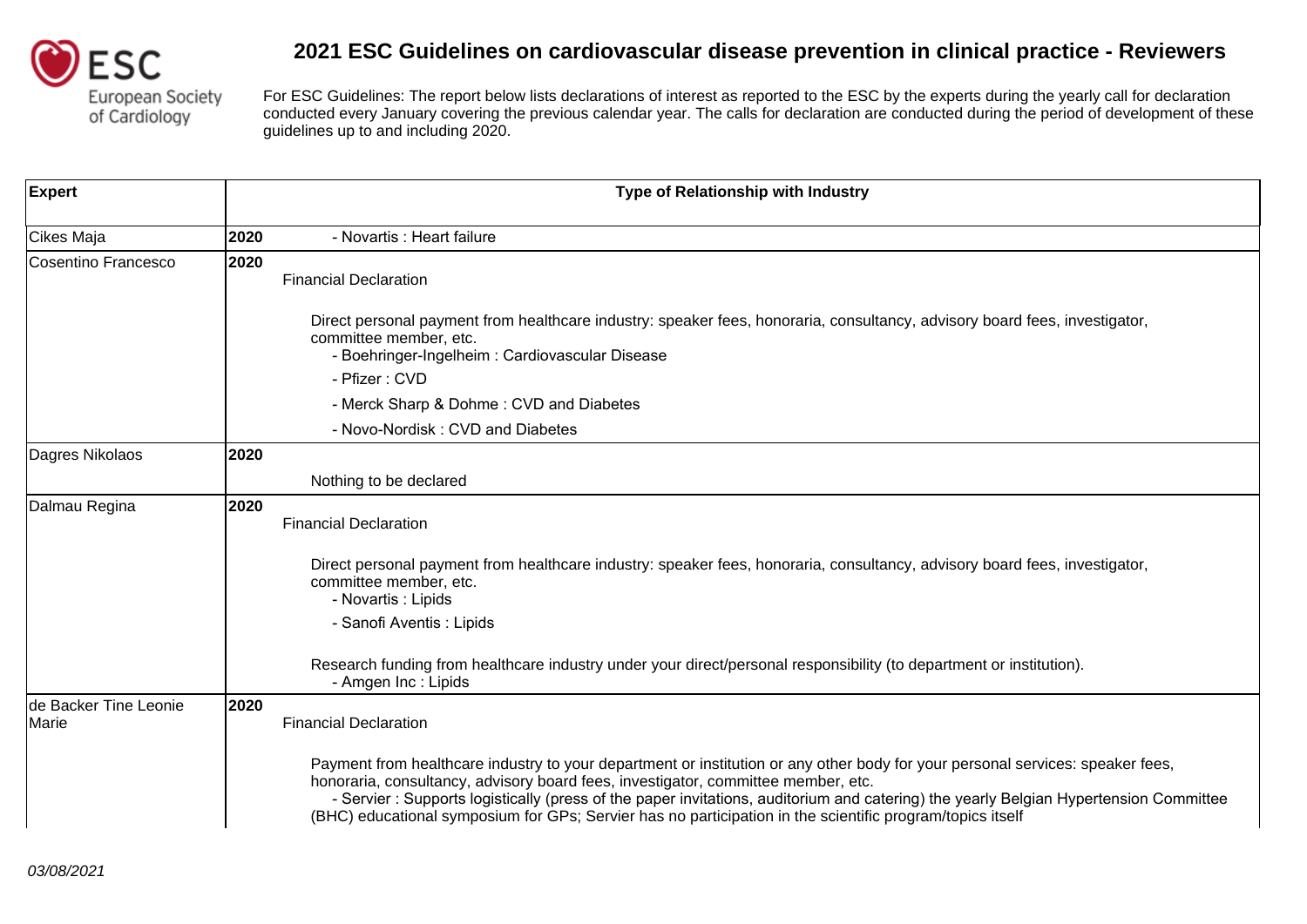

| <b>Expert</b>                  |      | Type of Relationship with Industry                                                                                                                                                                                                                                                                                   |
|--------------------------------|------|----------------------------------------------------------------------------------------------------------------------------------------------------------------------------------------------------------------------------------------------------------------------------------------------------------------------|
| de Backer Tine Leonie<br>Marie | 2020 | <b>Other Positions of Influence</b>                                                                                                                                                                                                                                                                                  |
|                                |      | Any other interest (financial or otherwise) that should be declared in view of holding an ESC position.<br>- I am active in the Belgian center for Pharmacotherapeutic information (BCFI) I am member of the University Hospital Pharmaceutical<br>Committee This contains no financial or other personal advantages |
| De Backer Guy                  | 2020 | <b>Financial Declaration</b>                                                                                                                                                                                                                                                                                         |
|                                |      | Direct personal payment from healthcare industry: speaker fees, honoraria, consultancy, advisory board fees, investigator,<br>committee member, etc.<br>- Daiichi Sankyo: advisory board                                                                                                                             |
| De Bacquer Dirk                | 2020 |                                                                                                                                                                                                                                                                                                                      |
|                                |      | Nothing to be declared                                                                                                                                                                                                                                                                                               |
| De Sutter Johan                | 2020 | <b>Financial Declaration</b>                                                                                                                                                                                                                                                                                         |
|                                |      | Direct personal payment from healthcare industry: speaker fees, honoraria, consultancy, advisory board fees, investigator,<br>committee member, etc.<br>- Novartis : heart failure                                                                                                                                   |
|                                |      | - Actelion : pulmonary hypertension                                                                                                                                                                                                                                                                                  |
| Delgado Victoria               | 2020 | <b>Financial Declaration</b>                                                                                                                                                                                                                                                                                         |
|                                |      | Direct personal payment from healthcare industry: speaker fees, honoraria, consultancy, advisory board fees, investigator,<br>committee member, etc.<br>- Medtronic : aortic stenosis (speaker fee in 2019 < 1000 euro)                                                                                              |
|                                |      | - MSD : diabetes - speaker fee (800 euro)                                                                                                                                                                                                                                                                            |
|                                |      | - GE Healthcare: echocardiography (<2000 euro)                                                                                                                                                                                                                                                                       |
|                                |      | - Novartis : heart failure (speaker fee 800 euro)                                                                                                                                                                                                                                                                    |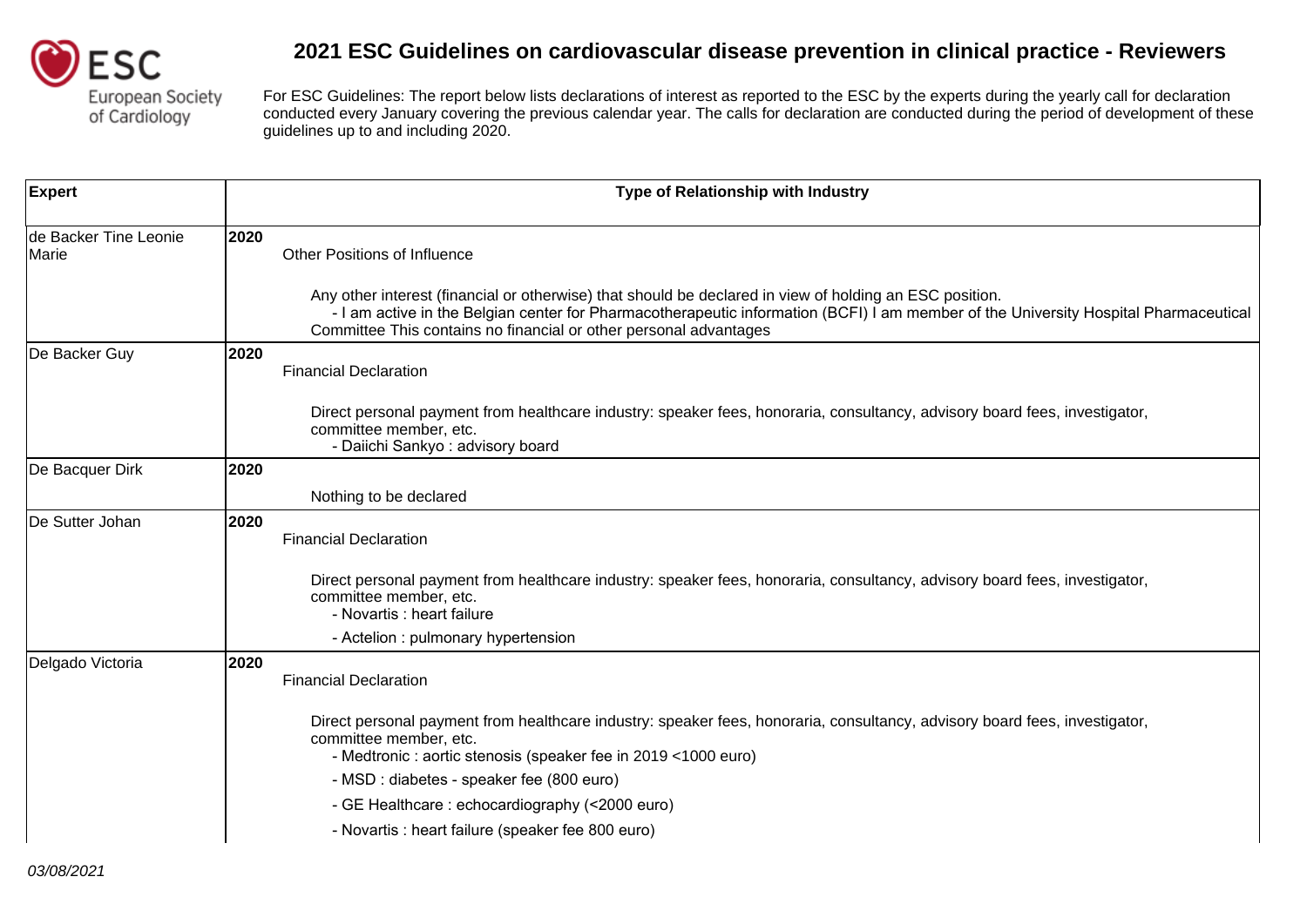

| <b>Expert</b>      |      | Type of Relationship with Industry                                                                                                                                   |
|--------------------|------|----------------------------------------------------------------------------------------------------------------------------------------------------------------------|
| Delgado Victoria   | 2020 | - Abbott Vascular : Mitral valve disease (<2000 euro)                                                                                                                |
|                    |      | - Edwards Lifesciences : valvular heart disease (<2000 euro)                                                                                                         |
|                    |      | Research funding from healthcare industry under your direct/personal responsibility (to department or institution).<br>- GE Healthcare: echocardiography             |
|                    |      | - Edwards Lifesciences : tricuspid valve disease                                                                                                                     |
|                    |      | <b>Other Positions of Influence</b>                                                                                                                                  |
|                    |      | Any other interest (financial or otherwise) that should be declared in view of holding an ESC position.<br>- Member of AHA, associate editor of Circulation and JASE |
| Den Ruijter Hester | 2020 |                                                                                                                                                                      |
|                    |      | Nothing to be declared                                                                                                                                               |
| Dendale Paul       | 2020 | <b>Financial Declaration</b>                                                                                                                                         |
|                    |      | Research funding from healthcare industry under your direct/personal responsibility (to department or institution).<br>- Abbott : drugs                              |
|                    |      | - Astra Zeneca : drugs                                                                                                                                               |
|                    |      | - Boehringer-Ingelheim: drugs                                                                                                                                        |
|                    |      | - Novartis : drugs                                                                                                                                                   |
|                    |      | - Sanofi Aventis : drugs                                                                                                                                             |
|                    |      | - Vifor International : drugs                                                                                                                                        |
|                    |      | - Bristol Myers Squibb: drugs                                                                                                                                        |
|                    |      | - GE Healthcare: echo                                                                                                                                                |
|                    |      | - Biosense : material                                                                                                                                                |
|                    |      | - Medtronic: pm                                                                                                                                                      |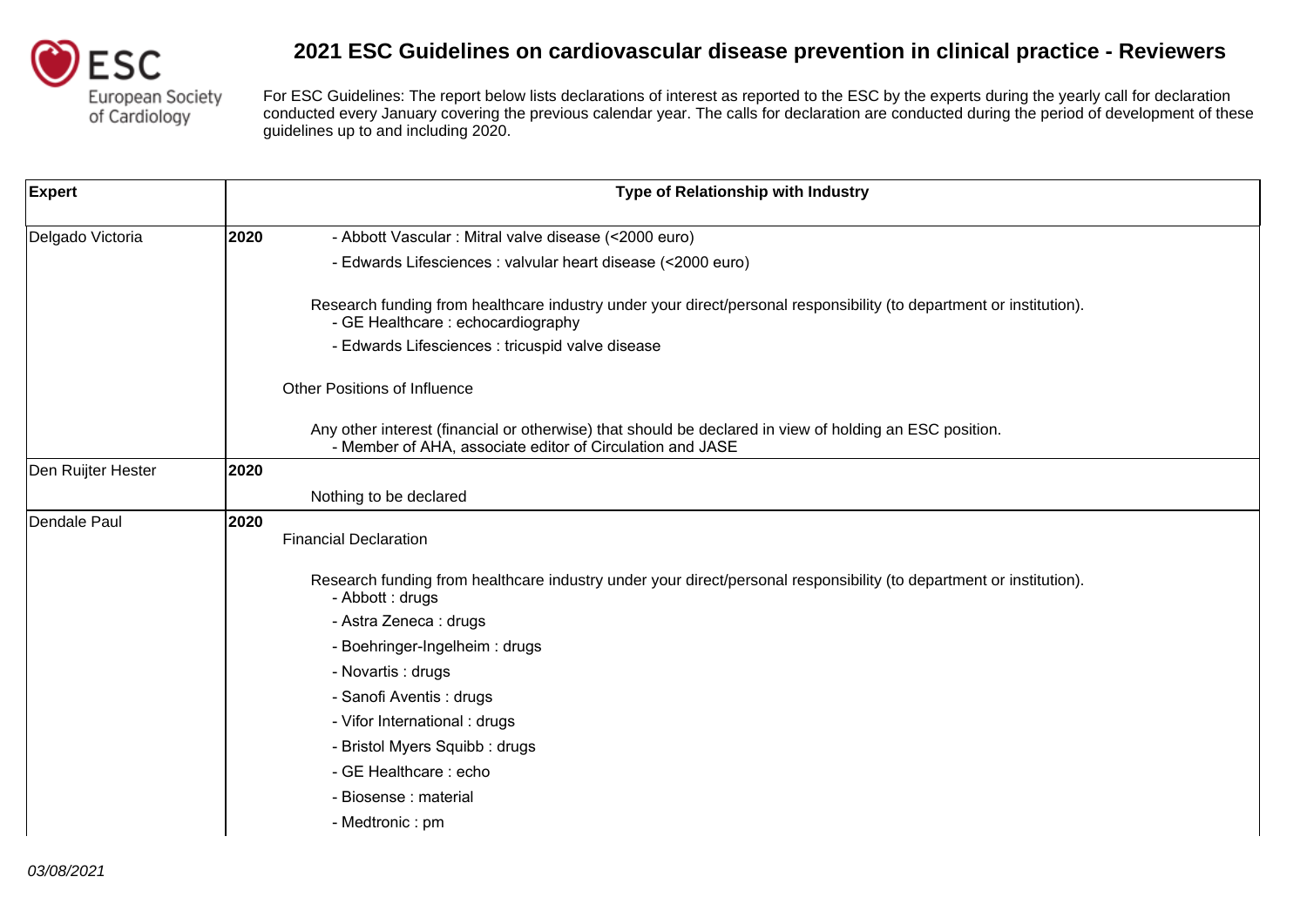

| <b>Expert</b> |      | Type of Relationship with Industry                                                                                                                                                                                                              |
|---------------|------|-------------------------------------------------------------------------------------------------------------------------------------------------------------------------------------------------------------------------------------------------|
| Dendale Paul  | 2020 | - Biotronik: PM                                                                                                                                                                                                                                 |
| Dilic Mirza   | 2020 | <b>Financial Declaration</b><br>Direct personal payment from healthcare industry: speaker fees, honoraria, consultancy, advisory board fees, investigator,<br>committee member, etc.                                                            |
|               |      | - Sanofi Aventis: PCSK9                                                                                                                                                                                                                         |
| Drexel Heinz  | 2020 | <b>Financial Declaration</b>                                                                                                                                                                                                                    |
|               |      | Direct personal payment from healthcare industry: speaker fees, honoraria, consultancy, advisory board fees, investigator,<br>committee member, etc.<br>- European Society of Cardiology: Cardiology                                            |
|               |      | - Novartis: Clinical Lipidology                                                                                                                                                                                                                 |
|               |      | - Austrian Pharmacy Association: Diabetes                                                                                                                                                                                                       |
|               |      | - Amgen : Lipids                                                                                                                                                                                                                                |
|               |      | - Daiichi Sankyo: Lipids                                                                                                                                                                                                                        |
|               |      | - Medscape : Lipids                                                                                                                                                                                                                             |
| Falk Volkmar  | 2020 | <b>Financial Declaration</b>                                                                                                                                                                                                                    |
|               |      | Payment from healthcare industry to your department or institution or any other body for your personal services: speaker fees,<br>honoraria, consultancy, advisory board fees, investigator, committee member, etc.<br>- Berlin Heart: Advisory |
|               |      | - Novartis: Consultancy                                                                                                                                                                                                                         |
|               |      | - Abbott: Educational Grant for HCP's                                                                                                                                                                                                           |
|               |      | - Edwards Lifesciences : Educational Grant for HCP's                                                                                                                                                                                            |
|               |      | - Medtronic: Educational Grant for HCP's                                                                                                                                                                                                        |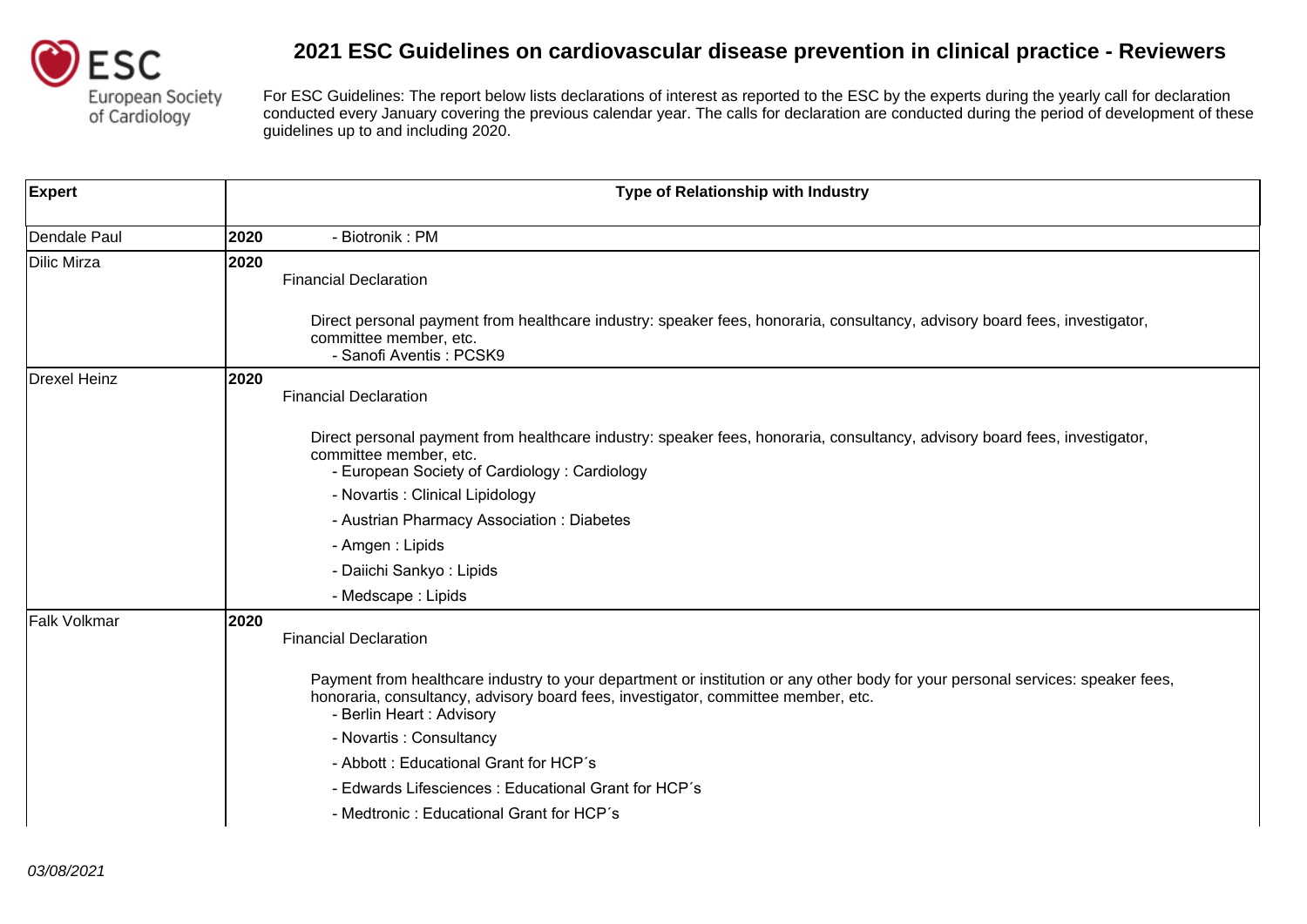

| <b>Expert</b>           |      | Type of Relationship with Industry                                                                                                                                                                               |
|-------------------------|------|------------------------------------------------------------------------------------------------------------------------------------------------------------------------------------------------------------------|
| <b>Falk Volkmar</b>     | 2020 | - Cryolife / Jotec : Educational Grant for HCP's                                                                                                                                                                 |
| <b>Fauchier Laurent</b> | 2020 | <b>Financial Declaration</b>                                                                                                                                                                                     |
|                         |      | Direct personal payment from healthcare industry: speaker fees, honoraria, consultancy, advisory board fees, investigator,<br>committee member, etc.<br>- Bayer : Healthcare                                     |
|                         |      | - Boehringer-Ingelheim: Healthcare                                                                                                                                                                               |
|                         |      | - Medtronic : Healthcare                                                                                                                                                                                         |
|                         |      | - Novartis : Healthcare                                                                                                                                                                                          |
|                         |      | - BMS/Pfizer: Healthcare                                                                                                                                                                                         |
|                         |      | - XO : Healthcare                                                                                                                                                                                                |
| Ference Brian A         | 2020 | <b>Financial Declaration</b>                                                                                                                                                                                     |
|                         |      | Direct personal payment from healthcare industry: speaker fees, honoraria, consultancy, advisory board fees, investigator,<br>committee member, etc.<br>- Sanofi Aventis: Consultant; Advisory Boards; Honoraria |
|                         |      | - Regeron: Consultant; Advisory Boards; Honoraria                                                                                                                                                                |
|                         |      | - Amgen: Consultant; Advisory Boards; Research Grant; Honoraria                                                                                                                                                  |
|                         |      | - Merck Sharp & Dohme: Consultant; Advisory Boards; Research Grant; Honoraria                                                                                                                                    |
|                         |      | - Eli Lilly : Consultant; Honoraria                                                                                                                                                                              |
|                         |      | - Novo-Nordisk: Consultant; Honoraria                                                                                                                                                                            |
|                         |      | - Krka Pharma: Consultant; Honoraria                                                                                                                                                                             |
|                         |      | - Mylan: Consultant; Honoraria                                                                                                                                                                                   |
|                         |      | - Ionis: Consultant; Honoraria                                                                                                                                                                                   |
|                         |      | - dalCOR Therapeutics : Consultant; Honoraria                                                                                                                                                                    |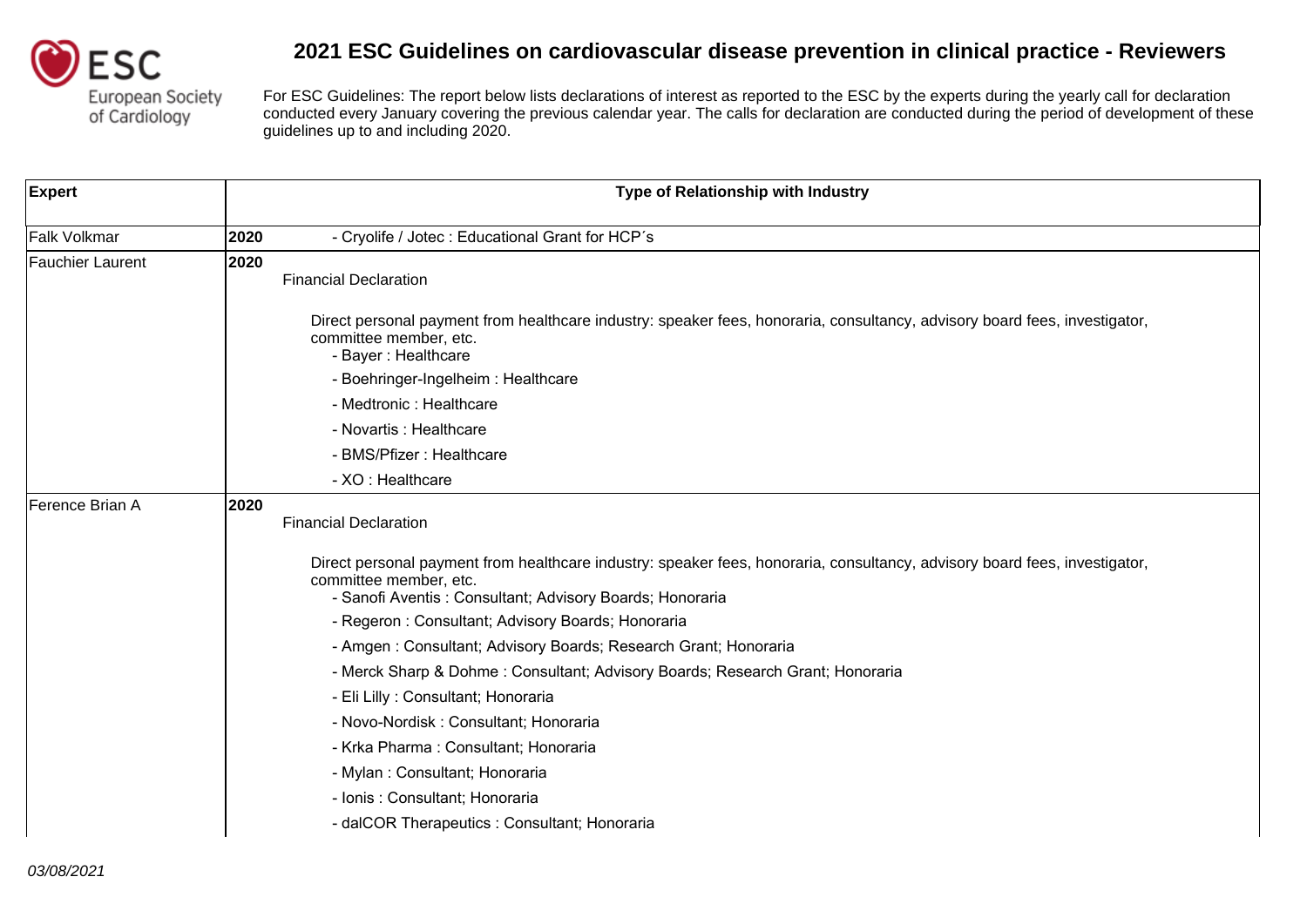

| <b>Expert</b>   |      | Type of Relationship with Industry                                                                                                                                                    |
|-----------------|------|---------------------------------------------------------------------------------------------------------------------------------------------------------------------------------------|
| Ference Brian A | 2020 | - Medicines Company: Consultant; Honoraria ; Research Grant                                                                                                                           |
|                 |      | - Esperion Therapeutics : Consultant; Research Grant; Honoraria                                                                                                                       |
|                 |      | - Daiichi Sankyo : Daiichi Sankyo                                                                                                                                                     |
|                 |      | - Novartis: Research Grant, Consultant, Honoraria                                                                                                                                     |
|                 |      | - Silence Therapeutics : Silence Therapeutics                                                                                                                                         |
|                 |      | Research funding from healthcare industry under your direct/personal responsibility (to department or institution).<br>- Esperion Therapeutics : LDL; ACL inhibition                  |
|                 |      | - Mekrck Sharp & Dohme: LDL; NPC1L1 inhibition                                                                                                                                        |
|                 |      | - Novartis : Lp(a); Lp(a) inhibition                                                                                                                                                  |
|                 |      | - Amgen: PCSK9 inhibitors; lipids; Lp(a)                                                                                                                                              |
| Ferrieres Jean  | 2020 | <b>Financial Declaration</b>                                                                                                                                                          |
|                 |      | Direct personal payment from healthcare industry: speaker fees, honoraria, consultancy, advisory board fees, investigator,<br>committee member, etc.<br>- Amgen: Atherosclerosis      |
|                 |      | - Servier : Atherosclerosis                                                                                                                                                           |
|                 |      | - Sanofi Aventis: Atherosclerosis                                                                                                                                                     |
|                 |      | - MSD : Atherosclerosis                                                                                                                                                               |
|                 |      | - Akcea: Atherosclerosis                                                                                                                                                              |
|                 |      | - Lilly : Diabetes                                                                                                                                                                    |
| Ferrini Marc    | 2020 | <b>Financial Declaration</b>                                                                                                                                                          |
|                 |      | Direct personal payment from healthcare industry: speaker fees, honoraria, consultancy, advisory board fees, investigator,<br>committee member, etc.<br>- Bayer: Rivaroxaban, Aspirin |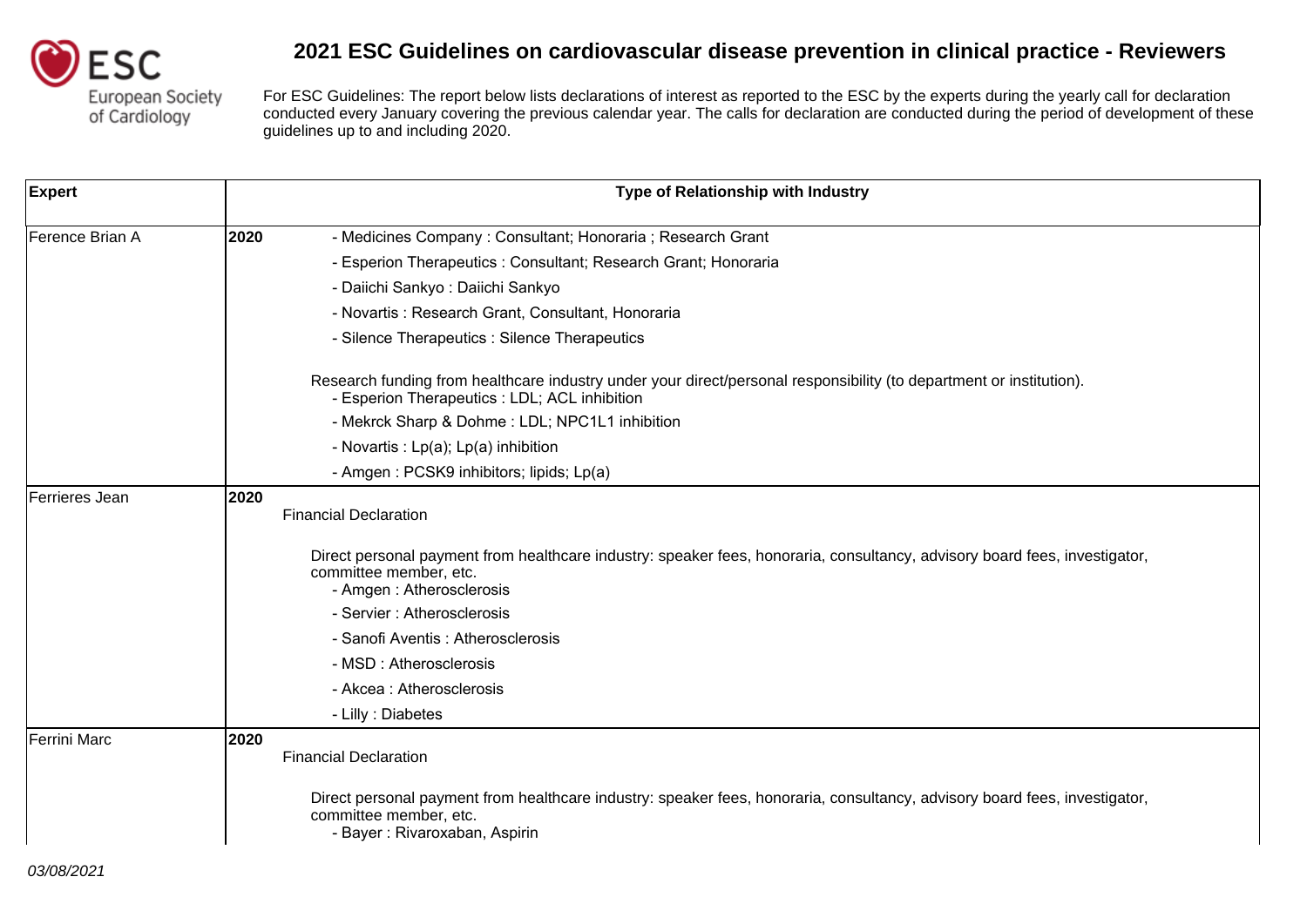

| <b>Expert</b>       | Type of Relationship with Industry                                                                                                                                                                                                                                |
|---------------------|-------------------------------------------------------------------------------------------------------------------------------------------------------------------------------------------------------------------------------------------------------------------|
| <b>Fisher Miles</b> | 2020<br><b>Financial Declaration</b>                                                                                                                                                                                                                              |
|                     | Direct personal payment from healthcare industry: speaker fees, honoraria, consultancy, advisory board fees, investigator,<br>committee member, etc.<br>- NAPP : diabetes / canagliflozin                                                                         |
|                     | - Astra Zeneca : diabetes / dapagliflozin                                                                                                                                                                                                                         |
|                     | - Eli Lilly : diabetes / dulaglutide                                                                                                                                                                                                                              |
|                     | - Boehringer-Ingelheim : diabetes / empagliflozin                                                                                                                                                                                                                 |
|                     | - MSD : diabetes / ertugliflozin                                                                                                                                                                                                                                  |
|                     | - Novo-Nordisk: diabetes / liraglutide / semaglutide                                                                                                                                                                                                              |
|                     | - Sanofi Aventis : diabetes / sotaglflozin                                                                                                                                                                                                                        |
|                     | - Daiichi Sankyo: lipid lowering / bimdepoic acid                                                                                                                                                                                                                 |
|                     | - Bayer : rivaroxaban                                                                                                                                                                                                                                             |
|                     | - Lexicon : sotaglflozin                                                                                                                                                                                                                                          |
|                     | <b>Other Positions of Influence</b>                                                                                                                                                                                                                               |
|                     | Employment in healthcare industry (including part time) during the year for which you are declaring.<br>- My honoraria are paid into Miles Fisher Diabetes Advisory Limited                                                                                       |
| Fliser Danilo       | 2020<br><b>Financial Declaration</b>                                                                                                                                                                                                                              |
|                     | Direct personal payment from healthcare industry: speaker fees, honoraria, consultancy, advisory board fees, investigator,<br>committee member, etc.<br>- Amgen, Astellas, AstraZeneca, Bayer, Boehriniger Ingelheim, Daiichi-Sankyo, FMC, Vifor : Kidney disease |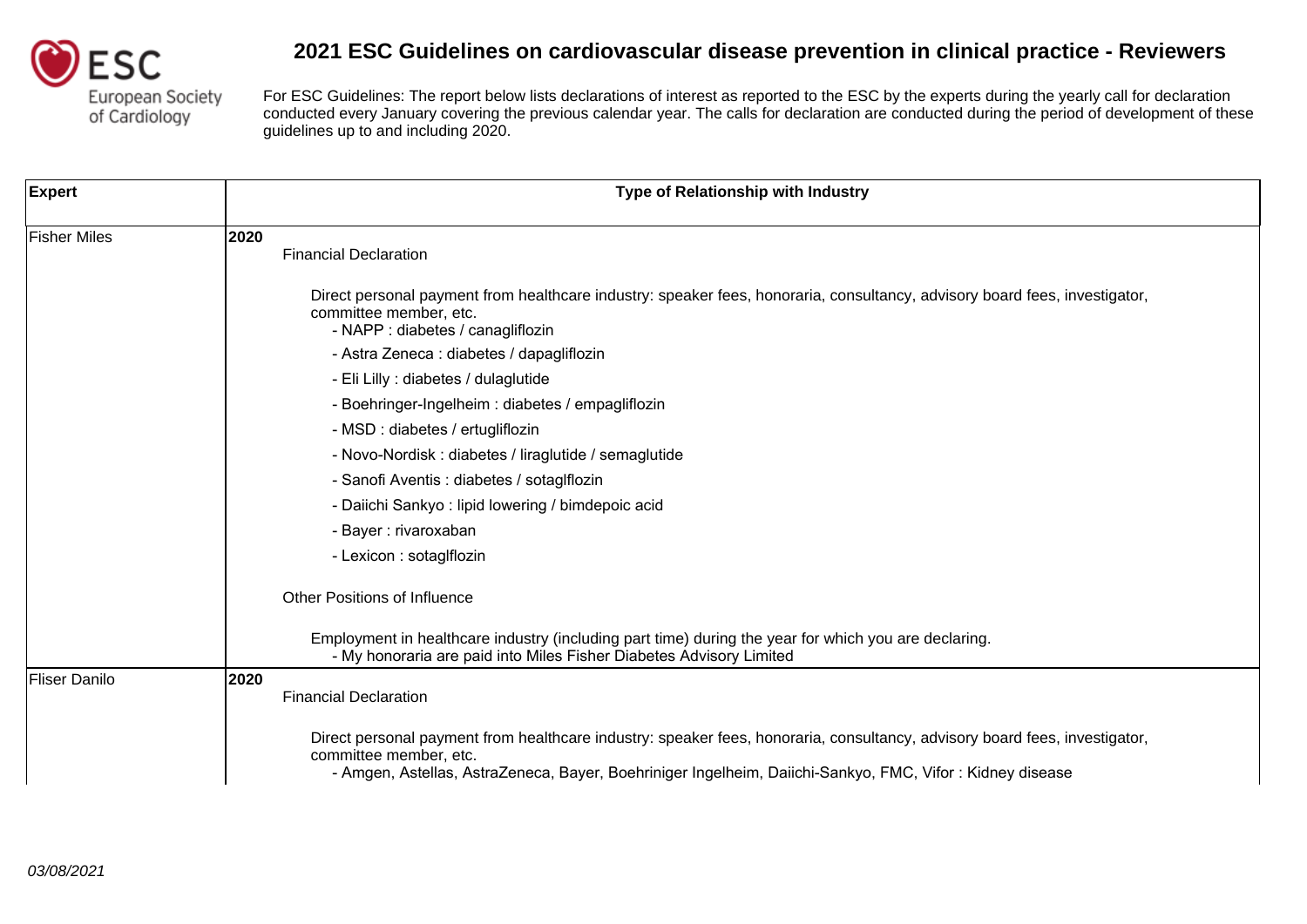

| <b>Expert</b> | Type of Relationship with Industry                                                                                                                                                                                  |
|---------------|---------------------------------------------------------------------------------------------------------------------------------------------------------------------------------------------------------------------|
| Fras Zlatko   | 2020<br><b>Financial Declaration</b>                                                                                                                                                                                |
|               | Direct personal payment from healthcare industry: speaker fees, honoraria, consultancy, advisory board fees, investigator,<br>committee member, etc.<br>- Boehringer-Ingelheim : diabetes mellitus, anticoagulation |
|               | - Amgen : lipid treatment                                                                                                                                                                                           |
|               | - Sanofi Aventis : lipid treatment                                                                                                                                                                                  |
|               | - Novartis : lipids, heart failure                                                                                                                                                                                  |
|               | Research funding from healthcare industry under your direct/personal responsibility (to department or institution).<br>- Novartis : lipidology - lipoprotein (a)                                                    |
| Gaita Dan     | 2020<br><b>Financial Declaration</b>                                                                                                                                                                                |
|               | Direct personal payment from healthcare industry: speaker fees, honoraria, consultancy, advisory board fees, investigator,<br>committee member, etc.<br>- Astra Zeneca: Advisory Board                              |
|               | - Boehringer-Ingelheim: Advisory Board                                                                                                                                                                              |
|               | - Novartis: Advisory Board                                                                                                                                                                                          |
|               | - Novo-Nordisk: Advisory Board                                                                                                                                                                                      |
|               | - Viatris: Advisory Board                                                                                                                                                                                           |
|               | - Sanofi Aventis : Honoraria                                                                                                                                                                                        |
|               | - Societatea Romana de Cardiologie : Honoraria/ Advisory Board                                                                                                                                                      |
|               | <b>Other Positions of Influence</b>                                                                                                                                                                                 |
|               | Membership or affiliation in political, advocacy or patients organisations working in the field of cardiology.<br>- Board Member of European Heart Network                                                          |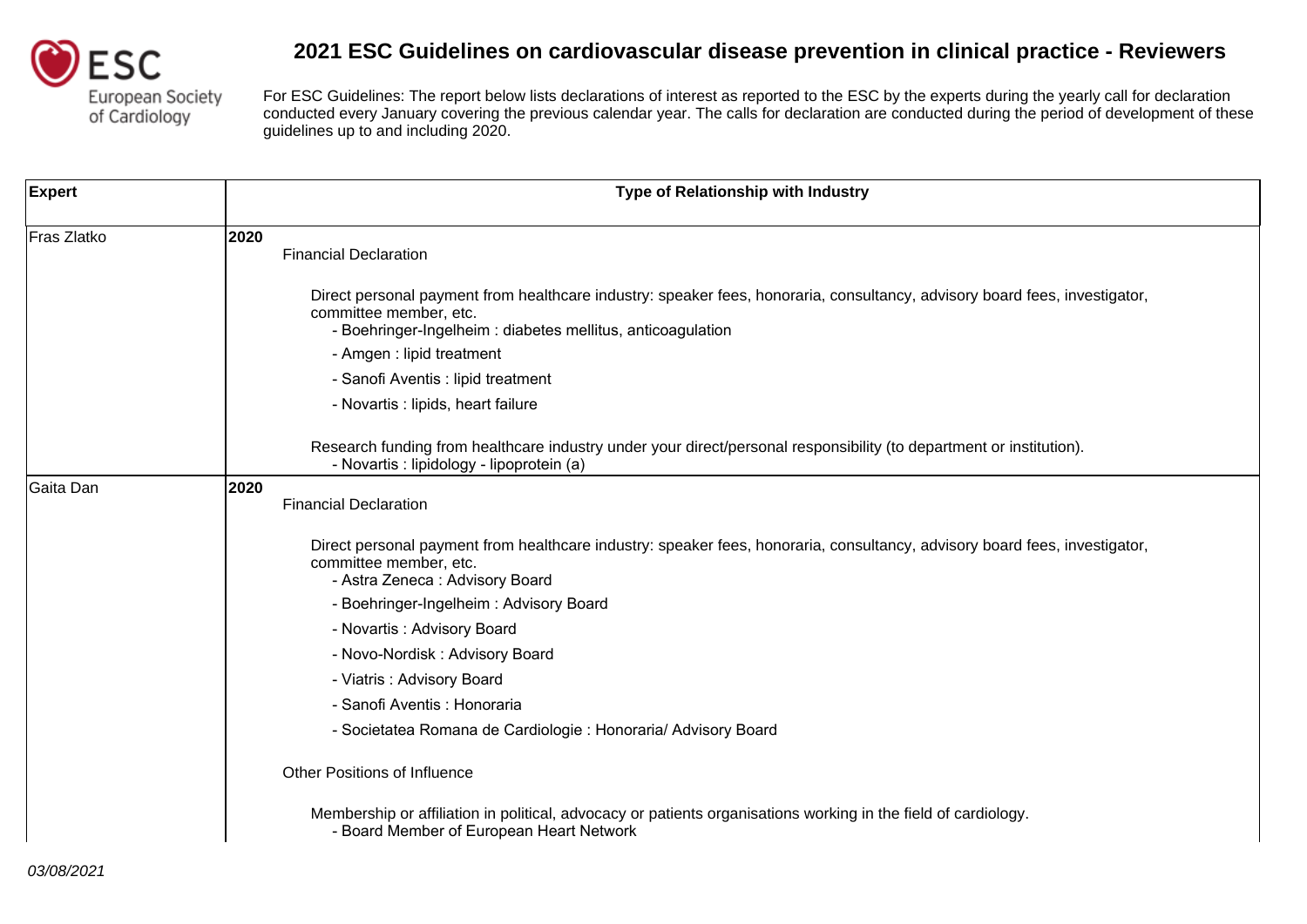

| <b>Expert</b>    |      | Type of Relationship with Industry                                                                                                                                                                                                                                             |
|------------------|------|--------------------------------------------------------------------------------------------------------------------------------------------------------------------------------------------------------------------------------------------------------------------------------|
| Giampaoli Simona | 2020 |                                                                                                                                                                                                                                                                                |
|                  |      | Nothing to be declared                                                                                                                                                                                                                                                         |
| Gielen Stephan   | 2020 | <b>Financial Declaration</b>                                                                                                                                                                                                                                                   |
|                  |      | Direct personal payment from healthcare industry: speaker fees, honoraria, consultancy, advisory board fees, investigator,<br>committee member, etc.                                                                                                                           |
|                  |      | - Novartis : Advicory Board - personal honoraria 3,285.- €<br>- Boehringer Ingelheim : Advisory board, personal honoraria 1,000,- €                                                                                                                                            |
|                  |      | - Astra Zeneca : antithrombotic therapy - lecture honoraria - personal honoraria: 1,000.- €                                                                                                                                                                                    |
|                  |      | - Amgen : PCSK9-inhibitors - lecture honoraria - personal honoraria: 1,200.- €                                                                                                                                                                                                 |
|                  |      | Payment from healthcare industry to your department or institution or any other body for your personal services: speaker fees,<br>honoraria, consultancy, advisory board fees, investigator, committee member, etc.<br>- Portola Pharmaceuticals : ANNEXA 4 Study - Dr. Härtel |
|                  |      | - Biotronik : Biosolve Study - Dr. Vlachojannis, Dr. Härtel, Biowomen Studies - Dr. Brockmeier                                                                                                                                                                                 |
|                  |      | - B. Braun: CONSEQUENT ALL COMERS Registry                                                                                                                                                                                                                                     |
|                  |      | - CVRx: CVRx-HTN-Registry, Barostim Study                                                                                                                                                                                                                                      |
|                  |      | - Daiichi Sankyo: ETNA-VTE Registry, ENCOURAGE-AF - Dr. Härtel, SANTORINI - Prof. Gielen                                                                                                                                                                                       |
|                  |      | - CorVia: REDUCE LAP-HF TRIAL III/ Corvia Medical                                                                                                                                                                                                                              |
|                  |      | - Amgen Inc : REPATHA Register - Dr. Härtel                                                                                                                                                                                                                                    |
|                  |      | - Bayer Vital: XATOA Study, RIVA-PCI-Registry - Dr. Härtel                                                                                                                                                                                                                     |
|                  |      | Receipt of royalties for intellectual property.<br>- Elsevier : Book royalties                                                                                                                                                                                                 |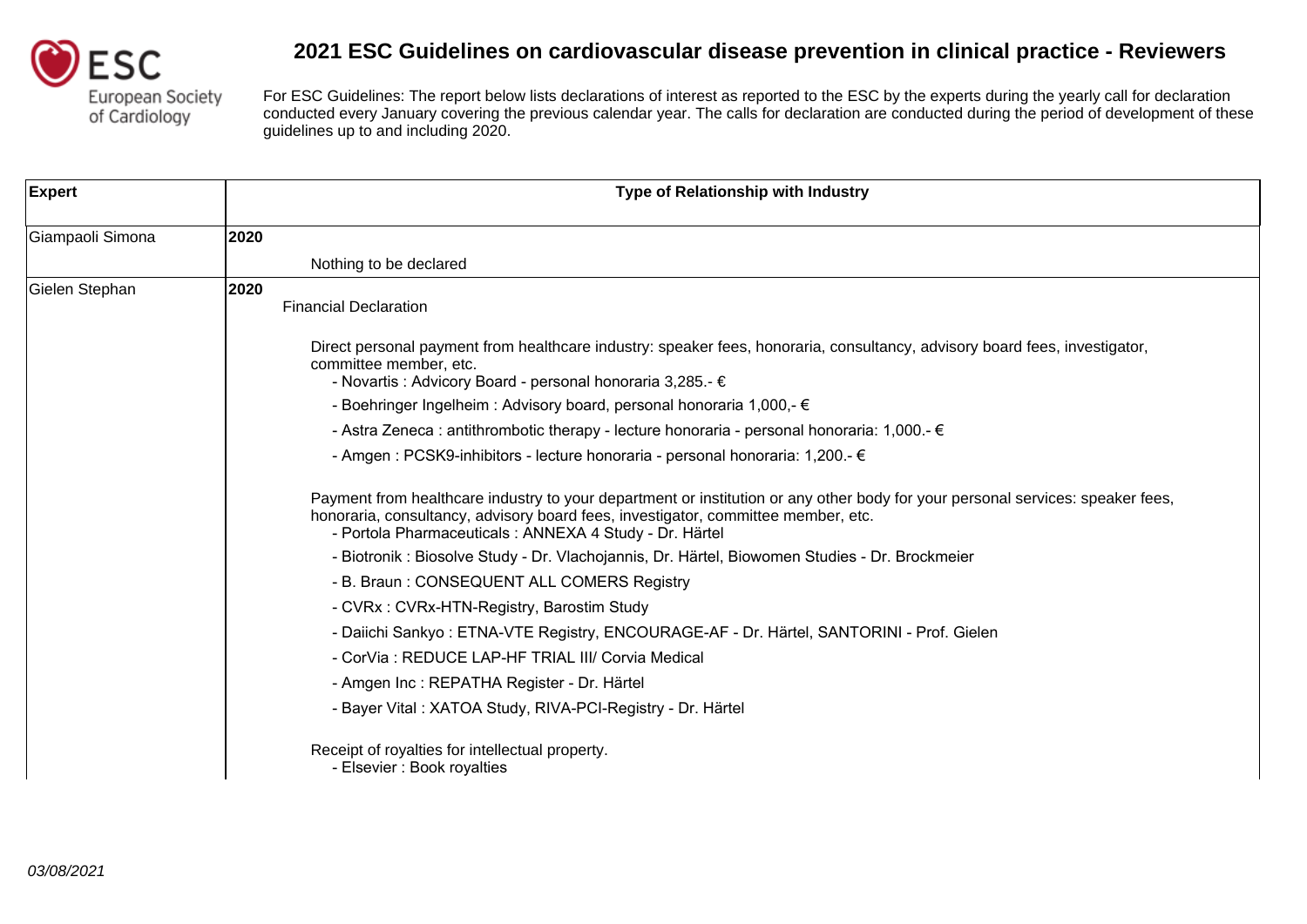

| <b>Expert</b>     |      | Type of Relationship with Industry                                                                                                                                                                                                                     |
|-------------------|------|--------------------------------------------------------------------------------------------------------------------------------------------------------------------------------------------------------------------------------------------------------|
| Gielen Stephan    | 2020 | <b>Other Positions of Influence</b>                                                                                                                                                                                                                    |
|                   |      | Membership or affiliation in political, advocacy or patients organisations working in the field of cardiology.<br>- German Heart Foundation DGK, ESC, EAPC ALKK                                                                                        |
| Giga Vojislav     | 2020 | <b>Financial Declaration</b>                                                                                                                                                                                                                           |
|                   |      | Direct personal payment from healthcare industry: speaker fees, honoraria, consultancy, advisory board fees, investigator,<br>committee member, etc.<br>- Krka Pharma: Speaker Fees                                                                    |
|                   |      | - Adoc Pharmaceutical Company: Speaker Fees                                                                                                                                                                                                            |
|                   |      | - Servier : Speakers Fees                                                                                                                                                                                                                              |
| Gotcheva Nina     | 2020 | <b>Financial Declaration</b>                                                                                                                                                                                                                           |
|                   |      | Direct personal payment from healthcare industry: speaker fees, honoraria, consultancy, advisory board fees, investigator,<br>committee member, etc.<br>- Actelion : PAH                                                                               |
|                   |      | Travel and meeting support from healthcare industry, independent of the above activities.<br>- Teva Pharmaceutical Industries : ESC congress                                                                                                           |
| Graham Ian Maklim | 2020 | <b>Financial Declaration</b>                                                                                                                                                                                                                           |
|                   |      | Direct personal payment from healthcare industry: speaker fees, honoraria, consultancy, advisory board fees, investigator,<br>committee member, etc.<br>- Sandoz- indirectly through Sciterion : Adherence to preventive advice- educational programme |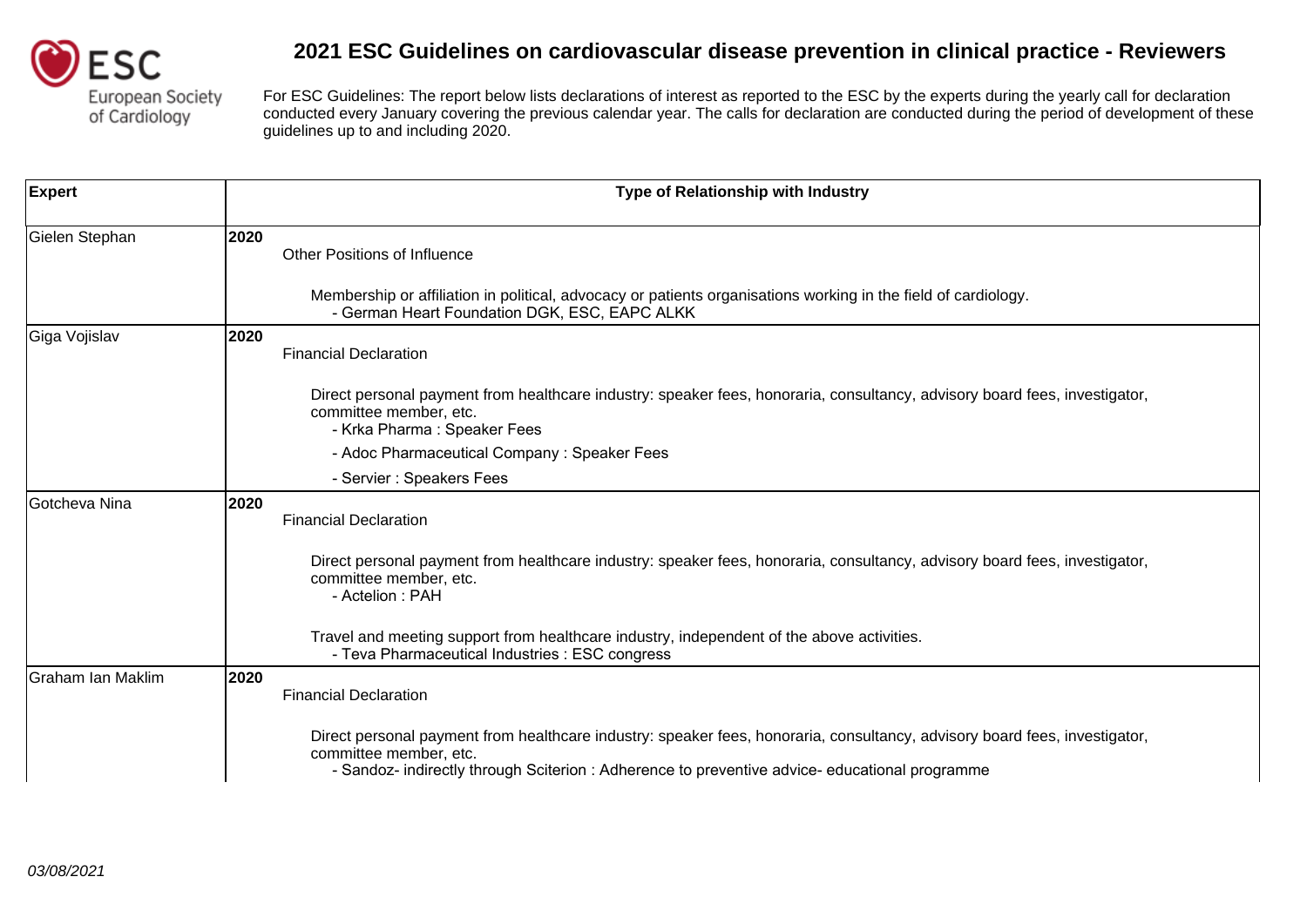

| <b>Expert</b>            |      | Type of Relationship with Industry                                                                                                                                                                                                                             |
|--------------------------|------|----------------------------------------------------------------------------------------------------------------------------------------------------------------------------------------------------------------------------------------------------------------|
| Grassos Charalampos      | 2020 | <b>Financial Declaration</b>                                                                                                                                                                                                                                   |
|                          |      | Direct personal payment from healthcare industry: speaker fees, honoraria, consultancy, advisory board fees, investigator,<br>committee member, etc.<br>- Astra Zeneca: HEART FAILURE                                                                          |
|                          |      | Payment from healthcare industry to your department or institution or any other body for your personal services: speaker fees,<br>honoraria, consultancy, advisory board fees, investigator, committee member, etc.<br>- Boehringer-Ingelheim: ANTITHROMBOTICS |
| Hammoudi Naima           | 2020 |                                                                                                                                                                                                                                                                |
|                          |      | Nothing to be declared                                                                                                                                                                                                                                         |
| Hekkala Anna-Mari        | 2020 |                                                                                                                                                                                                                                                                |
|                          |      | Nothing to be declared                                                                                                                                                                                                                                         |
| Heracleous Hera          | 2020 | <b>Financial Declaration</b>                                                                                                                                                                                                                                   |
|                          |      | Travel and meeting support from healthcare industry, independent of the above activities.<br>- Pfizer: Panhellenic Seminars of Working Groups 2020                                                                                                             |
| Ibrahimi Pranvera        | 2020 |                                                                                                                                                                                                                                                                |
|                          |      | Nothing to be declared                                                                                                                                                                                                                                         |
| Jennings Catriona Sian   | 2020 |                                                                                                                                                                                                                                                                |
|                          |      | Nothing to be declared                                                                                                                                                                                                                                         |
| Joergensen Torben        | 2020 |                                                                                                                                                                                                                                                                |
|                          |      | Nothing to be declared                                                                                                                                                                                                                                         |
| Kautzky-Willer Alexandra | 2020 |                                                                                                                                                                                                                                                                |
|                          |      | Nothing to be declared                                                                                                                                                                                                                                         |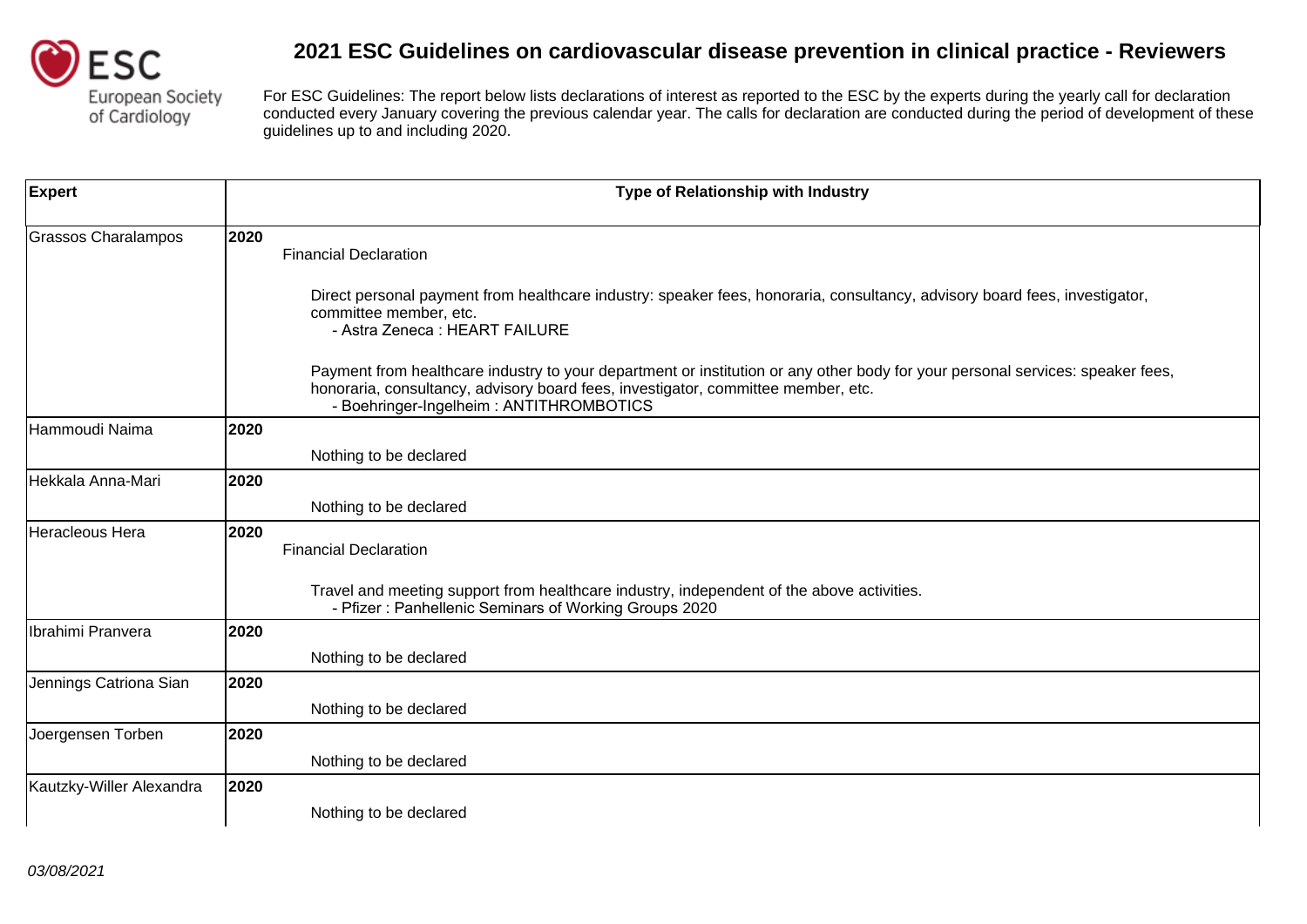

| <b>Expert</b>   | Type of Relationship with Industry                                                                                                                                              |
|-----------------|---------------------------------------------------------------------------------------------------------------------------------------------------------------------------------|
| Kavousi Maryam  | 2020                                                                                                                                                                            |
|                 | Nothing to be declared                                                                                                                                                          |
| Kemps Hareld    | 2020<br><b>Financial Declaration</b>                                                                                                                                            |
|                 | Research funding from healthcare industry under your direct/personal responsibility (to department or institution).<br>- Abbott: Remote Patient Management                      |
| Kiessling Anna  | 2020                                                                                                                                                                            |
|                 | Nothing to be declared                                                                                                                                                          |
| Koenig Wolfgang | 2020<br><b>Financial Declaration</b>                                                                                                                                            |
|                 | Direct personal payment from healthcare industry: speaker fees, honoraria, consultancy, advisory board fees, investigator,<br>committee member, etc.<br>- Amgen: Cardiovascular |
|                 | - Astra Zeneca : Cardiovascular                                                                                                                                                 |
|                 | - Novartis : Cardiovascular                                                                                                                                                     |
|                 | - Sanofi Aventis : Cardiovascular                                                                                                                                               |
|                 | - Berlin Chemie AG : Cardiovascular                                                                                                                                             |
|                 | - Genentech : Cardiovascular                                                                                                                                                    |
|                 | - Kowa: Cardiovascular                                                                                                                                                          |
|                 | - Novo-Nordisk: Cardiovascular                                                                                                                                                  |
|                 | - The Medicines Company: Cardiovascular                                                                                                                                         |
|                 | - Daiichi-Sankyo: Cardiovascular                                                                                                                                                |
|                 | - Esperion : Cardiovascular                                                                                                                                                     |
|                 | - OMEICOS : Cardiovascular                                                                                                                                                      |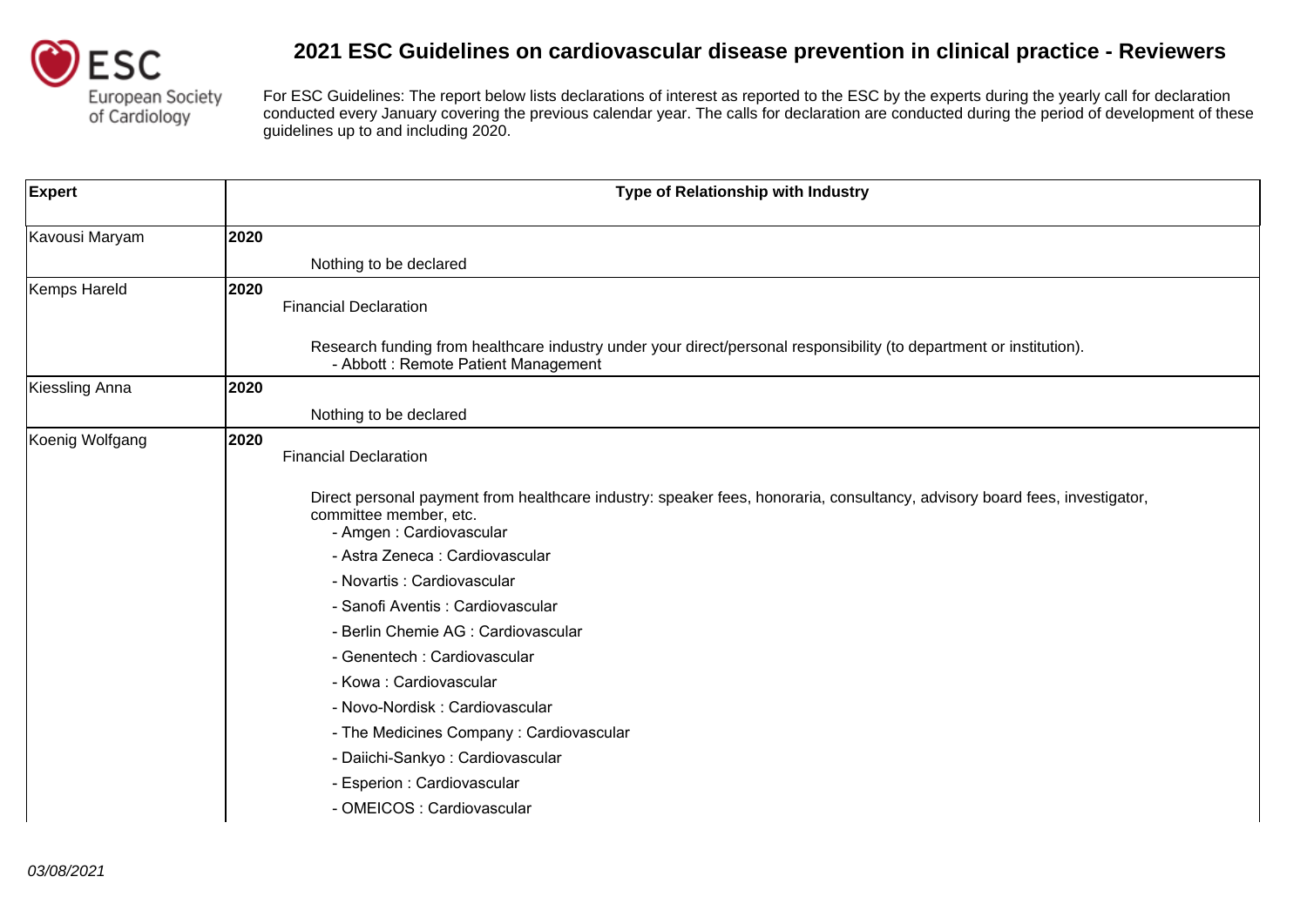

| <b>Expert</b>      |      | Type of Relationship with Industry                                                                                                                                                                                                                            |
|--------------------|------|---------------------------------------------------------------------------------------------------------------------------------------------------------------------------------------------------------------------------------------------------------------|
| Koenig Wolfgang    | 2020 | - Dalcor : Cardiovascular                                                                                                                                                                                                                                     |
|                    |      | - corvidia : Cardiovascular                                                                                                                                                                                                                                   |
| Konradi Aleksandra | 2020 | <b>Financial Declaration</b>                                                                                                                                                                                                                                  |
|                    |      | Direct personal payment from healthcare industry: speaker fees, honoraria, consultancy, advisory board fees, investigator,<br>committee member, etc.<br>- Novartis : hypertension                                                                             |
|                    |      | - Krka Pharma : hypertension                                                                                                                                                                                                                                  |
|                    |      | - Gedeon Richter: hypertension                                                                                                                                                                                                                                |
|                    |      | - Servier : hypertsnion                                                                                                                                                                                                                                       |
| Kotecha Dipak      | 2020 | <b>Financial Declaration</b>                                                                                                                                                                                                                                  |
|                    |      | Payment from healthcare industry to your department or institution or any other body for your personal services: speaker fees,<br>honoraria, consultancy, advisory board fees, investigator, committee member, etc.<br>- Bayer: Data Science (Advisory Board) |
|                    |      | - Amomed: Data Science (Advisory Board)                                                                                                                                                                                                                       |
|                    |      | - Protherics Medicines Development: Data Science (Advisory Board)                                                                                                                                                                                             |
|                    |      | Research funding from healthcare industry under your direct/personal responsibility (to department or institution).<br>- Bayer: Funding for ESC STEEER-AF trial                                                                                               |
|                    |      | - Boston Scientific: Funding for ESC STEEER-AF trial                                                                                                                                                                                                          |
|                    |      | - Daiichi Sankyo: Funding for ESC STEEER-AF trial                                                                                                                                                                                                             |
|                    |      | - Boehringer Ingelheim: Funding for ESC STEEER-AF trial                                                                                                                                                                                                       |
|                    |      | - BMS-Pfizer Alliance: Funding for ESC STEEER-AF trial                                                                                                                                                                                                        |
|                    |      | - Amomed : Systematic review                                                                                                                                                                                                                                  |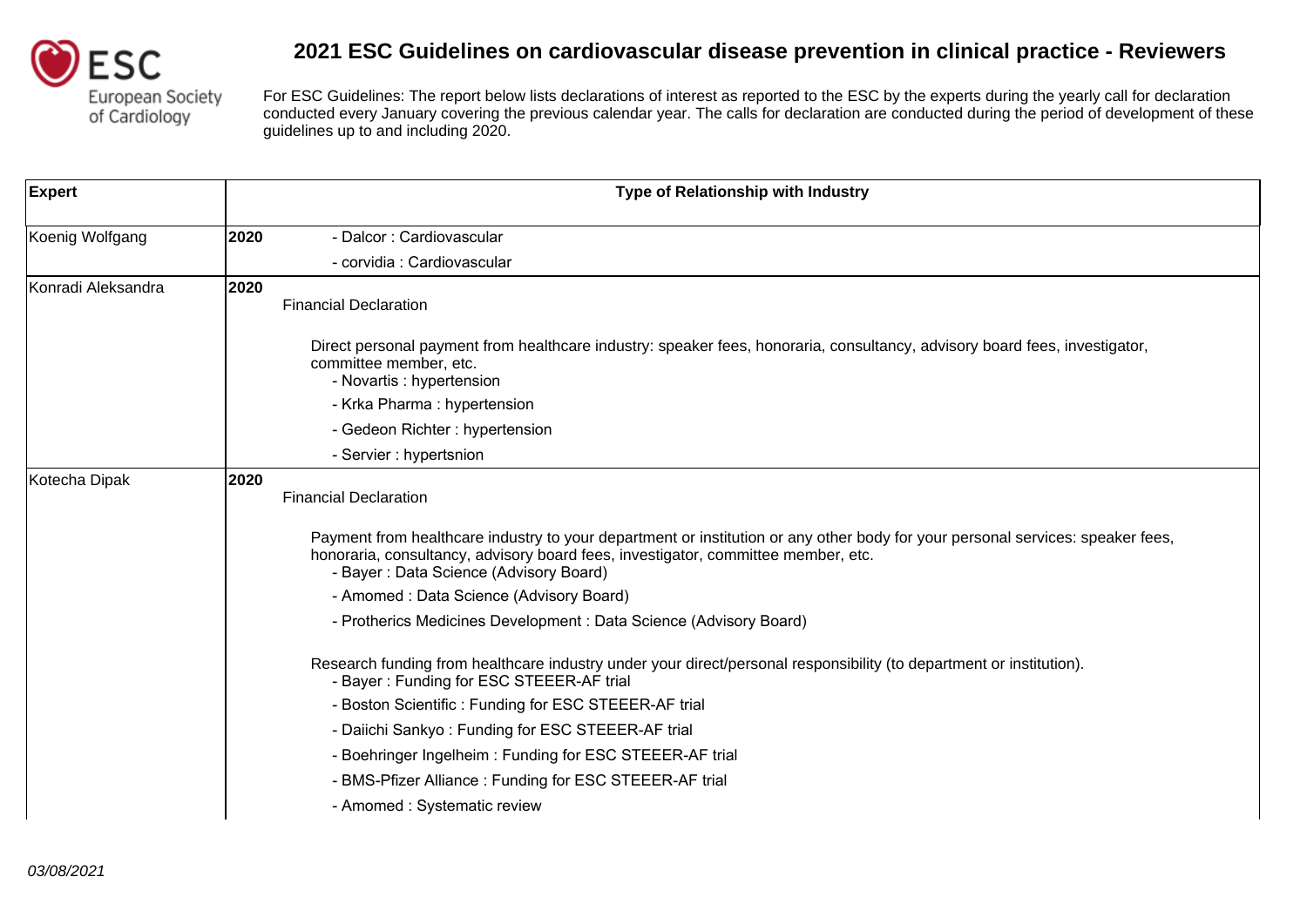

| <b>Expert</b>         | Type of Relationship with Industry                                                                                                                                                                                                                                                                                                                                                                                             |
|-----------------------|--------------------------------------------------------------------------------------------------------------------------------------------------------------------------------------------------------------------------------------------------------------------------------------------------------------------------------------------------------------------------------------------------------------------------------|
| Kotecha Dipak         | 2020<br><b>Other Positions of Influence</b><br>Any other interest (financial or otherwise) that should be declared in view of holding an ESC position.<br>- Grants from the National Institute for Health Research (NIHR CDF-2015-08-074 RATE-AF; NIHR HTA-130280 DaRe2THINK), the<br>British Heart Foundation (PG/17/55/33087 and AA/18/2/34218), and the EU/EFPIA Innovative Medicines Initiative (BigData@Heart<br>116074). |
| <b>Kownator Serge</b> | 2020<br><b>Financial Declaration</b><br>Direct personal payment from healthcare industry: speaker fees, honoraria, consultancy, advisory board fees, investigator,<br>committee member, etc.<br>- Astra Zeneca : Diabetes - Thrombosis<br>- Amgen : lipids<br>- Sanofi Aventis : Lipids<br>- Merck Sharp & Dohme: lipids<br>- Bayer: thrombosis<br>- Pfizer: thrombosis<br>- Philips : vascular Ultrasound                     |
| Landmesser Ulf        | 2020<br><b>Financial Declaration</b><br>Direct personal payment from healthcare industry: speaker fees, honoraria, consultancy, advisory board fees, investigator,<br>committee member, etc.<br>- Bayer AG : Advisory Board fee<br>- Amgen: Speaker fee<br>- Novartis : Speaker fee                                                                                                                                            |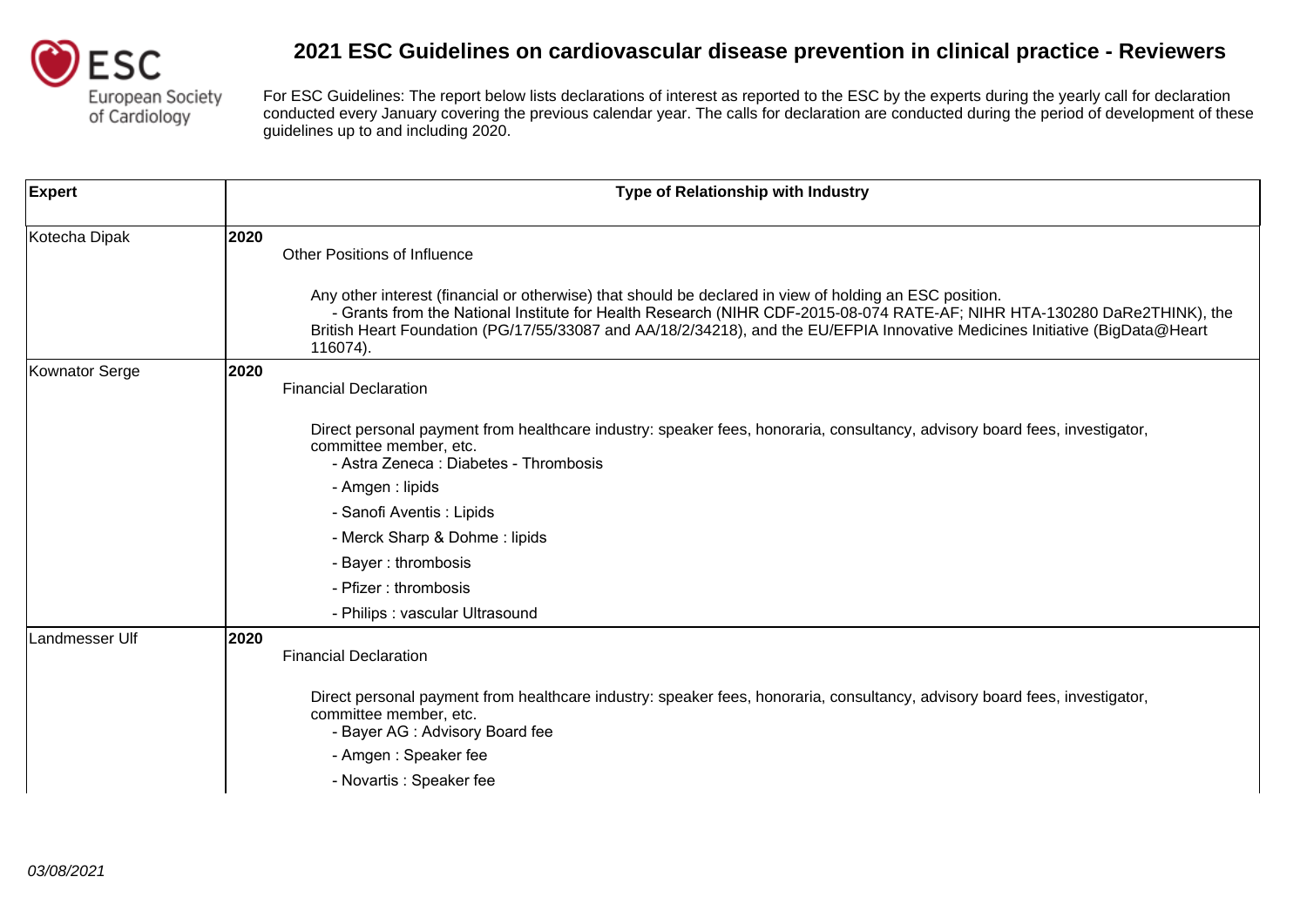

| <b>Expert</b>     | <b>Type of Relationship with Industry</b>                                                                                                                                                                                                 |
|-------------------|-------------------------------------------------------------------------------------------------------------------------------------------------------------------------------------------------------------------------------------------|
| Landmesser Ulf    | 2020<br>Research funding from healthcare industry under your direct/personal responsibility (to department or institution).<br>- Novartis : Lipid Cardio Study<br>- Bayer AG : Research Grant                                             |
| Lettino Maddalena | 2020<br><b>Financial Declaration</b>                                                                                                                                                                                                      |
|                   | Direct personal payment from healthcare industry: speaker fees, honoraria, consultancy, advisory board fees, investigator,<br>committee member, etc.<br>- Daiichi Sankyo: anticoagulants                                                  |
|                   | - Pfizer : anticoagulants                                                                                                                                                                                                                 |
|                   | - Bristol Myers Squibb: anticoagulants                                                                                                                                                                                                    |
|                   | - Boehringer-Ingelheim : clinical research and drug approval from regulatory agencies                                                                                                                                                     |
|                   | - Sanofi Aventis : lipid-lowering drugs                                                                                                                                                                                                   |
| Lewis Basil S     | 2020<br><b>Financial Declaration</b>                                                                                                                                                                                                      |
|                   | Direct personal payment from healthcare industry: speaker fees, honoraria, consultancy, advisory board fees, investigator,<br>committee member, etc.<br>- Vifor International : Heart failure                                             |
|                   | - Kowa: Lipidology                                                                                                                                                                                                                        |
|                   | - CSL Behring: Lipidology, Secondary prevention                                                                                                                                                                                           |
|                   | Payment from healthcare industry to your department or institution or any other body for your personal services: speaker fees,<br>honoraria, consultancy, advisory board fees, investigator, committee member, etc.<br>- Kowa: Lipidology |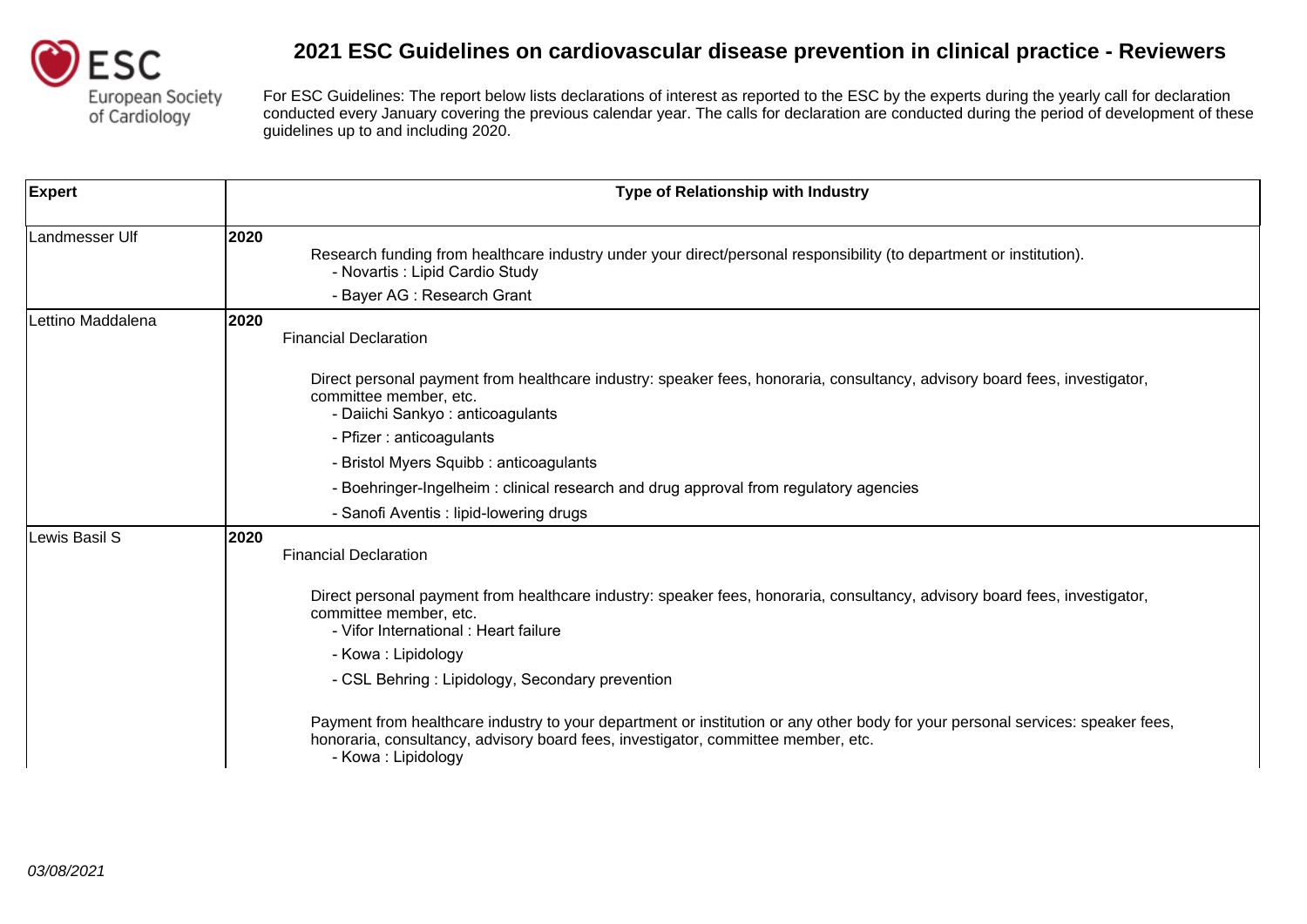

| <b>Expert</b>           |      | Type of Relationship with Industry                                                                                                                                                                                              |
|-------------------------|------|---------------------------------------------------------------------------------------------------------------------------------------------------------------------------------------------------------------------------------|
| <b>Linhart Ales</b>     | 2020 | <b>Financial Declaration</b>                                                                                                                                                                                                    |
|                         |      | Direct personal payment from healthcare industry: speaker fees, honoraria, consultancy, advisory board fees, investigator,<br>committee member, etc.<br>- Servier: Arterial hypertension, coronary heart disease, heart failure |
|                         |      | - Boehringer-Ingelheim : Atrial fibrillation, diabetes                                                                                                                                                                          |
|                         |      | - Sanofi Aventis : Fabry disease                                                                                                                                                                                                |
|                         |      | - Takeda Pharmaceuticals : Fabry disease                                                                                                                                                                                        |
| Lochen Maja-Lisa        | 2020 |                                                                                                                                                                                                                                 |
|                         |      | Nothing to be declared                                                                                                                                                                                                          |
| Makrilakis Konstantinos | 2020 | <b>Financial Declaration</b>                                                                                                                                                                                                    |
|                         |      | Direct personal payment from healthcare industry: speaker fees, honoraria, consultancy, advisory board fees, investigator,<br>committee member, etc.<br>- Astra Zeneca : Diabetes Mellitus                                      |
|                         |      | - Boehringer-Ingelheim: Diabetes mellitus                                                                                                                                                                                       |
|                         |      | - Sanofi Aventis : Diabetes mellitus                                                                                                                                                                                            |
|                         |      | - Lilly : Diabetes mellitus                                                                                                                                                                                                     |
|                         |      | - Merck Sharp & Dohme: Diabetes mellitus                                                                                                                                                                                        |
|                         |      | - Novo-Nordisk: Diabetes mellitus                                                                                                                                                                                               |
|                         |      | - Servier : Diabetes mellitus, hypertension, dyslipidemia                                                                                                                                                                       |
|                         |      | Travel and meeting support from healthcare industry, independent of the above activities.<br>- Astra Zeneca : Diabetes mellitus                                                                                                 |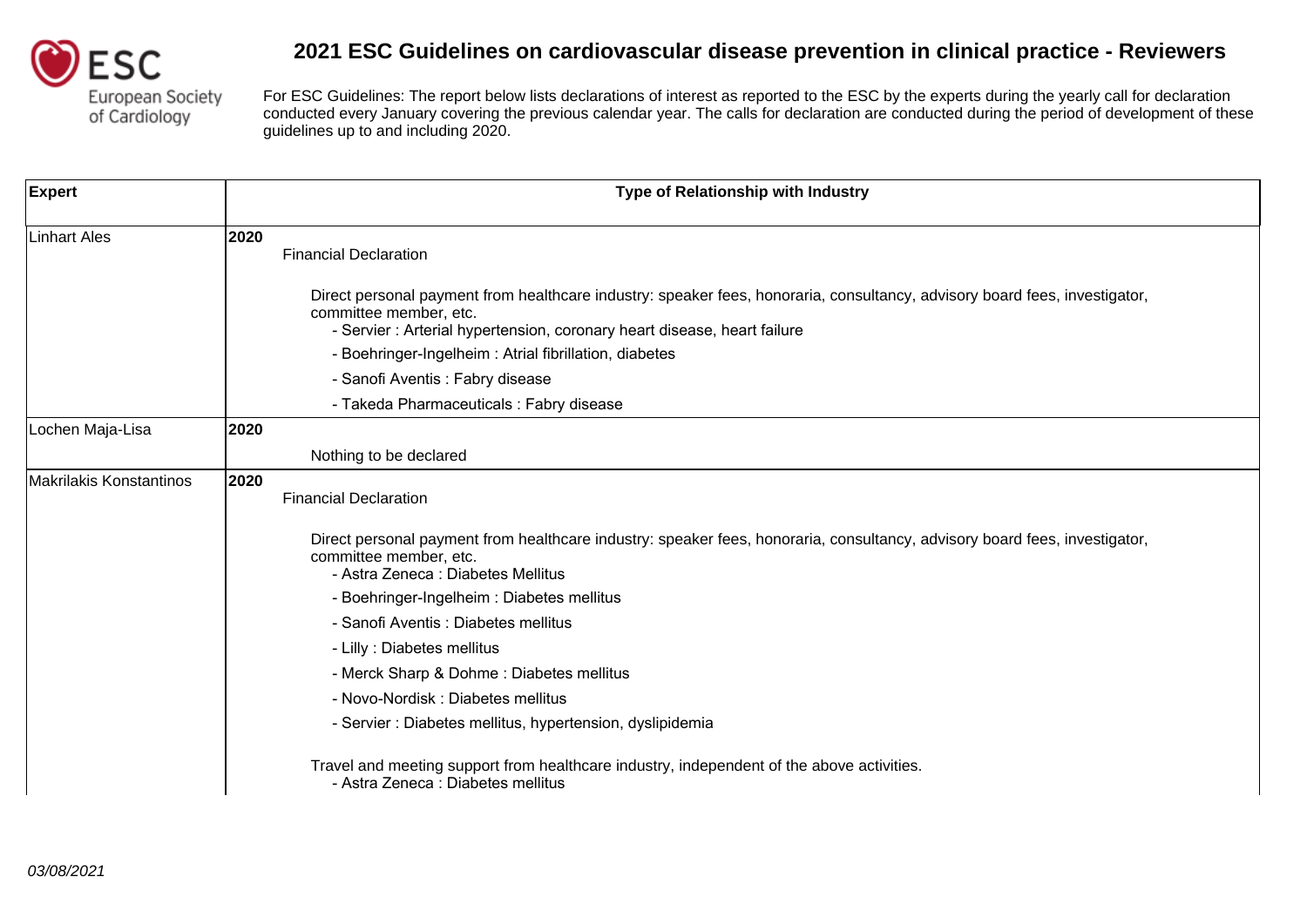

| <b>Expert</b>       | Type of Relationship with Industry                                                                                                                                                                                                                        |
|---------------------|-----------------------------------------------------------------------------------------------------------------------------------------------------------------------------------------------------------------------------------------------------------|
| Mancia Giuseppe     | 2020<br><b>Financial Declaration</b>                                                                                                                                                                                                                      |
|                     | Direct personal payment from healthcare industry: speaker fees, honoraria, consultancy, advisory board fees, investigator,<br>committee member, etc.<br>- Abbott: HYPERTENSION                                                                            |
|                     | - Boehringer-Ingelheim: HYPERTENSION                                                                                                                                                                                                                      |
|                     | - Daiichi Sankyo: HYPERTENSION                                                                                                                                                                                                                            |
|                     | - Medtronic : HYPERTENSION                                                                                                                                                                                                                                |
|                     | - Novartis: HYPERTENSION                                                                                                                                                                                                                                  |
|                     | - Servier: HYPERTENSION                                                                                                                                                                                                                                   |
|                     | - Sanofi Aventis: HYPERTENSION                                                                                                                                                                                                                            |
|                     | - Menarini : HYPERTENSION                                                                                                                                                                                                                                 |
|                     | - Merck Sharp & Dohme: HYPERTENSION                                                                                                                                                                                                                       |
|                     | - Recordati International : HYPERTENSION                                                                                                                                                                                                                  |
|                     | - Sandoz: HYPERTENSION                                                                                                                                                                                                                                    |
|                     | Receipt of royalties for intellectual property.<br>- Springer Verlag: HYPERTENSION                                                                                                                                                                        |
| Marques-Vidal Pedro | 2020<br><b>Other Positions of Influence</b>                                                                                                                                                                                                               |
|                     | Any other interest (financial or otherwise) that should be declared in view of holding an ESC position.<br>- Received funding from the Swiss national science foundation to conduct a study on sleep and cardiovascular disease (grant<br>320030E_176280) |
| Mcevoy John William | 2020                                                                                                                                                                                                                                                      |
|                     | Nothing to be declared                                                                                                                                                                                                                                    |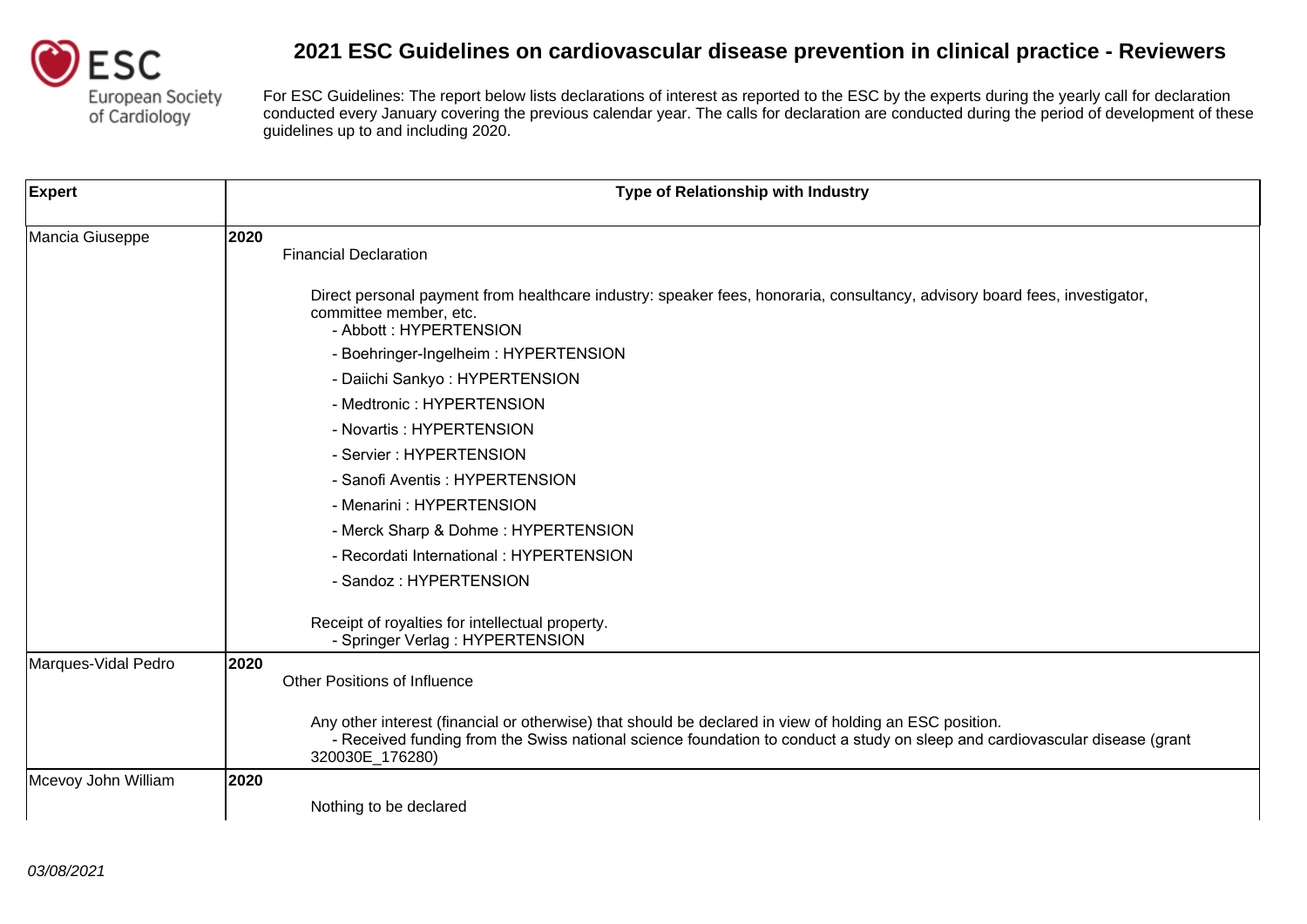

| <b>Expert</b> | Type of Relationship with Industry                                                                                                                                                                                                                             |
|---------------|----------------------------------------------------------------------------------------------------------------------------------------------------------------------------------------------------------------------------------------------------------------|
| McGreavy Paul | 2020<br><b>Other Positions of Influence</b>                                                                                                                                                                                                                    |
|               | Membership or affiliation in political, advocacy or patients organisations working in the field of cardiology.<br>- Global Heart Hub ESC Patient Forum                                                                                                         |
| Merkely Bela  | 2020<br><b>Financial Declaration</b>                                                                                                                                                                                                                           |
|               | Direct personal payment from healthcare industry: speaker fees, honoraria, consultancy, advisory board fees, investigator,<br>committee member, etc.<br>- Abbott: CRT/ICD                                                                                      |
|               | - Boehringer Ingelheim: ICD / CRT                                                                                                                                                                                                                              |
|               | - Biotronik: ICD/CRT                                                                                                                                                                                                                                           |
|               | Payment from healthcare industry to your department or institution or any other body for your personal services: speaker fees,<br>honoraria, consultancy, advisory board fees, investigator, committee member, etc.<br>- Medtronic : cardiac rhythm management |
|               | - Boston Scientific: CRT                                                                                                                                                                                                                                       |
| Mintale Iveta | 2020<br><b>Financial Declaration</b>                                                                                                                                                                                                                           |
|               | Direct personal payment from healthcare industry: speaker fees, honoraria, consultancy, advisory board fees, investigator,<br>committee member, etc.<br>- Amgen : investigator                                                                                 |
|               | - Novo-Nordisk: investigator                                                                                                                                                                                                                                   |
|               | - Bayer : speaker                                                                                                                                                                                                                                              |
|               | - Boehringer-Ingelheim: speaker                                                                                                                                                                                                                                |
|               | - Novartis : speaker                                                                                                                                                                                                                                           |
|               | - Servier : speaker                                                                                                                                                                                                                                            |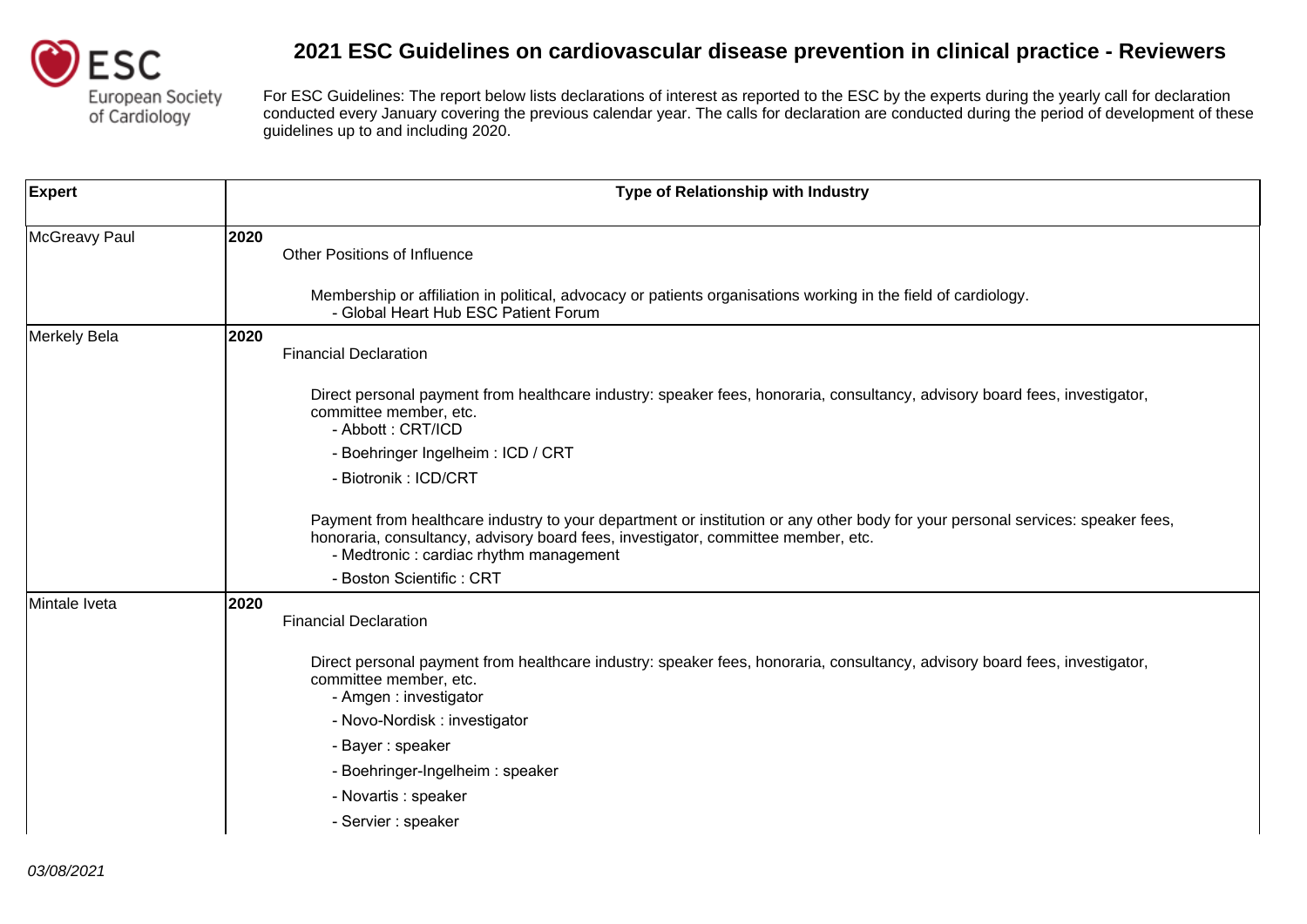

| <b>Expert</b>        |      | Type of Relationship with Industry                                                                                                                                                                                                              |
|----------------------|------|-------------------------------------------------------------------------------------------------------------------------------------------------------------------------------------------------------------------------------------------------|
| Mintale Iveta        | 2020 | - Berlin Chemie AG : speaker                                                                                                                                                                                                                    |
| Mirrakhimov Erkin    | 2020 |                                                                                                                                                                                                                                                 |
|                      |      | Nothing to be declared                                                                                                                                                                                                                          |
| Mullabayeva Guzal    | 2020 | <b>Financial Declaration</b>                                                                                                                                                                                                                    |
|                      |      | Payment from healthcare industry to your department or institution or any other body for your personal services: speaker fees,<br>honoraria, consultancy, advisory board fees, investigator, committee member, etc.<br>- Servier : Hypertension |
| Nesukay Elena        | 2020 |                                                                                                                                                                                                                                                 |
|                      |      | Nothing to be declared                                                                                                                                                                                                                          |
| Neubeck Lis          | 2020 | <b>Financial Declaration</b>                                                                                                                                                                                                                    |
|                      |      | Direct personal payment from healthcare industry: speaker fees, honoraria, consultancy, advisory board fees, investigator,<br>committee member, etc.<br>- Daiichi Sankyo: Atrial fibrillation                                                   |
|                      |      | - Pfizer: Atrial fibrillation                                                                                                                                                                                                                   |
|                      |      | - Novo-Nordisk: CVD diabetes                                                                                                                                                                                                                    |
|                      |      | - Servier : Digital health                                                                                                                                                                                                                      |
| Nielsen Jens Cosedis | 2020 | <b>Other Positions of Influence</b>                                                                                                                                                                                                             |
|                      |      | Membership or affiliation in political, advocacy or patients organisations working in the field of cardiology.<br>- Member of Danish Heart Foundation                                                                                           |
|                      |      | Any other interest (financial or otherwise) that should be declared in view of holding an ESC position.<br>- I received institutional research grants from the Novo Nordisk Foundation                                                          |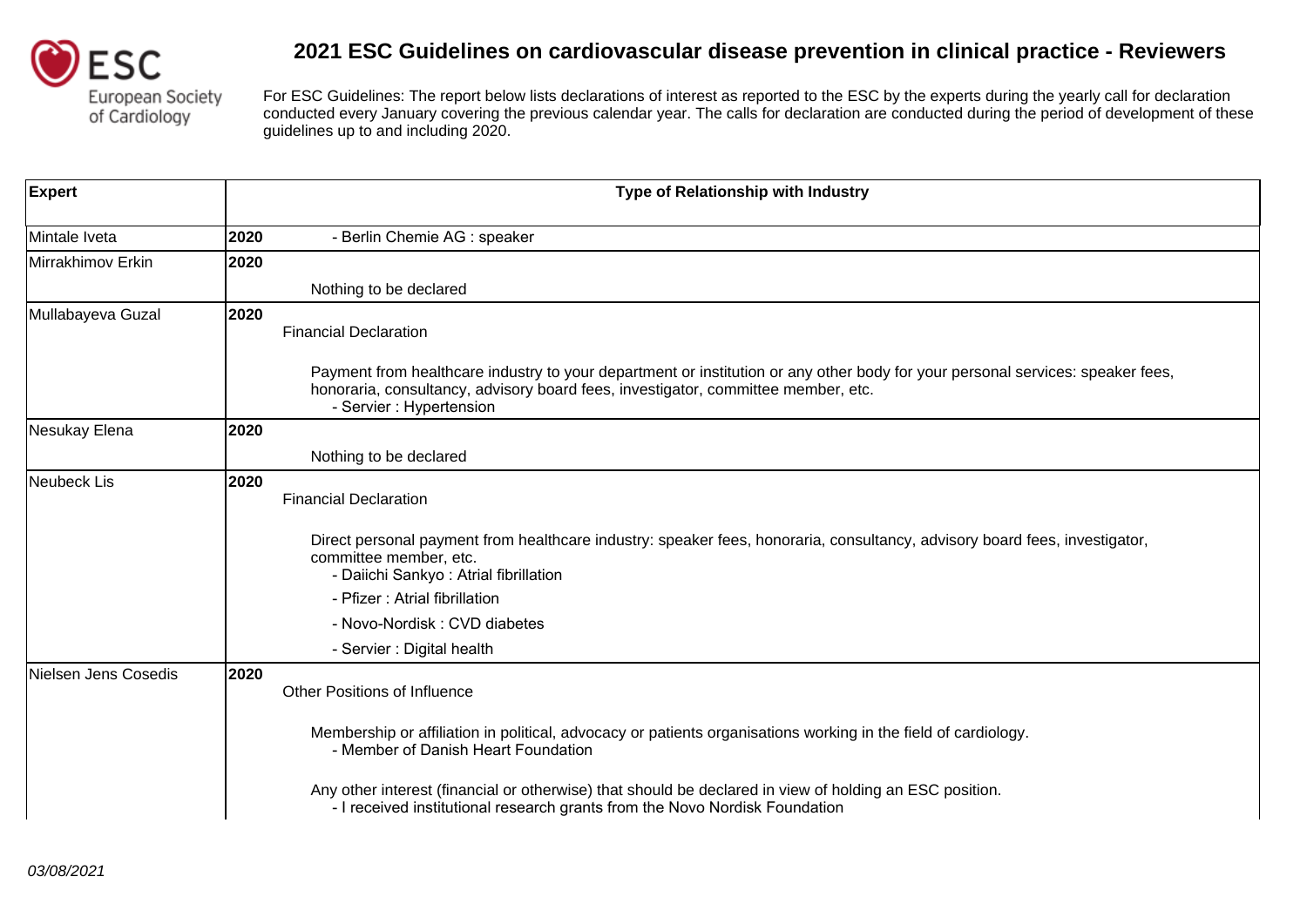

| <b>Expert</b> | Type of Relationship with Industry                                                                                                                                                                                                                        |
|---------------|-----------------------------------------------------------------------------------------------------------------------------------------------------------------------------------------------------------------------------------------------------------|
| Ozdogan Oner  | 2020<br><b>Financial Declaration</b>                                                                                                                                                                                                                      |
|               | Payment from healthcare industry to your department or institution or any other body for your personal services: speaker fees,<br>honoraria, consultancy, advisory board fees, investigator, committee member, etc.<br>- Recordati International : Alipza |
|               | - Menarini : Corolan                                                                                                                                                                                                                                      |
|               | - Astra Zeneca: Crestor                                                                                                                                                                                                                                   |
|               | - Daiichi Sankyo: Effient                                                                                                                                                                                                                                 |
|               | - Phizer: Eliguis                                                                                                                                                                                                                                         |
|               | - Abbott: Lipanthyl                                                                                                                                                                                                                                       |
|               | - Daiichi Sankyo: Lixiana                                                                                                                                                                                                                                 |
|               | - Servier : Triplixam                                                                                                                                                                                                                                     |
| Pagava Zurab  | 2020<br><b>Financial Declaration</b>                                                                                                                                                                                                                      |
|               | Direct personal payment from healthcare industry: speaker fees, honoraria, consultancy, advisory board fees, investigator,<br>committee member, etc.<br>- Berlin Chemie AG (Georgia) : Spieker fees                                                       |
|               | - Servier (Georgia) : Spieker fees                                                                                                                                                                                                                        |
|               | - AstraZeneca (Georgia) : Spieker fees                                                                                                                                                                                                                    |
|               | Payment from healthcare industry to your department or institution or any other body for your personal services: speaker fees,<br>honoraria, consultancy, advisory board fees, investigator, committee member, etc.<br>- Pfizer: Spieker fees             |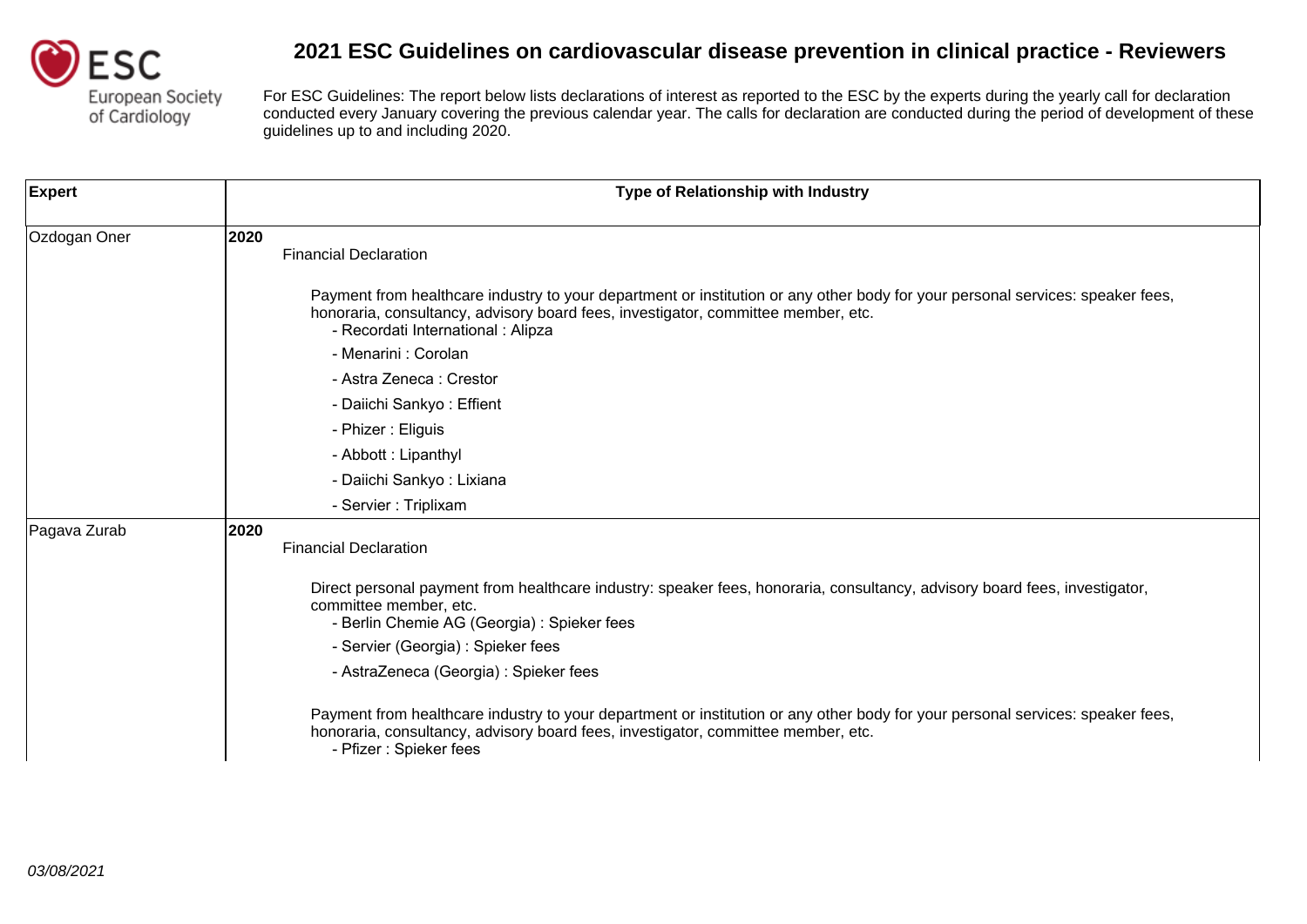

| <b>Expert</b> | Type of Relationship with Industry                                                                                                                                                                                             |
|---------------|--------------------------------------------------------------------------------------------------------------------------------------------------------------------------------------------------------------------------------|
| Patel Riyaz   | 2020<br><b>Financial Declaration</b>                                                                                                                                                                                           |
|               | Direct personal payment from healthcare industry: speaker fees, honoraria, consultancy, advisory board fees, investigator,<br>committee member, etc.<br>- Novartis: Advisory board - Lipid management pathways in primary care |
|               | Research funding from healthcare industry under your direct/personal responsibility (to department or institution).<br>- Amgen: FH pathways                                                                                    |
| Pavlova Olga  | 2020                                                                                                                                                                                                                           |
|               | Nothing to be declared                                                                                                                                                                                                         |
| Pella Daniel  | 2020<br><b>Financial Declaration</b>                                                                                                                                                                                           |
|               | Direct personal payment from healthcare industry: speaker fees, honoraria, consultancy, advisory board fees, investigator,<br>committee member, etc.<br>- Pfizer : speaker fees                                                |
|               | - Servier : speaker fees                                                                                                                                                                                                       |
|               | - Amgen: speaker fees, advisory board fees                                                                                                                                                                                     |
|               | - Merck Sharp & Dohme: speeker fees                                                                                                                                                                                            |
|               | - Novartis: speeker fees, advisory board fees, committee member                                                                                                                                                                |
|               | - Sanofi Aventis: speeker fees, advisory board fees, committee member                                                                                                                                                          |
| Perk Joep     | 2020                                                                                                                                                                                                                           |
|               | Nothing to be declared                                                                                                                                                                                                         |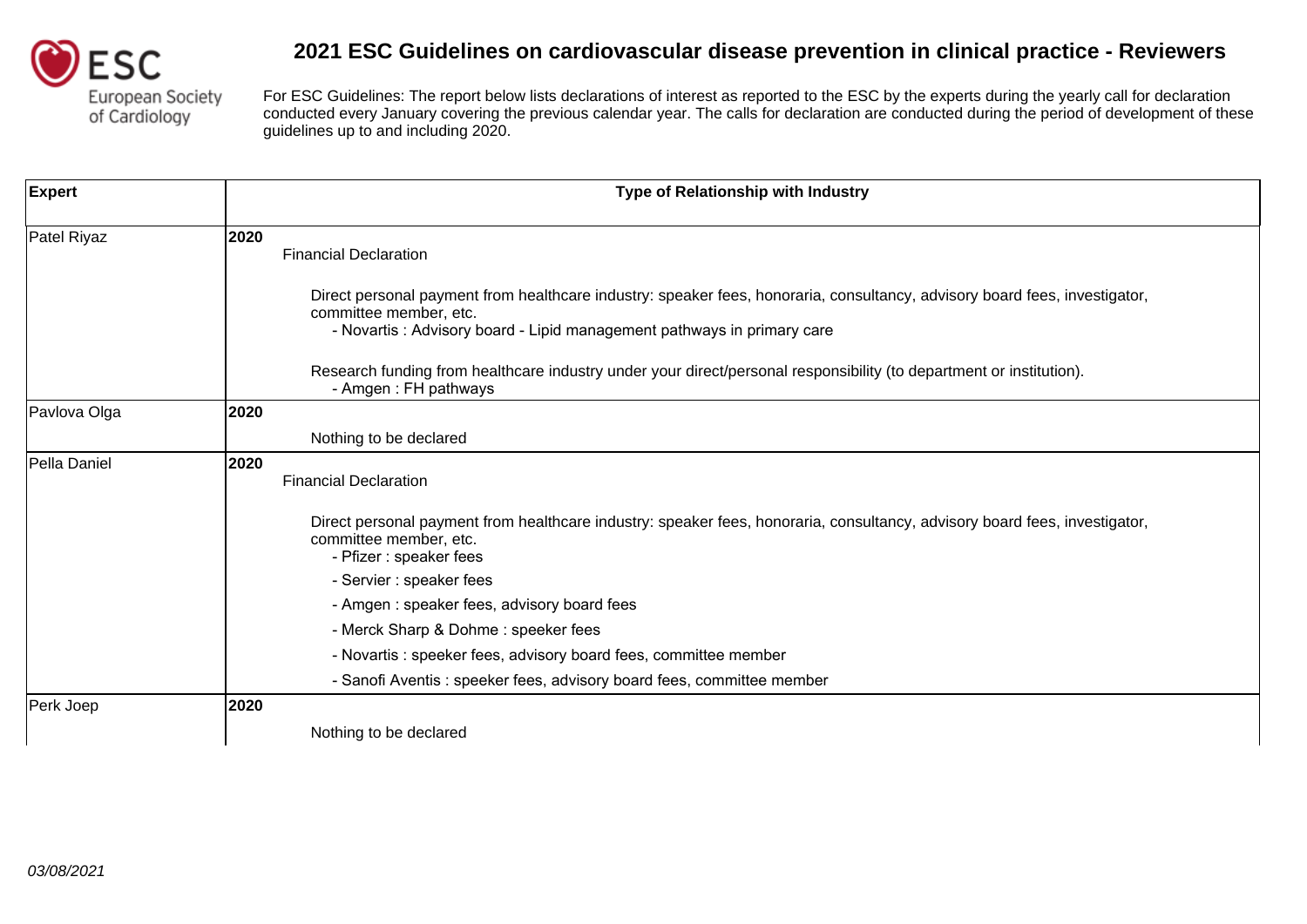

| <b>Expert</b>           | <b>Type of Relationship with Industry</b>                                                                                                                                                                                                                                                                                                                                     |
|-------------------------|-------------------------------------------------------------------------------------------------------------------------------------------------------------------------------------------------------------------------------------------------------------------------------------------------------------------------------------------------------------------------------|
| Petersen Steffen Erhard | 2020<br><b>Financial Declaration</b>                                                                                                                                                                                                                                                                                                                                          |
|                         | Direct personal payment from healthcare industry: speaker fees, honoraria, consultancy, advisory board fees, investigator,<br>committee member, etc.<br>- Circle Cardiovascular Imaging, Inc : Cardiac MRI and CT analysis and reporting software                                                                                                                             |
|                         | <b>Other Positions of Influence</b>                                                                                                                                                                                                                                                                                                                                           |
|                         | Direct ownership of shares or direct financial interest in healthcare, media, education companies or in companies related to (suppliers),<br>or in competition with the ESC and its mission: to reduce the burden of cardiovascular disease.<br>- Healthcare - IMAGING - Circle Cardiovascular Imaging Inc., Calgary, Canada (25,000 shares at Canadian dollars \$1.50 each.) |
|                         | Membership or affiliation in political, advocacy or patients organisations working in the field of cardiology.<br>- Membership British Cardiovascular Society, Royal College of Physicians, British Medical Association.                                                                                                                                                      |
| Petronio Anna Sonia     | 2020<br><b>Financial Declaration</b>                                                                                                                                                                                                                                                                                                                                          |
|                         | Direct personal payment from healthcare industry: speaker fees, honoraria, consultancy, advisory board fees, investigator,<br>committee member, etc.<br>- Boston Scientific: TAVI and mitral treatment<br>- Abbott: TMVR                                                                                                                                                      |
|                         | Payment from healthcare industry to your department or institution or any other body for your personal services: speaker fees,<br>honoraria, consultancy, advisory board fees, investigator, committee member, etc.<br>- Medtronic: TAVI                                                                                                                                      |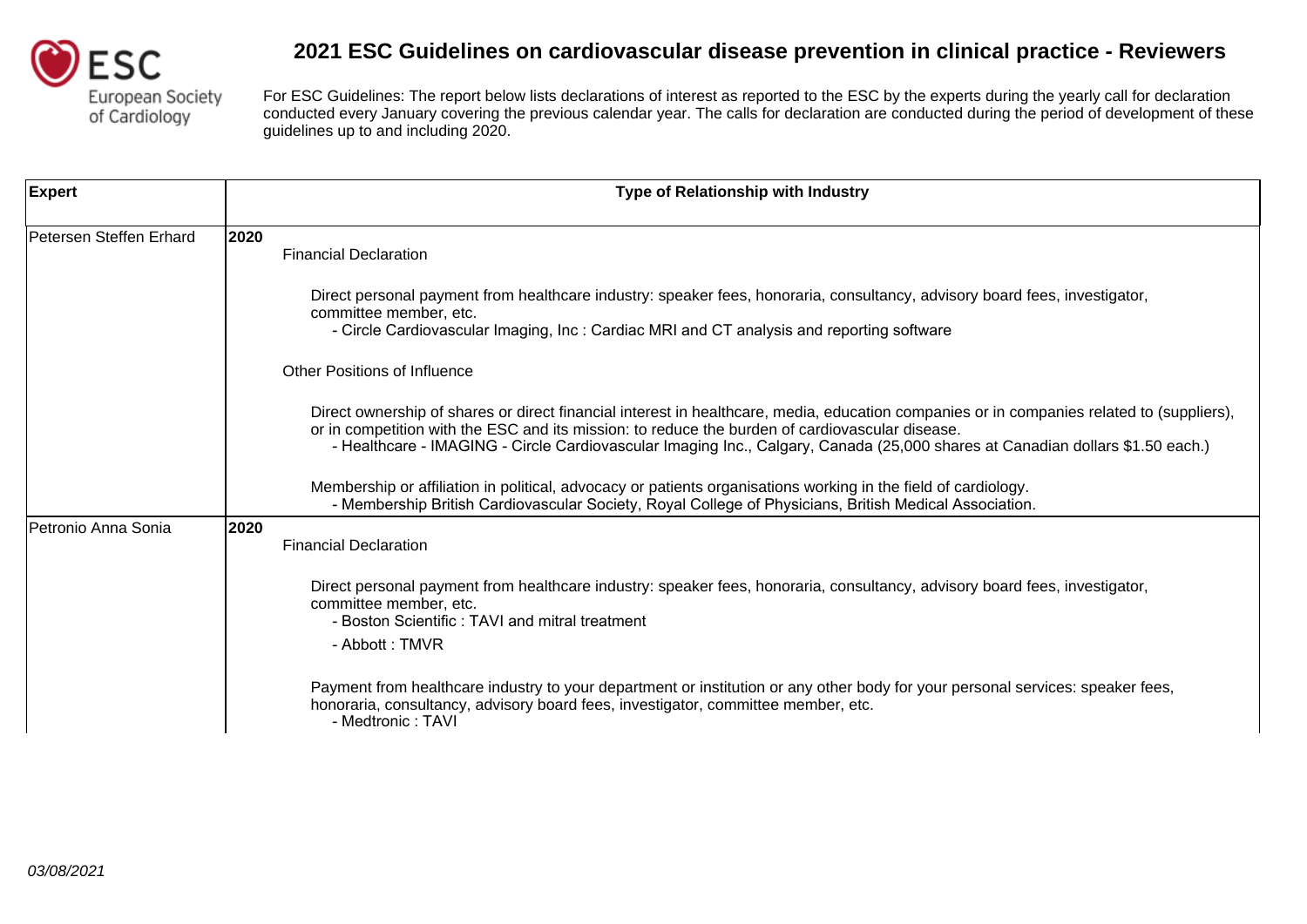

| <b>Expert</b>                  | Type of Relationship with Industry                                                                                                                                                                                                                                            |
|--------------------------------|-------------------------------------------------------------------------------------------------------------------------------------------------------------------------------------------------------------------------------------------------------------------------------|
| Pfister Otmar                  | 2020<br><b>Financial Declaration</b>                                                                                                                                                                                                                                          |
|                                | Payment from healthcare industry to your department or institution or any other body for your personal services: speaker fees,<br>honoraria, consultancy, advisory board fees, investigator, committee member, etc.<br>- Bayer AG : advisory board fees                       |
|                                | - Pfizer: Speaker fees                                                                                                                                                                                                                                                        |
|                                | - Astra Zeneca: Speaker fees, advisory board fees                                                                                                                                                                                                                             |
|                                | - Boehringer-Ingelheim: speaker fees, advisory board fees                                                                                                                                                                                                                     |
|                                | - Novartis: Speaker fees, advisory board fees                                                                                                                                                                                                                                 |
|                                | - Vifor International: speaker fees, advisory board fees                                                                                                                                                                                                                      |
|                                | Research funding from healthcare industry under your direct/personal responsibility (to department or institution).<br>- Astra Zeneca: Cardiovascular Prevention                                                                                                              |
|                                | - Bayer: Cardiovascular Prevention                                                                                                                                                                                                                                            |
|                                | - Boehringer-Ingelheim: Cardiovascular Prevention                                                                                                                                                                                                                             |
|                                | - Novartis : Heart Failure                                                                                                                                                                                                                                                    |
| Piepoli Massimo Francesco 2020 | <b>Financial Declaration</b>                                                                                                                                                                                                                                                  |
|                                | Direct personal payment from healthcare industry: speaker fees, honoraria, consultancy, advisory board fees, investigator,<br>committee member, etc.<br>- Servier: Speaker fee, consultancy                                                                                   |
|                                | - Boehringer Ingelheim: Speaker fee, consultancy                                                                                                                                                                                                                              |
|                                | Payment from healthcare industry to your department or institution or any other body for your personal services: speaker fees,<br>honoraria, consultancy, advisory board fees, investigator, committee member, etc.<br>- CHF Solutions: Aquapheresis Therapy in heart failure |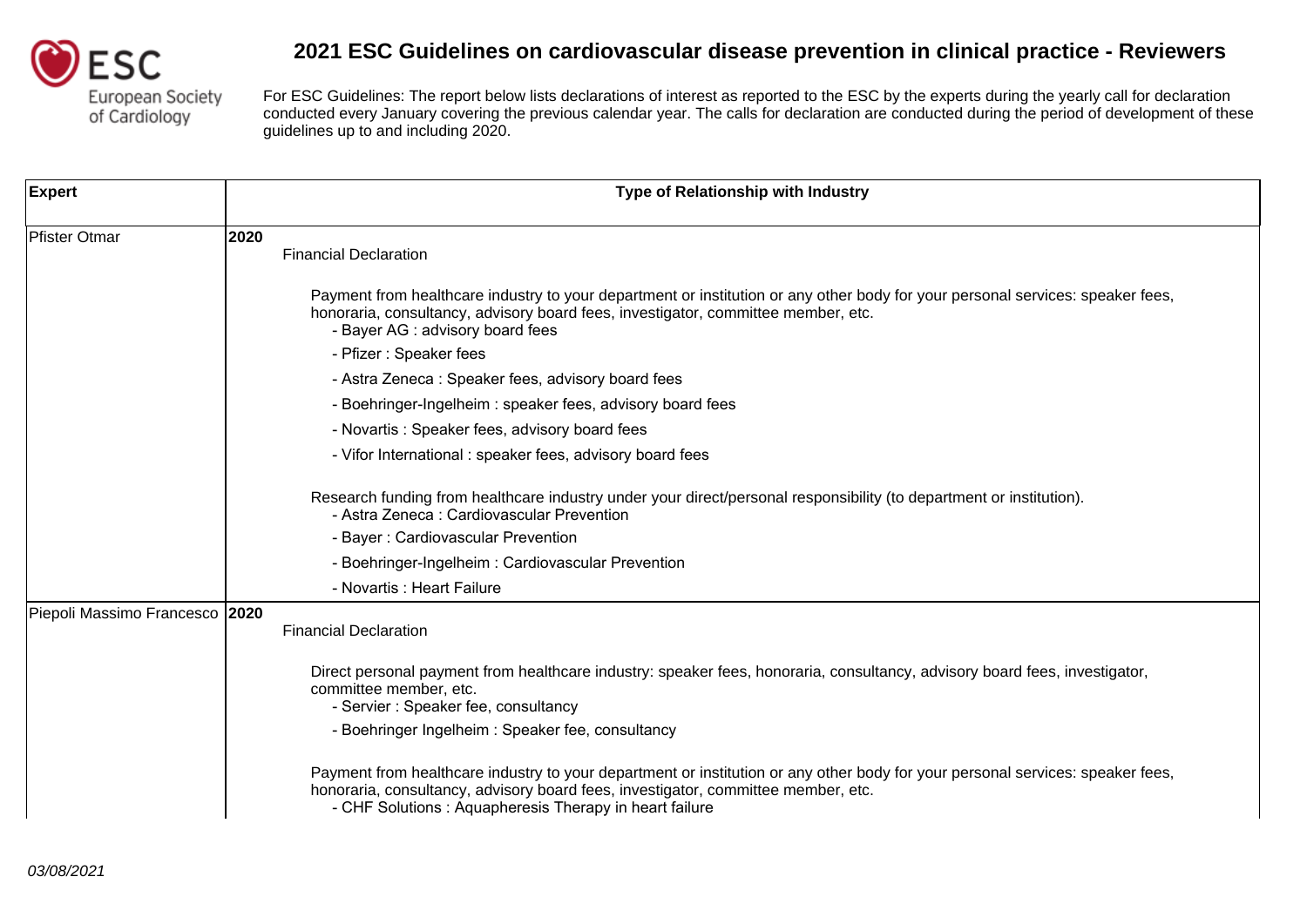

| <b>Expert</b>          |      | Type of Relationship with Industry                                                                                                                                                      |
|------------------------|------|-----------------------------------------------------------------------------------------------------------------------------------------------------------------------------------------|
| Pogosova Nana Goar     | 2020 | <b>Financial Declaration</b>                                                                                                                                                            |
|                        |      | Direct personal payment from healthcare industry: speaker fees, honoraria, consultancy, advisory board fees, investigator,<br>committee member, etc.<br>- Bristol Myers Squibb: Stroke  |
|                        |      | <b>Other Positions of Influence</b>                                                                                                                                                     |
|                        |      | Membership or affiliation in political, advocacy or patients organisations working in the field of cardiology.<br>- National Society of Preventive Cardiology, President                |
| Prescott Eva           | 2020 |                                                                                                                                                                                         |
|                        |      | Nothing to be declared                                                                                                                                                                  |
| Rabacal Carlos Alberto | 2020 | <b>Financial Declaration</b>                                                                                                                                                            |
|                        |      | Direct personal payment from healthcare industry: speaker fees, honoraria, consultancy, advisory board fees, investigator,<br>committee member, etc.<br>- Bial Portela : CV GLOBAL RISK |
|                        |      | - MSD : CV GLOBAL RISK                                                                                                                                                                  |
|                        |      | - Krka Pharma: CV GLOBAL RISK                                                                                                                                                           |
|                        |      | - Pfizer: CV GLOBAL RISK; VACCINATION                                                                                                                                                   |
|                        |      | - Astra Zeneca: HEART FAILURE                                                                                                                                                           |
|                        |      | - Servier : HEART FAILURE; CV GLOBAL RISK                                                                                                                                               |
|                        |      | - Menarini: HYPERTENSION; CORONARY ARTERY DISEASE                                                                                                                                       |
|                        |      | - Sanofi Aventis: VACCINATION                                                                                                                                                           |
|                        |      | Travel and meeting support from healthcare industry, independent of the above activities.<br>- Menarini: PORTUGUESE ATHEROSCLEROSIS CONGRESS                                            |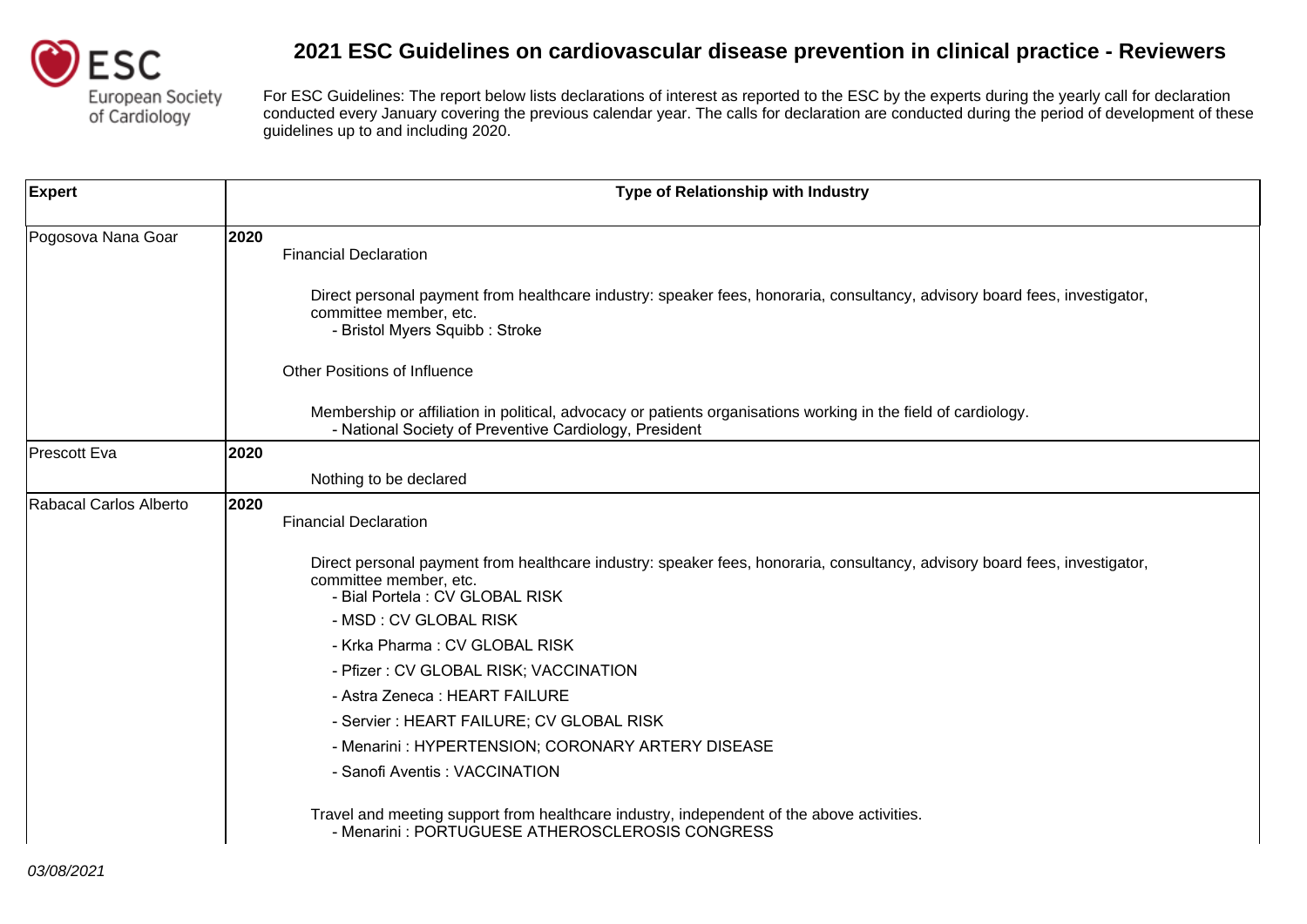

| <b>Expert</b>          |      | Type of Relationship with Industry                                                                                                                                               |
|------------------------|------|----------------------------------------------------------------------------------------------------------------------------------------------------------------------------------|
| Rabacal Carlos Alberto | 2020 | - Vifor International: PORTUGUESE CARDIOLOGY CONGRESS                                                                                                                            |
| Ray Kausik K           | 2020 | <b>Financial Declaration</b>                                                                                                                                                     |
|                        |      | Direct personal payment from healthcare industry: speaker fees, honoraria, consultancy, advisory board fees, investigator,<br>committee member, etc.<br>- Novo Nordisk: Diabetes |
|                        |      | - Boehringer Ingelheim: Diabetes                                                                                                                                                 |
|                        |      | - Astra Zeneca : Diabetes Antiplatelets                                                                                                                                          |
|                        |      | - Resverlogix : epigenetics                                                                                                                                                      |
|                        |      | - Abbott : Lipids                                                                                                                                                                |
|                        |      | - Amgen : lipids                                                                                                                                                                 |
|                        |      | - Daiichi Sankyo: Lipids                                                                                                                                                         |
|                        |      | - Novartis : Lipids                                                                                                                                                              |
|                        |      | - Lilly : Lipids                                                                                                                                                                 |
|                        |      | - Medicines Company: Lipids                                                                                                                                                      |
|                        |      | - Kowa : lipids                                                                                                                                                                  |
|                        |      | - Regeneron : Lipids                                                                                                                                                             |
|                        |      | - Esperion : lipids                                                                                                                                                              |
|                        |      | - New Amsterdam: Lipids                                                                                                                                                          |
|                        |      | - ARCTURUS : lipids                                                                                                                                                              |
|                        |      | - Sanofi Aventis : lipids and Diabetes                                                                                                                                           |
|                        |      | - Pfizer : lipids Hypertension                                                                                                                                                   |
|                        |      | Research funding from healthcare industry under your direct/personal responsibility (to department or institution).<br>- Daiichi Sankyo: Lipids                                  |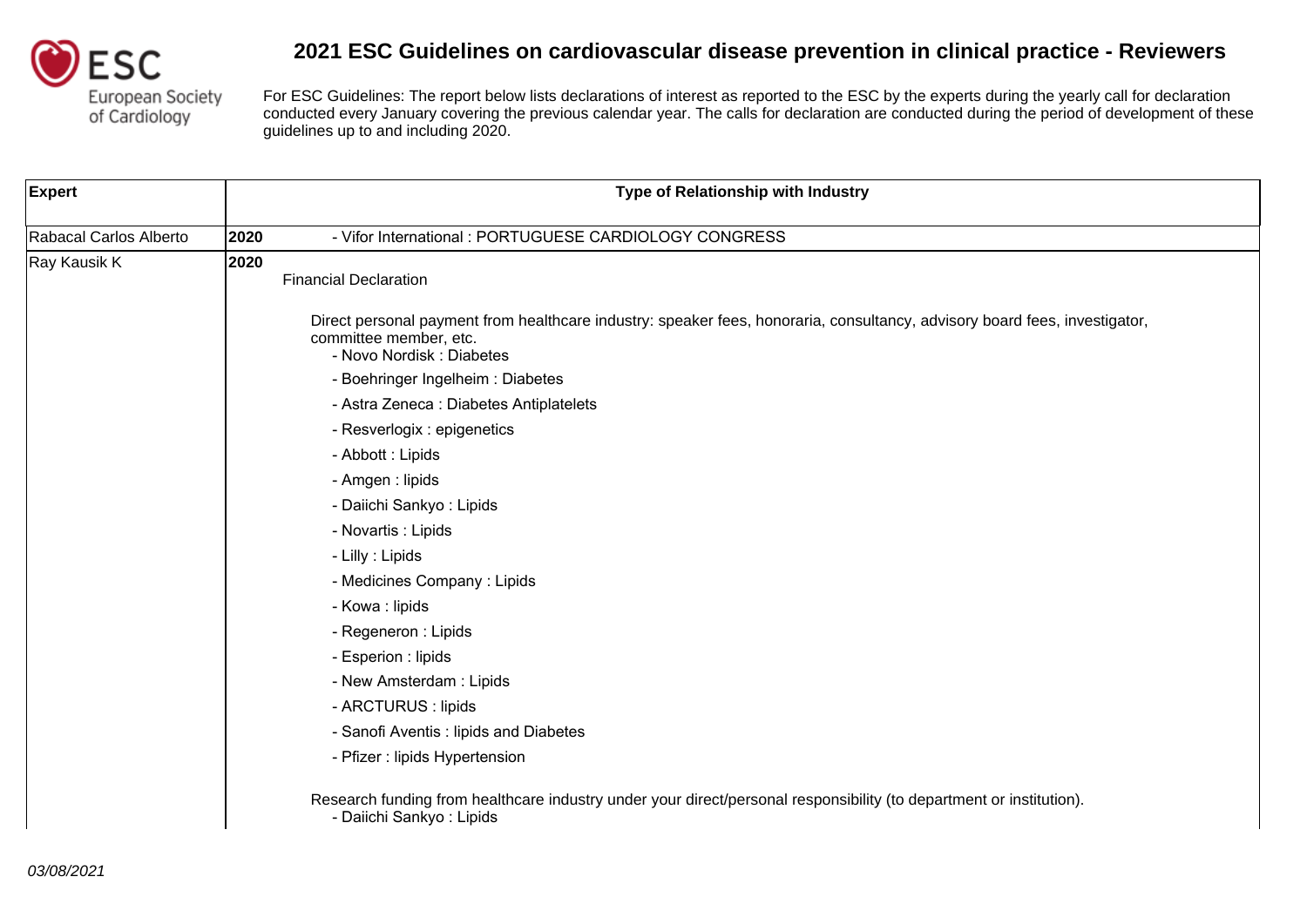

| <b>Expert</b>            |      | Type of Relationship with Industry                                                                                                                                                |
|--------------------------|------|-----------------------------------------------------------------------------------------------------------------------------------------------------------------------------------|
| Ray Kausik K             | 2020 | - Amgen Inc : lipids                                                                                                                                                              |
|                          |      | - Regeneron : lipids                                                                                                                                                              |
|                          |      | <b>Other Positions of Influence</b>                                                                                                                                               |
|                          |      | Membership or affiliation in political, advocacy or patients organisations working in the field of cardiology.<br>- EAS, BCS                                                      |
| Regitz-Zagrosek Vera     | 2020 |                                                                                                                                                                                   |
|                          |      | Nothing to be declared                                                                                                                                                            |
| Reiner Zeljko            | 2020 | <b>Financial Declaration</b>                                                                                                                                                      |
|                          |      | Direct personal payment from healthcare industry: speaker fees, honoraria, consultancy, advisory board fees, investigator,<br>committee member, etc.<br>- Novartis : Inclisiran   |
|                          |      | - Amgen: PCSK9 inhibitor                                                                                                                                                          |
|                          |      | - Sanofi Aventis: PCSK9 inhibitor                                                                                                                                                 |
|                          |      | - Pfizer : rare diseases                                                                                                                                                          |
| <b>Richter Dimitrios</b> | 2020 | <b>Financial Declaration</b>                                                                                                                                                      |
|                          |      | Direct personal payment from healthcare industry: speaker fees, honoraria, consultancy, advisory board fees, investigator,<br>committee member, etc.<br>- Astra Zeneca : diabetes |
|                          |      | - Boehringer-Ingelheim : diabetes                                                                                                                                                 |
|                          |      | - Unipharma : hypertension-thrombosis                                                                                                                                             |
|                          |      | - Amgen : lipids                                                                                                                                                                  |
|                          |      | - Servier : LIPIDS                                                                                                                                                                |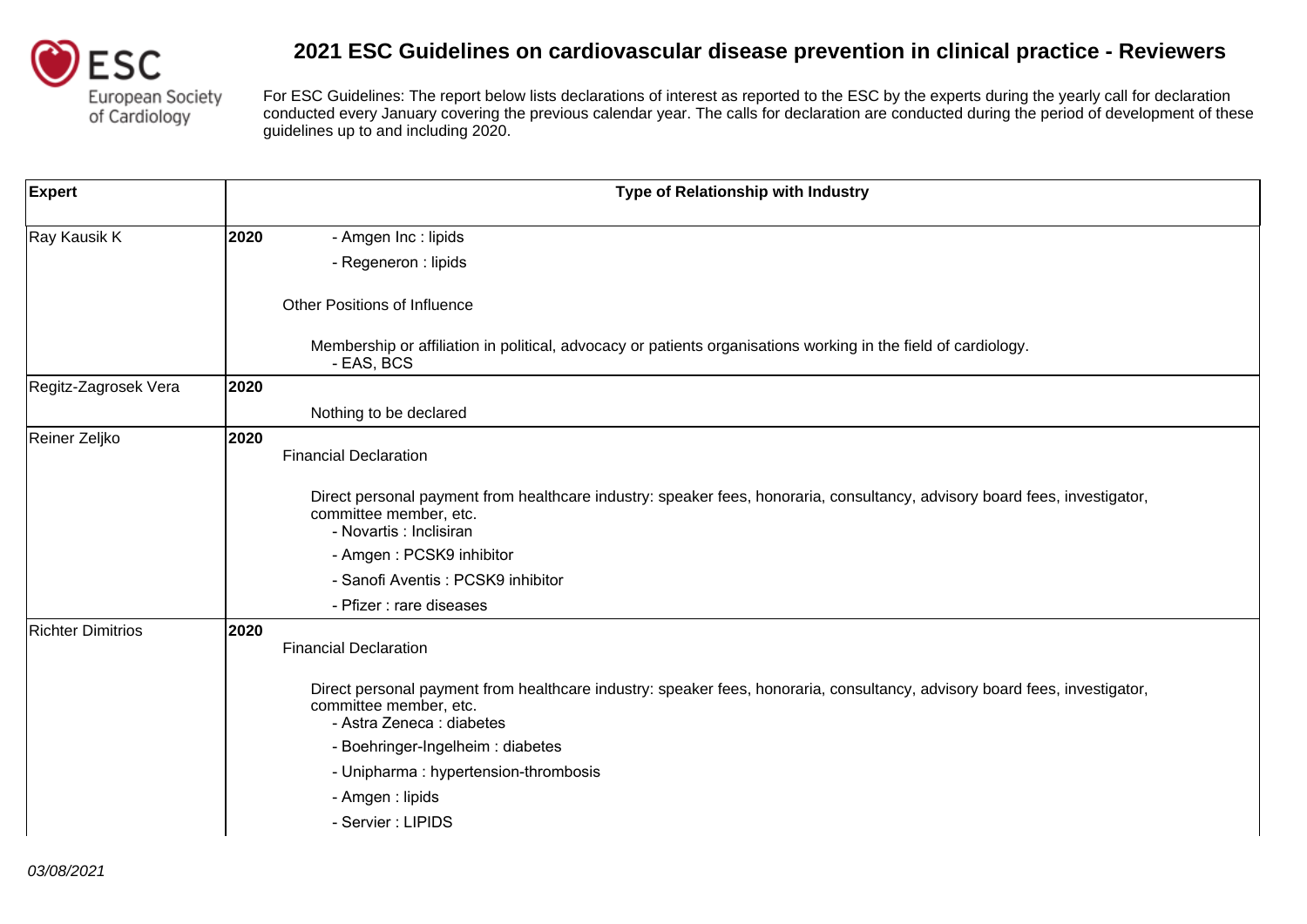

| <b>Expert</b>            | Type of Relationship with Industry                                                                                                                                                                    |
|--------------------------|-------------------------------------------------------------------------------------------------------------------------------------------------------------------------------------------------------|
| <b>Richter Dimitrios</b> | 2020<br>- Sanofi Aventis : Lipids                                                                                                                                                                     |
|                          | - Lilly : Lipids                                                                                                                                                                                      |
|                          | - Winmedica : lipids                                                                                                                                                                                  |
|                          | - Mylan : lipids                                                                                                                                                                                      |
|                          | - LaVIPHARM : lipids                                                                                                                                                                                  |
|                          | - ELPEN : LIPIDS-THROMBOSIS                                                                                                                                                                           |
|                          | - Bayer Healthcare: Thrombosis                                                                                                                                                                        |
|                          | - Leo Pharma: THROMBOSIS                                                                                                                                                                              |
|                          | Travel and meeting support from healthcare industry, independent of the above activities.<br>- Bayer: THROMBOSIS<br>- Sanofi Aventis: THROMBOSIS                                                      |
| Rudi Victor              | 2020                                                                                                                                                                                                  |
|                          | Nothing to be declared                                                                                                                                                                                |
| Ryden Lars               | 2020<br><b>Financial Declaration</b>                                                                                                                                                                  |
|                          | Direct personal payment from healthcare industry: speaker fees, honoraria, consultancy, advisory board fees, investigator,<br>committee member, etc.<br>- Sanofi Aventis: Advisory Board and lectures |
|                          | - Bayer: Diabetes and cardiovascular disease                                                                                                                                                          |
|                          | - Boehringer Ingelheim Pharma GmbH & Co. KG : Diabetes and cardiovascular disease. Expert committee work.                                                                                             |
|                          | - Novo Nordisk: Diabetes and cardiovascular disease. Lectures and expert committee work.                                                                                                              |
|                          | - Astrazeneca : Pharma                                                                                                                                                                                |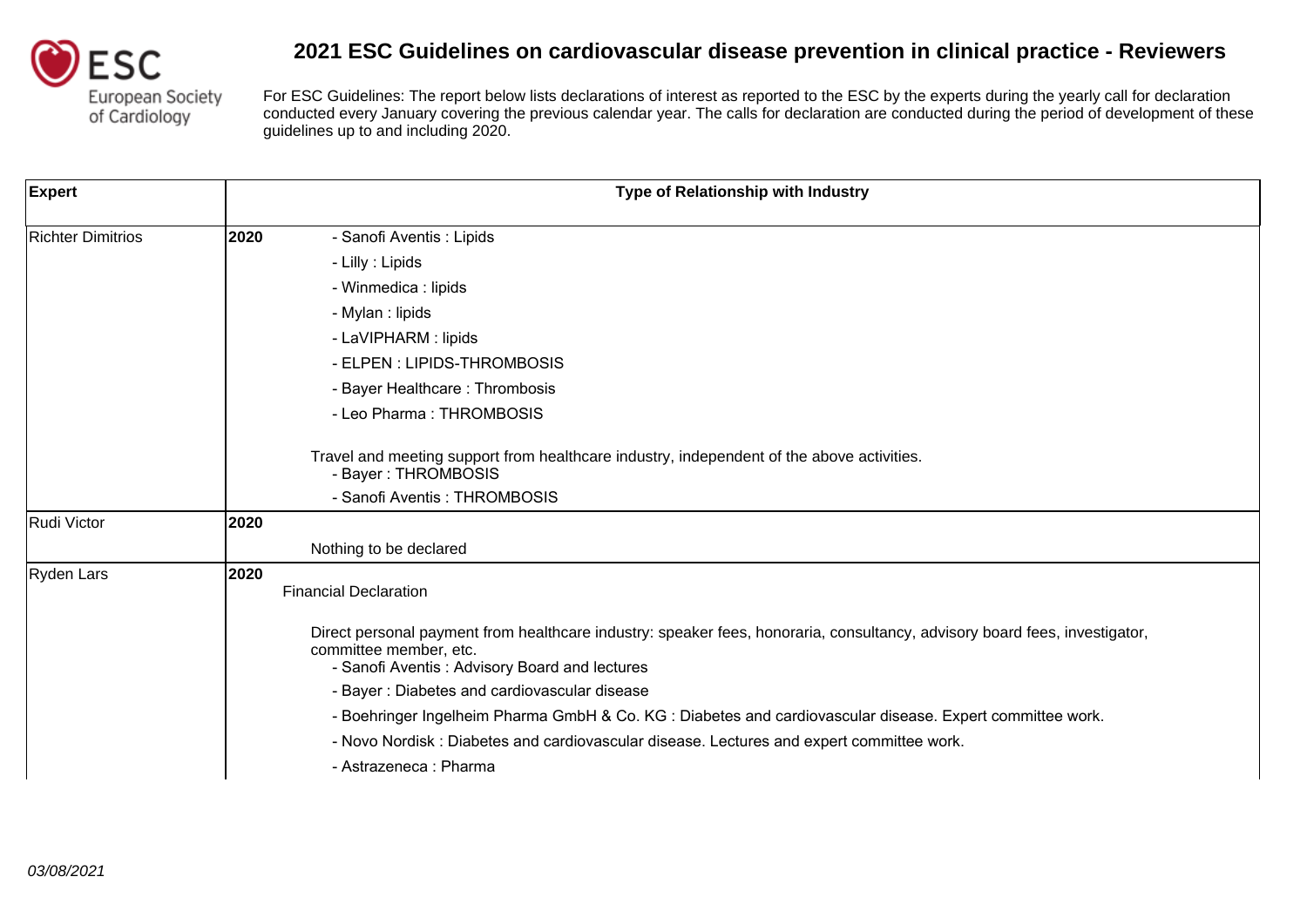

| <b>Expert</b>     | <b>Type of Relationship with Industry</b>                                                                                                                                                                                                                                                                                                                                                                                                                                                                                              |
|-------------------|----------------------------------------------------------------------------------------------------------------------------------------------------------------------------------------------------------------------------------------------------------------------------------------------------------------------------------------------------------------------------------------------------------------------------------------------------------------------------------------------------------------------------------------|
| Ryden Lars        | 2020<br><b>Other Positions of Influence</b><br>Direct ownership of shares or direct financial interest in healthcare, media, education companies or in companies related to (suppliers),<br>or in competition with the ESC and its mission: to reduce the burden of cardiovascular disease.<br>- Healthcare - ALL AREAS OF CARDIOLOGY - Part owner of the company Propactus Ltd which engages in educational and advisory<br>activities in the heaklth care sector                                                                     |
| Shlyakhto Evgeny  | 2020                                                                                                                                                                                                                                                                                                                                                                                                                                                                                                                                   |
|                   | Nothing to be declared                                                                                                                                                                                                                                                                                                                                                                                                                                                                                                                 |
| Siostrzonek Peter | 2020<br><b>Financial Declaration</b><br>Direct personal payment from healthcare industry: speaker fees, honoraria, consultancy, advisory board fees, investigator,<br>committee member, etc.<br>- Astra Zeneca: ACS, Diabetes<br>- Daiichi Sankyo: anticoagulation<br>- Boehringer-Ingelheim: Anticoagulation, Diabetes, heart failure<br>- Amgen: Lipid therapy<br>- Sanofi Aventis : Lipid therapy<br>Payment from healthcare industry to your department or institution or any other body for your personal services: speaker fees, |
|                   | honoraria, consultancy, advisory board fees, investigator, committee member, etc.<br>- Boehringer-Ingelheim: anticoagulation<br>Travel and meeting support from healthcare industry, independent of the above activities.<br>- Daiichi Sankyo: anticoagulation                                                                                                                                                                                                                                                                         |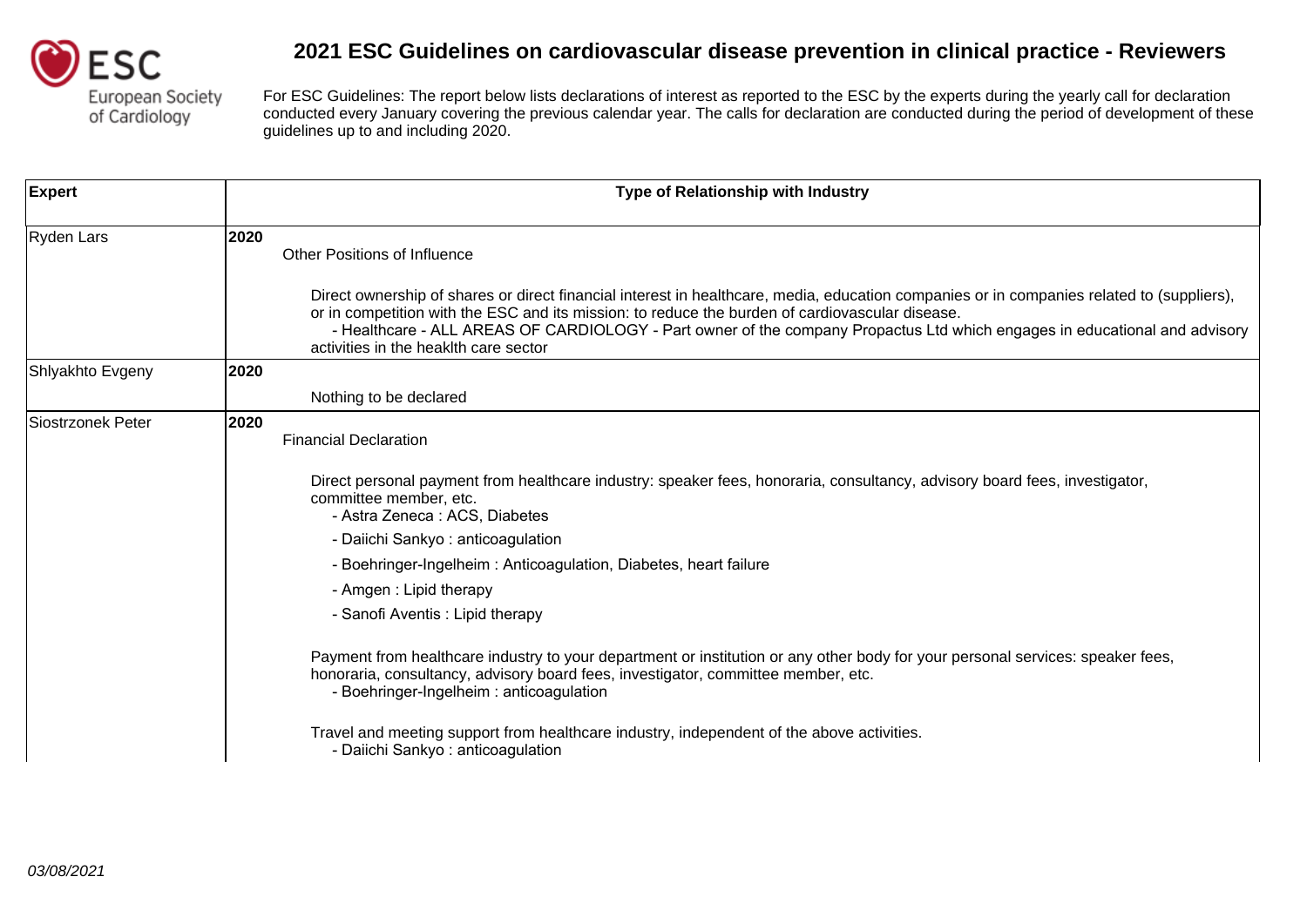

| Expert       | Type of Relationship with Industry                                                                                                                                                     |
|--------------|----------------------------------------------------------------------------------------------------------------------------------------------------------------------------------------|
| Sitges Marta | 2020<br><b>Financial Declaration</b>                                                                                                                                                   |
|              | Direct personal payment from healthcare industry: speaker fees, honoraria, consultancy, advisory board fees, investigator,<br>committee member, etc.<br>- Abbott : Heart Valve Disease |
|              | - Edwards Lifesciences : Heart Valve Disease                                                                                                                                           |
|              | - Medtronic : Heart Valve Disease                                                                                                                                                      |
|              | Travel and meeting support from healthcare industry, independent of the above activities.<br>- Abbott : Heart Valve Disease                                                            |
|              | - Edwards Lifesciences : Heart Valve Disease                                                                                                                                           |
|              | Research funding from healthcare industry under your direct/personal responsibility (to department or institution).<br>- Bristol Myers Squibb : Atrial Fibrillation                    |
|              | - Menarini: Continous Education on Cardiovascular Diseases                                                                                                                             |
|              | - Novartis : Heart Failure                                                                                                                                                             |
|              | - Merck Sharp & Dohme: Hypercholesterolemia                                                                                                                                            |
|              | <b>Other Positions of Influence</b>                                                                                                                                                    |
|              | Employment in healthcare industry (including part time) during the year for which you are declaring.<br>- Speaker and consultant for Abbot.                                            |
| Skoric Bosko | 2020<br><b>Financial Declaration</b>                                                                                                                                                   |
|              | Direct personal payment from healthcare industry: speaker fees, honoraria, consultancy, advisory board fees, investigator,<br>committee member, etc.<br>- Astra Zeneca : Brilique      |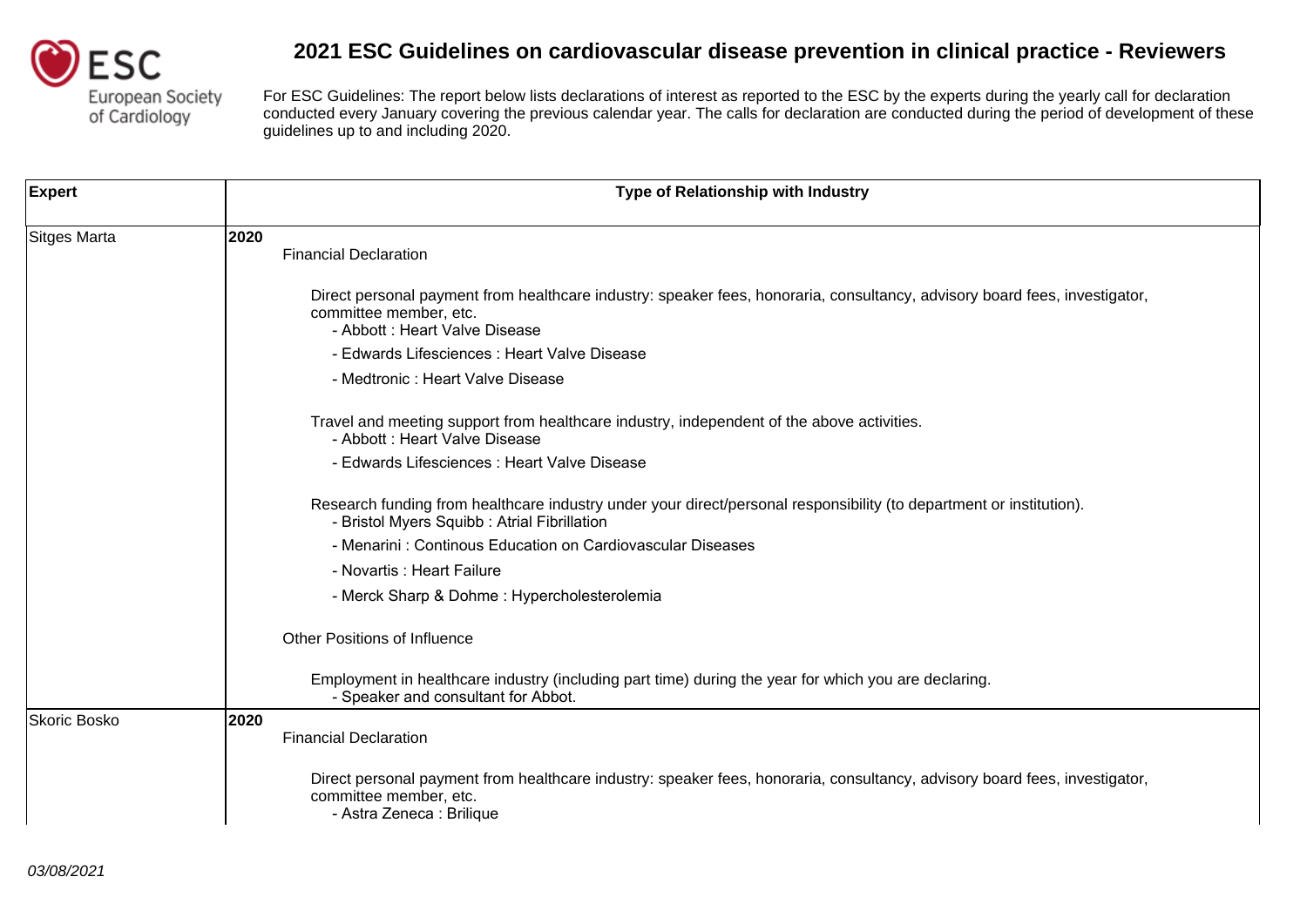

| <b>Expert</b>      |      | Type of Relationship with Industry                                                                                                                                                 |
|--------------------|------|------------------------------------------------------------------------------------------------------------------------------------------------------------------------------------|
| Skoric Bosko       | 2020 | - Biotest: Cytotect                                                                                                                                                                |
|                    |      | - Berlin Chemie AG : edoxaban                                                                                                                                                      |
|                    |      | - Mylan : Physiotens                                                                                                                                                               |
|                    |      | - Teva Pharmaceutical Industries : prasugrel                                                                                                                                       |
|                    |      | - Bayer AG : Xarelto                                                                                                                                                               |
| Slapikas Rimvydas  | 2020 | <b>Financial Declaration</b>                                                                                                                                                       |
|                    |      | Direct personal payment from healthcare industry: speaker fees, honoraria, consultancy, advisory board fees, investigator,<br>committee member, etc.<br>- Amgen : dyslipidaemia    |
|                    |      | - Novartis : dyslipidaemia                                                                                                                                                         |
| Solberg Erik Ekker | 2020 |                                                                                                                                                                                    |
|                    |      | Nothing to be declared                                                                                                                                                             |
| Sousa Uva Miguel   | 2020 |                                                                                                                                                                                    |
|                    |      | Nothing to be declared                                                                                                                                                             |
| Sudano Isabella    | 2020 | <b>Financial Declaration</b>                                                                                                                                                       |
|                    |      | Direct personal payment from healthcare industry: speaker fees, honoraria, consultancy, advisory board fees, investigator,<br>committee member, etc.<br>- Medtronic : Hypertension |
|                    |      | - Servier : Hypertension/Lipid                                                                                                                                                     |
|                    |      | - Amgen: Lipid                                                                                                                                                                     |
|                    |      | - Daiichi Sankyo: Lipid                                                                                                                                                            |
|                    |      | - Sanofi Aventis : Lipid                                                                                                                                                           |
|                    |      | - Recordati International : Lipid                                                                                                                                                  |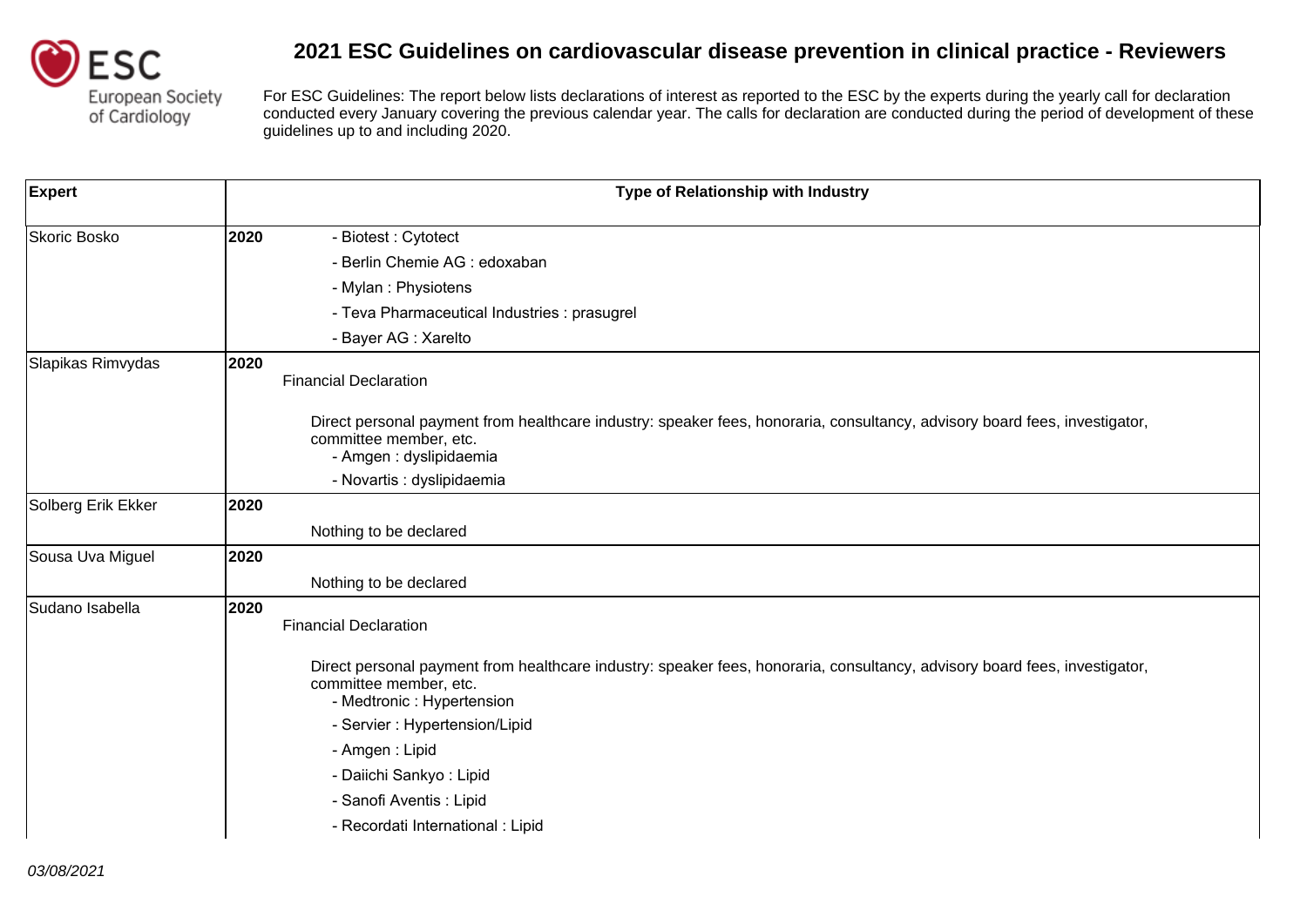

| <b>Expert</b>      |      | Type of Relationship with Industry                                                                                                                                                                                                                             |
|--------------------|------|----------------------------------------------------------------------------------------------------------------------------------------------------------------------------------------------------------------------------------------------------------------|
| Szabados Eszter    | 2020 |                                                                                                                                                                                                                                                                |
|                    |      | Nothing to be declared                                                                                                                                                                                                                                         |
| Tiberi Monica      | 2020 |                                                                                                                                                                                                                                                                |
|                    |      | Nothing to be declared                                                                                                                                                                                                                                         |
| Touyz Rhian        | 2020 | <b>Financial Declaration</b>                                                                                                                                                                                                                                   |
|                    |      | Payment from healthcare industry to your department or institution or any other body for your personal services: speaker fees,<br>honoraria, consultancy, advisory board fees, investigator, committee member, etc.<br>- Novartis : Consultancy-expert opinion |
| Ungar Andrea       | 2020 |                                                                                                                                                                                                                                                                |
|                    |      | Nothing to be declared                                                                                                                                                                                                                                         |
| Verschuren Monique | 2020 |                                                                                                                                                                                                                                                                |
|                    |      | Nothing to be declared                                                                                                                                                                                                                                         |
| Viigimaa Margus    | 2020 | <b>Financial Declaration</b>                                                                                                                                                                                                                                   |
|                    |      | Direct personal payment from healthcare industry: speaker fees, honoraria, consultancy, advisory board fees, investigator,<br>committee member, etc.<br>- Astra Zeneca : Diabetes                                                                              |
|                    |      | - Novo-Nordisk: Diabetes                                                                                                                                                                                                                                       |
|                    |      | - Sanofi Aventis : Diabetes, lipids                                                                                                                                                                                                                            |
|                    |      | - Menarini : Hypertension                                                                                                                                                                                                                                      |
|                    |      | - Amgen: Lipids                                                                                                                                                                                                                                                |
| Wiklund Olov       | 2020 |                                                                                                                                                                                                                                                                |
|                    |      | Nothing to be declared                                                                                                                                                                                                                                         |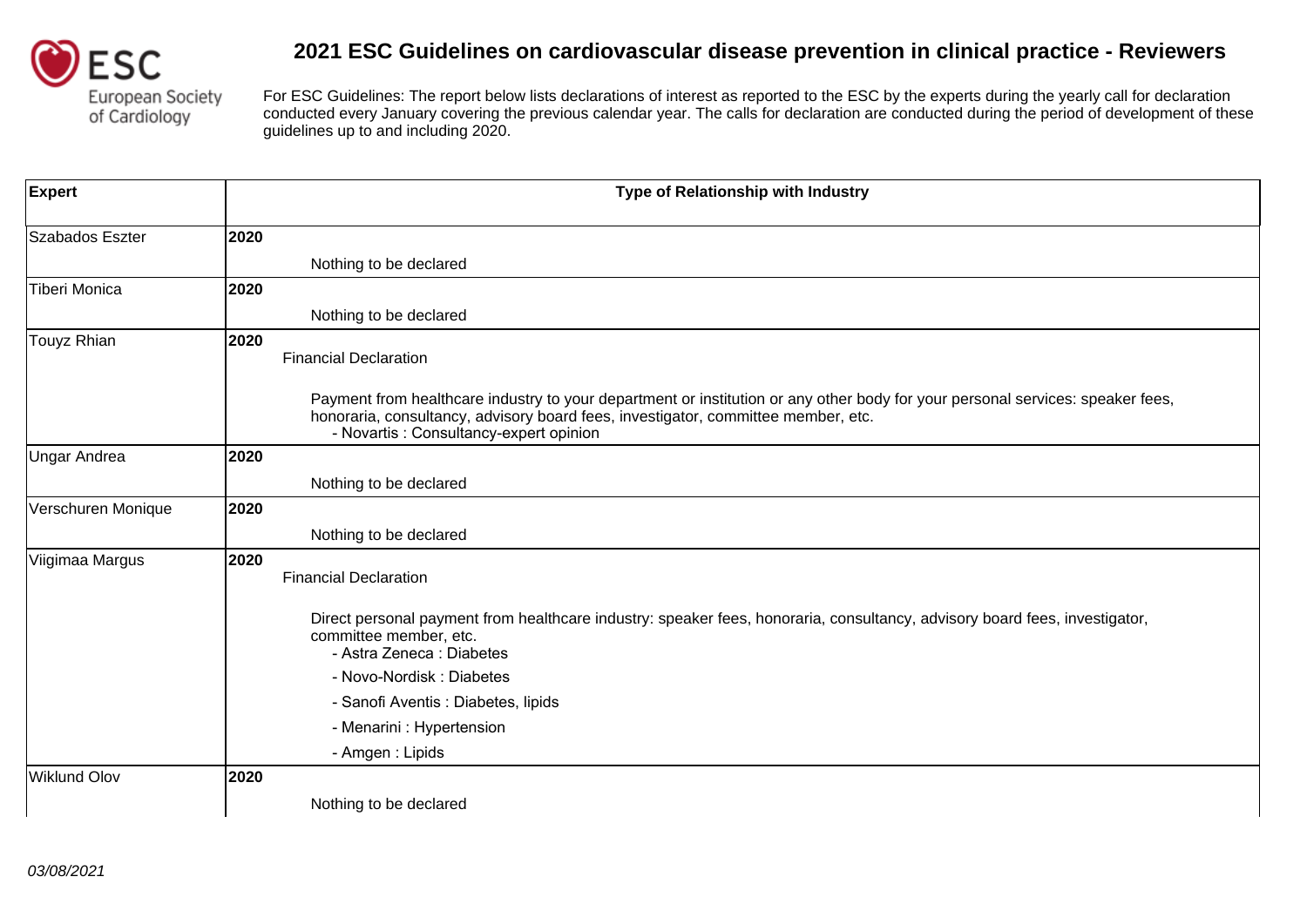

| <b>Expert</b>               | Type of Relationship with Industry                                                                                                                                                        |
|-----------------------------|-------------------------------------------------------------------------------------------------------------------------------------------------------------------------------------------|
| <b>Wood David Allan</b>     | 2020<br><b>Financial Declaration</b>                                                                                                                                                      |
|                             | Direct personal payment from healthcare industry: speaker fees, honoraria, consultancy, advisory board fees, investigator,<br>committee member, etc.<br>- Bayer: Preventive cardiology    |
|                             | - Pfizer : Preventive cardiology                                                                                                                                                          |
|                             | Research funding from healthcare industry under your direct/personal responsibility (to department or institution).<br>- Novartis : Preventive cardiology                                 |
|                             | - Pfizer : Preventive cardiology                                                                                                                                                          |
|                             | - Sanofi Aventis : Preventive cardiology                                                                                                                                                  |
|                             | - Novo-Nordisk: Preventive cardiology                                                                                                                                                     |
|                             | <b>Other Positions of Influence</b>                                                                                                                                                       |
|                             | Membership or affiliation in political, advocacy or patients organisations working in the field of cardiology.<br>- World Heart Federation Board member (Past President) 2019-20          |
| Zafrir Barak                | 2020                                                                                                                                                                                      |
|                             | Nothing to be declared                                                                                                                                                                    |
| Zamorano Gomez Jose<br>Luis | 2020<br><b>Financial Declaration</b>                                                                                                                                                      |
|                             | Direct personal payment from healthcare industry: speaker fees, honoraria, consultancy, advisory board fees, investigator,<br>committee member, etc.<br>- Daiichi Sankyo: anticoagulation |
|                             | - Pfizer: ANTICOagulation<br>- Bayer AG : HEART FAILURE                                                                                                                                   |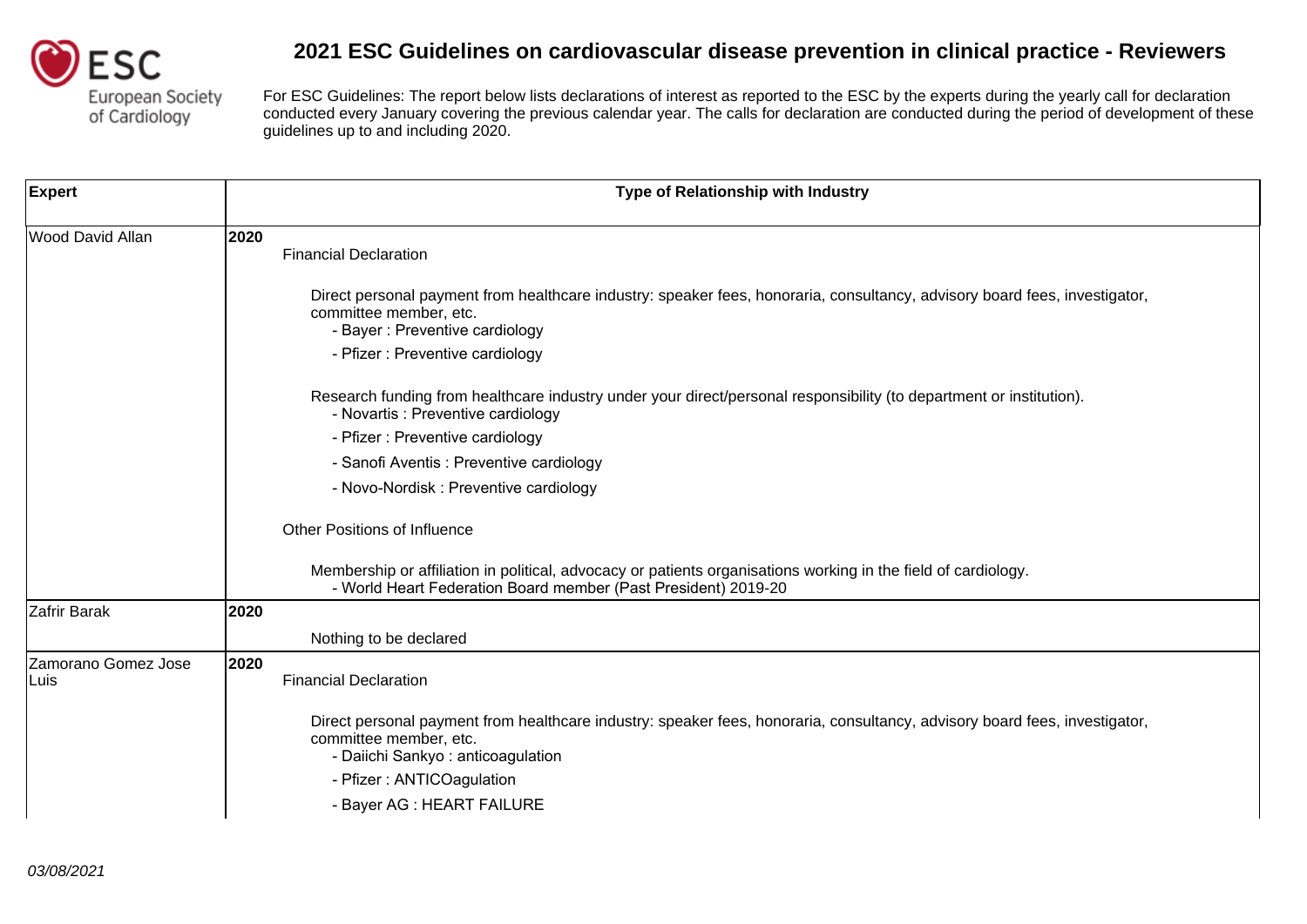

| <b>Expert</b>               | Type of Relationship with Industry                                                                                                                                                                    |
|-----------------------------|-------------------------------------------------------------------------------------------------------------------------------------------------------------------------------------------------------|
| Zamorano Gomez Jose<br>Luis | 2020<br>Research funding from healthcare industry under your direct/personal responsibility (to department or institution).<br>- Abbott Laboratories: Valve<br>- Edwards Lifesciences : Valve disease |
| <b>ZARIF Bassem</b>         | 2020                                                                                                                                                                                                  |
|                             | Nothing to be declared                                                                                                                                                                                |
| Zdrojewski Tomasz           | 2020                                                                                                                                                                                                  |
|                             | Nothing to be declared                                                                                                                                                                                |
| Zelveian Parounak           | 2020<br><b>Financial Declaration</b>                                                                                                                                                                  |
|                             | Direct personal payment from healthcare industry: speaker fees, honoraria, consultancy, advisory board fees, investigator,<br>committee member, etc.<br>- Pfizer: Hypertension & IHD                  |
|                             | - Egis Pharma: Hypertension & IHD                                                                                                                                                                     |
|                             | - Recordati International : Hypertension & IHD                                                                                                                                                        |
|                             | - Krka Pharma: Hypertension & IHD                                                                                                                                                                     |
|                             | - Grindex Pharma: Hypertension & IHD                                                                                                                                                                  |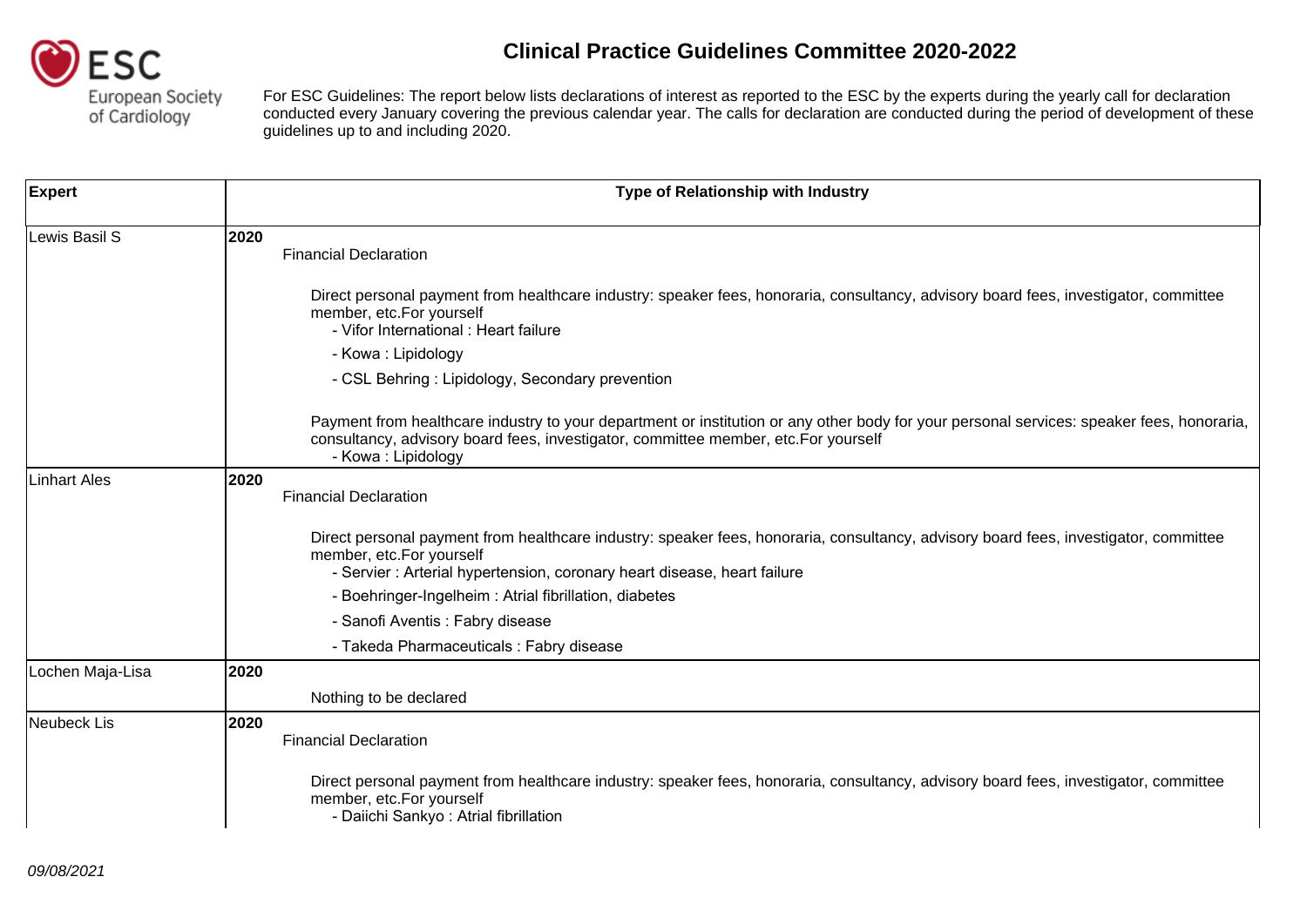

## **Clinical Practice Guidelines Committee 2020-2022**

For ESC Guidelines: The report below lists declarations of interest as reported to the ESC by the experts during the yearly call for declaration conducted every January covering the previous calendar year. The calls for declaration are conducted during the period of development of these guidelines up to and including 2020.

| <b>Expert</b>           |      | Type of Relationship with Industry                                                                                                                                                                                                                                                                                                                                            |
|-------------------------|------|-------------------------------------------------------------------------------------------------------------------------------------------------------------------------------------------------------------------------------------------------------------------------------------------------------------------------------------------------------------------------------|
| Neubeck Lis             | 2020 | - Pfizer: Atrial fibrillation                                                                                                                                                                                                                                                                                                                                                 |
|                         |      | - Novo-Nordisk: CVD diabetes                                                                                                                                                                                                                                                                                                                                                  |
|                         |      | - Servier : Digital health                                                                                                                                                                                                                                                                                                                                                    |
| Nielsen Jens Cosedis    | 2020 | <b>Other Positions of Influence</b>                                                                                                                                                                                                                                                                                                                                           |
|                         |      | Membership or affiliation in political, advocacy or patients organisations working in the field of cardiology.<br>- Member of Danish Heart Foundation                                                                                                                                                                                                                         |
|                         |      | Any other interest (financial or otherwise) that should be declared in view of holding an ESC position.<br>- I received institutional research grants from the Novo Nordisk Foundation                                                                                                                                                                                        |
| Petersen Steffen Erhard | 2020 | <b>Financial Declaration</b>                                                                                                                                                                                                                                                                                                                                                  |
|                         |      | Direct personal payment from healthcare industry: speaker fees, honoraria, consultancy, advisory board fees, investigator,<br>committee member, etc.<br>- Circle Cardiovascular Imaging, Inc : Cardiac MRI and CT analysis and reporting software                                                                                                                             |
|                         |      | <b>Other Positions of Influence</b>                                                                                                                                                                                                                                                                                                                                           |
|                         |      | Direct ownership of shares or direct financial interest in healthcare, media, education companies or in companies related to (suppliers),<br>or in competition with the ESC and its mission: to reduce the burden of cardiovascular disease.<br>- Healthcare - IMAGING - Circle Cardiovascular Imaging Inc., Calgary, Canada (25,000 shares at Canadian dollars \$1.50 each.) |
|                         |      | Membership or affiliation in political, advocacy or patients organisations working in the field of cardiology.<br>- Membership British Cardiovascular Society, Royal College of Physicians, British Medical Association.                                                                                                                                                      |
| Prescott Eva            | 2020 |                                                                                                                                                                                                                                                                                                                                                                               |
|                         |      | Nothing to be declared                                                                                                                                                                                                                                                                                                                                                        |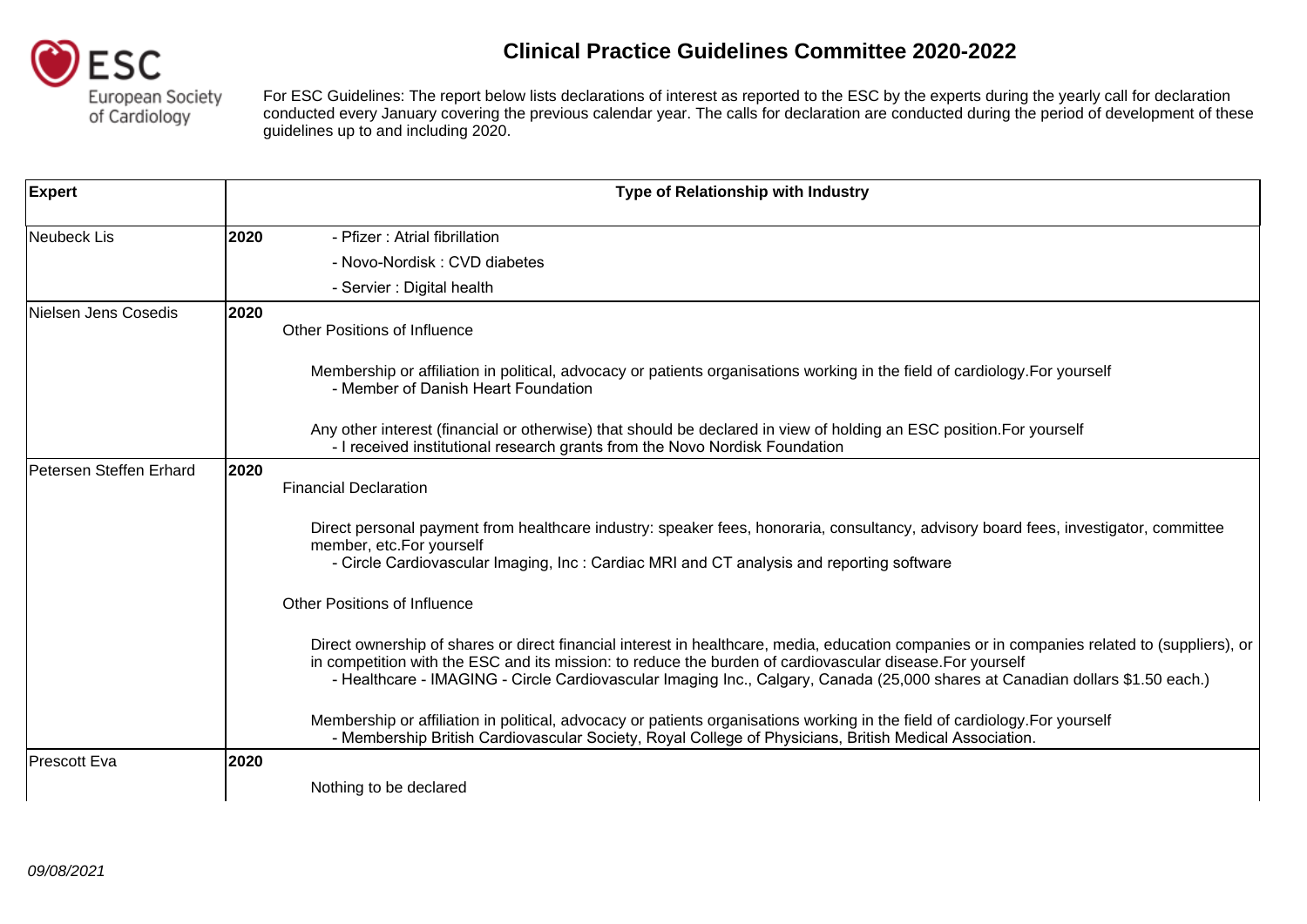

For ESC Guidelines: The report below lists declarations of interest as reported to the ESC by the experts during the yearly call for declaration conducted every January covering the previous calendar year. The calls for declaration are conducted during the period of development of these guidelines up to and including 2020.

| <b>Expert</b>   | Type of Relationship with Industry                                                                                                                                                    |
|-----------------|---------------------------------------------------------------------------------------------------------------------------------------------------------------------------------------|
| Rakisheva Amina | 2020<br><b>Financial Declaration</b>                                                                                                                                                  |
|                 | Direct personal payment from healthcare industry: speaker fees, honoraria, consultancy, advisory board fees, investigator,<br>committee member, etc.<br>- Bayer: Atrial Fibrillatuion |
|                 | - Novartis : Heart Failure                                                                                                                                                            |
| Sitges Marta    | 2020<br><b>Financial Declaration</b>                                                                                                                                                  |
|                 | Direct personal payment from healthcare industry: speaker fees, honoraria, consultancy, advisory board fees, investigator,<br>committee member, etc.<br>- Abbott: Heart Valve Disease |
|                 | - Edwards Lifesciences : Heart Valve Disease                                                                                                                                          |
|                 | - Medtronic : Heart Valve Disease                                                                                                                                                     |
|                 | Travel and meeting support from healthcare industry, independent of the above activities.<br>- Abbott: Heart Valve Disease                                                            |
|                 | - Edwards Lifesciences : Heart Valve Disease                                                                                                                                          |
|                 | Research funding from healthcare industry under your direct/personal responsibility (to department or institution).<br>- Bristol Myers Squibb: Atrial Fibrillation                    |
|                 | - Menarini: Continous Education on Cardiovascular Diseases                                                                                                                            |
|                 | - Novartis : Heart Failure                                                                                                                                                            |
|                 | - Merck Sharp & Dohme: Hypercholesterolemia                                                                                                                                           |